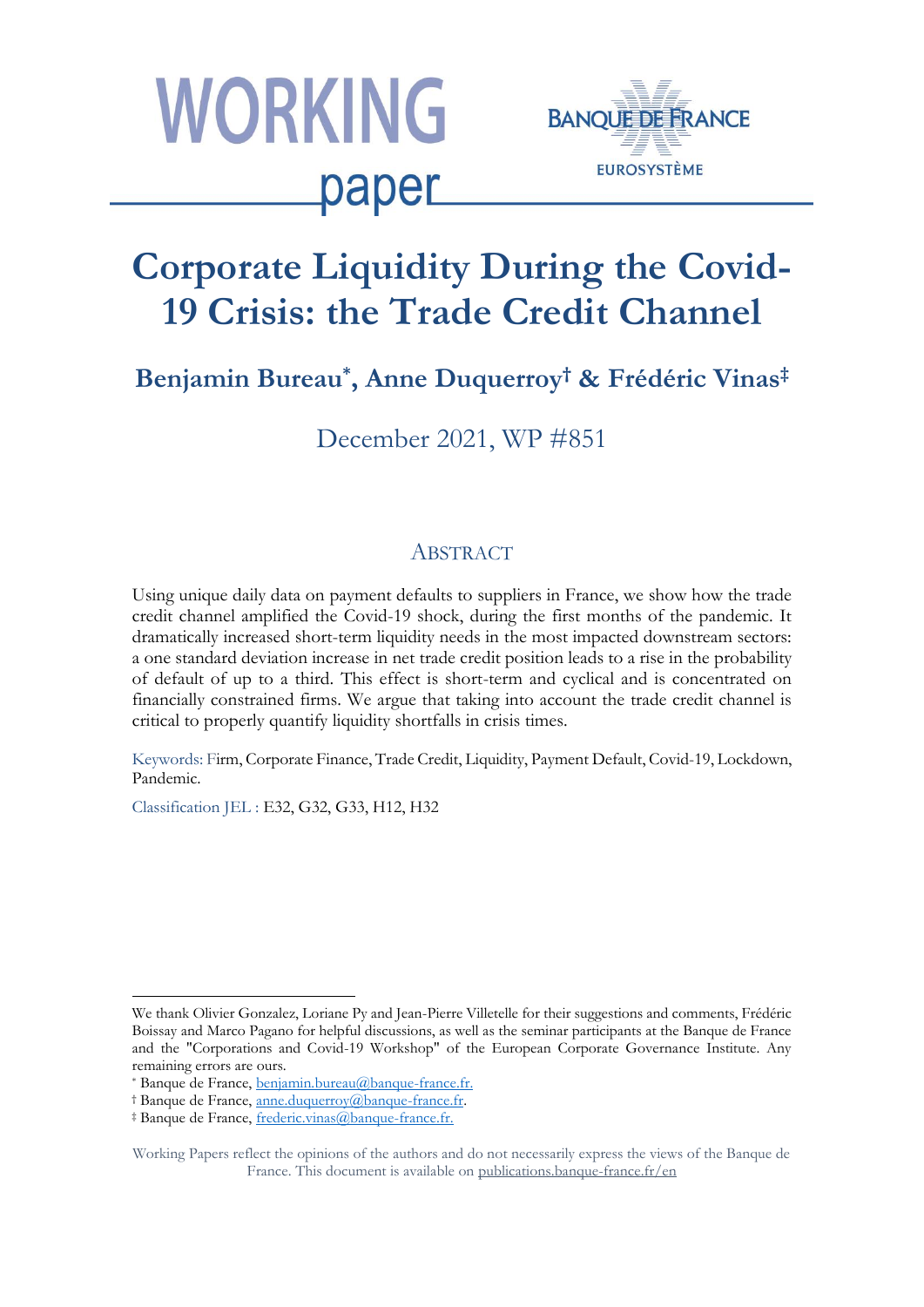### **NON-TECHNICAL SUMMARY**

Short-term funding of non-financial firms essentially comes from suppliers. In 2019, trade payables of French firms exceeded EUR 520 billion, more than seven times higher than short-term bank funding. Such numbers highlight how critical the reliance on trade credit is for firms' liquidity in France, as in other countries. Despite its economic significance, trade credit has surprisingly received little attention in the growing volume of literature analysing the impact of the Covid-19 crisis on the economy. This paper fills the gap by shedding light on a trade credit channel of the Covid-19 crisis, which goes against the traditional role of trade credit as a countercyclical way of funding.

While trade credit has been shown to provide an alternative source of financing, as a substitute for bank finance in times of banking crises, we show how relying on trade credit finance (i.e., being a net trade credit borrower) turned into a source of liquidity stress during the early stage of the Covid crisis.

Firstly, we show that the existing net trade credit position of a firm amplifies the liquidity stress caused by the lockdown and significantly increases the probability that the firm defaults on its suppliers. This impact on payment default is stronger in, but not limited to, downstream sectors like retail trade, with structurally positive net trade credit position. This effect is short-term and cyclical. After reaching a peak in April, it fades out when the activity resumes after the lockdown, and even reverses in June, albeit to a lesser extent as the recovery is gradual. Secondly, we find that financially weaker firms are more exposed to defaults induced by the trade credit channel: smaller, riskier, capital constrained and less profitable firms that are net trade credit borrowers, default significantly more than financially stronger firms. Thirdly, we document that firms can offset the effect on payment defaults by hedging liquidity risk. As expected, firms with high cash buffers are able to counterbalance the liquidity stress induced by the trade credit channel during the lockdown. We also find evidence consistent with a default reduction effect of using accounts receivable financing, but only for the largest firms.

Our results enable readers to better understand one of the critical channels affecting the transmission of the shock along the supply chain. They shed light on the cyclical and shortterm nature of trade credit. The inverted U-shape effect on default to suppliers we document throughout the paper is somewhat simple but critical to properly assess the intensity of the liquidity shock and to accurately quantify potential liquidity shortfalls at a given point in time. The liquidity "path" of the firm, i.e., this bounce-back effect, shall not be neglected to calibrate liquidity bridge schemes aiming at alleviating funding stress in crisis times and to avoid contagion along the supply chain.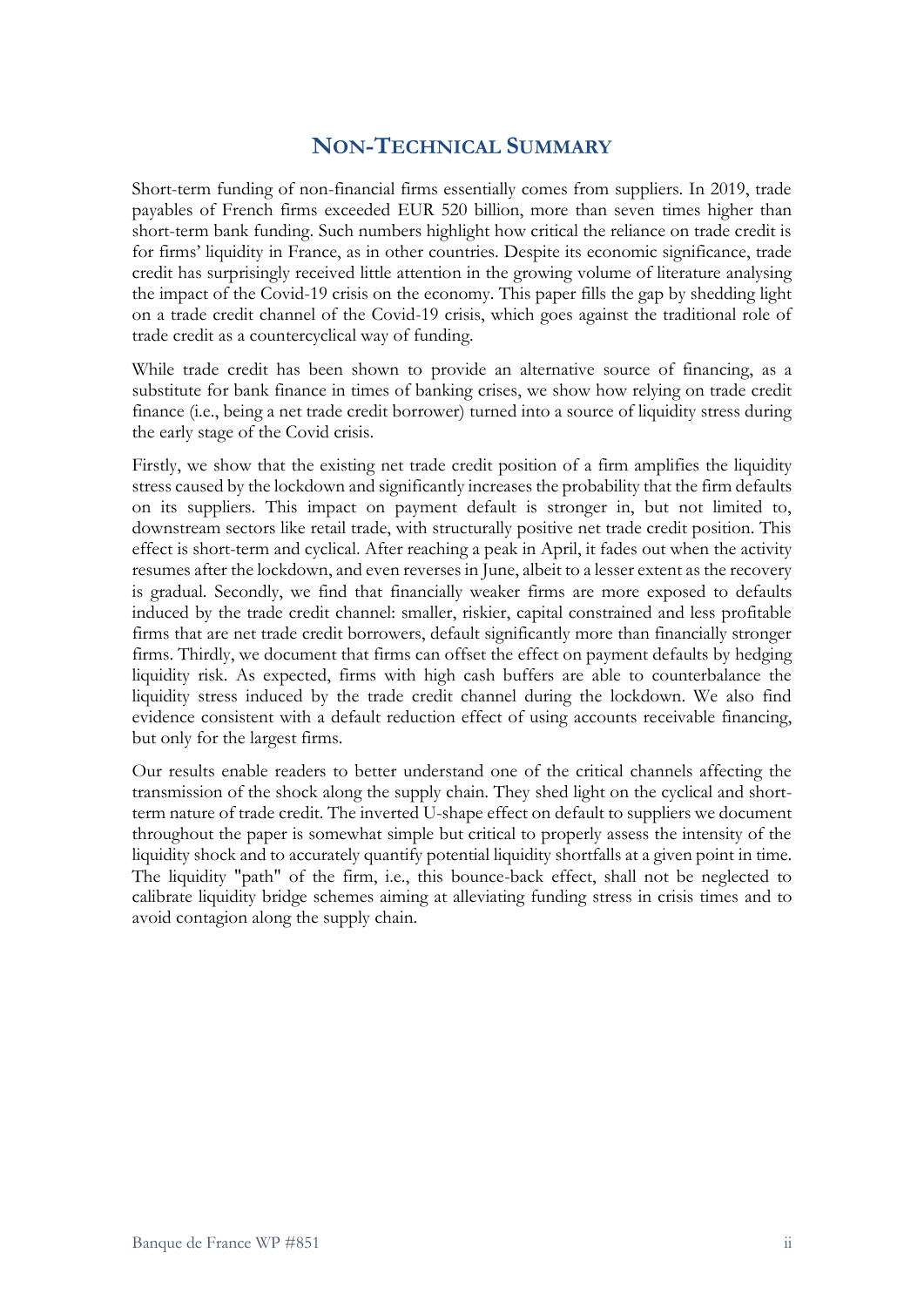#### **Monthly coefficient estimates of the effect of trade credit position on the probability of firm payment default**



Notes: The level of observation is a firm i in month t. The dependent variable is a dummy variable, which takes the value 1 if the firm defaults at least once on paying a trade bill to one of its suppliers in month t. The graph shows the results of the estimation of a linear probability model where firm's one-year-lag trade credit position seeks to explain firm's payment default in month t (for more details see equation (1) in the paper). Coefficients for each month, starting in 2019m7 are plotted, along with 95% confidence intervals. The sample period of estimation is 2019m1 to 2020m12.

# **Liquidité des entreprises pendant la crise du Covid-19 : le canal du crédit interentreprises**

### RÉSUMÉ

À partir de données journalières sur les incidents de paiement sur effets de commerce, nous montrons que le crédit interentreprises a amplifié le choc d'activité lié au confinement mis en place en mars 2020 pour répondre à la crise sanitaire. Ce canal du crédit interentreprises a fortement augmenté le besoin de liquidité à très court terme, en particulier pour les entreprises en aval de la chaine de valeur : pour les plus exposées, une hausse d'un écart type de leur position de crédit inter-entreprises avant le confinement s'est matérialisée par une probabilité de défaut un tiers plus élevée. Cet effet est de court terme, cyclique et concentré sur les entreprises vulnérables financièrement. Nous montrons ainsi que prendre en compte le canal du crédit inter-entreprises est essentiel pour quantifier correctement le besoin de liquidité des entreprises en période de chute de la demande.

Mots-clés : entreprise, finance d'entreprise, crédit interentreprises, liquidité, défaut de paiement, Covid-19, confinement, pandémie.

Les Documents de travail reflètent les idées personnelles de leurs auteurs et n'expriment pas nécessairement la position de la Banque de France. Ils sont disponibles sur<publications.banque-france.fr>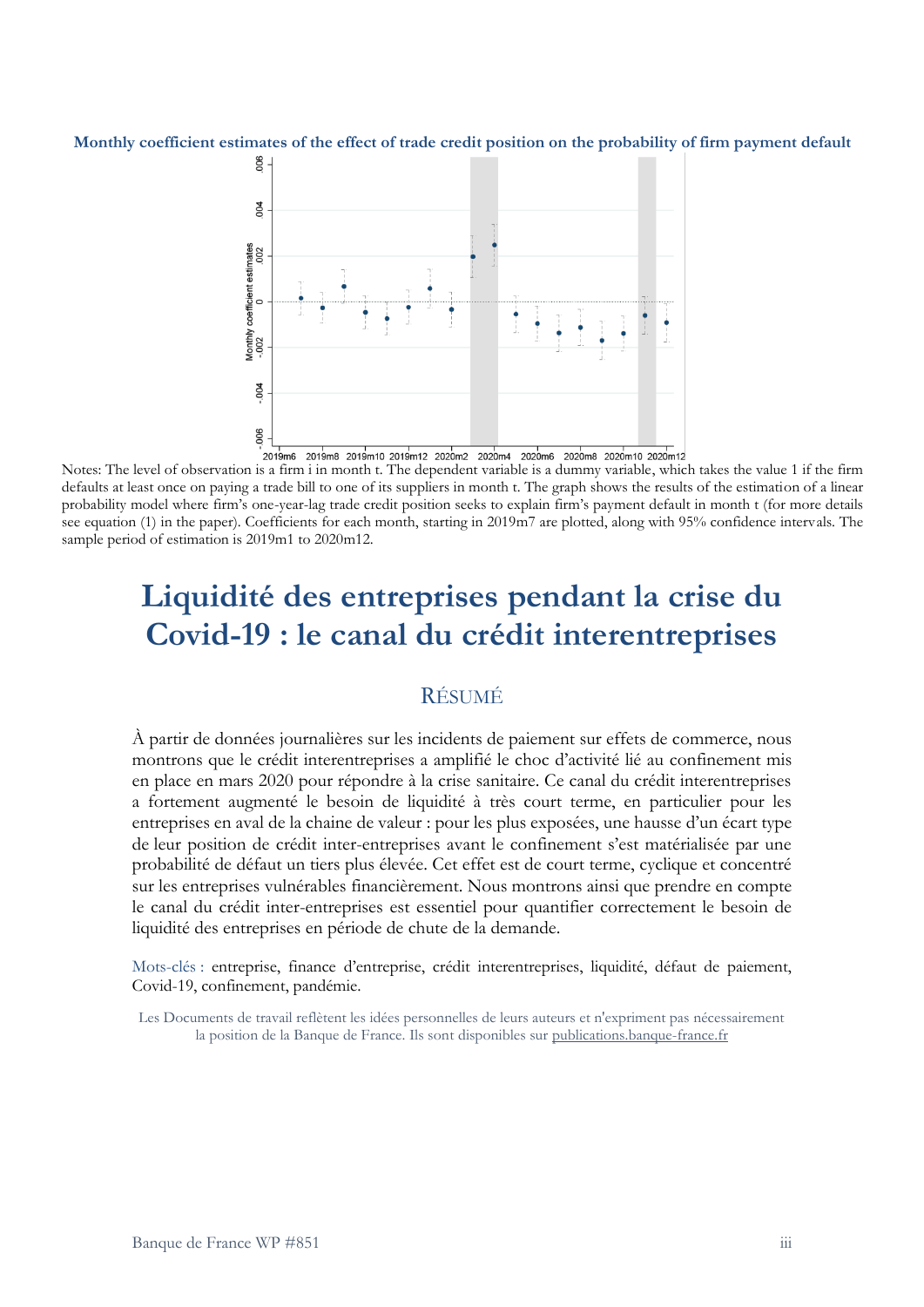### <span id="page-3-0"></span>**1 Introduction**

Short-term funding of non-financial firms essentially comes from suppliers. In 2019, trade payables of French firms exceeded EUR 520 billion, more than seven times higher than short-term bank funding.<sup>1</sup> Such numbers highlight how critical the reliance on trade credit is for firms' liquidity. That importance has also been observed in other countries, such as in the United-States,<sup>2</sup> Germany, Spain, Italy,<sup>3</sup> China,<sup>4</sup> and Mexico, $5$  and was particularly marked during periods of financial stress. Trade credit does indeed provide an alternative source of financing as a substitute for bank finance in times of banking crises [\(Cunat,](#page-35-0) [2006;](#page-35-0) [Garcia-Appendini and Montoriol-](#page-35-1)[Garriga,](#page-35-1) [2013;](#page-35-1) [Carbo-Valverde et al.,](#page-35-2) [2016\)](#page-35-2).

Despite its economic significance, trade credit has received surprisingly little attention in the growing volume of literature analysing the impact of the Covid-19 crisis on the real economy. This paper fills the gap by shedding light on a trade credit channel of the Covid-19 crisis on firm liquidity.

Firstly, we seek to understand the role of trade credit for corporate liquidity in times of demand shocks associated with the Covid-19 pandemic: to what extent does the existing net trade credit position of a firm amplify the liquidity stress caused by the lockdown? Does it affect the probability that a firm defaults on its suppliers? Secondly, we examine whether financially weaker firms were more exposed to the trade credit channel of Covid-19 as well as whether, and how, some firms did manage to cope better with it by actively managing their liquidity risk.

<sup>&</sup>lt;sup>1</sup>The total of accounts payable is as much as  $90\%$  of the amount of long-term bank debt of French firms and represents 7% of their total liabilities (Computation based on 2018 Banque de France FIBEN data).

<sup>&</sup>lt;sup>2</sup>[Barrot](#page-35-3) [\(2016\)](#page-35-3) indicates that in the United States "nonfinancial firms are the main providers of short-term corporate financing to their customers. Accounts payable are three times as large as bank loans [...]."

<sup>&</sup>lt;sup>3</sup> According to the BACH database (Bank for the Accounts of Companies Harmonized, [https:](https://www.bach.banque-france.fr/?lang=en) [//www.bach.banque-france.fr/?lang=en](https://www.bach.banque-france.fr/?lang=en)), accounts payable represent 50% of bank loans for the average firm in Germany in 2019 (over a 35,500 firms sample), almost 80% for the average firm in Spain (531,000 firms) and more than  $140\%$  for the average firm in Italy (468,000 firms).

<sup>4</sup>According to [Lin and Chou](#page-36-0) [\(2015\)](#page-36-0) "the share of accounts payable to total liability in Chinese firms (not including financial industry) reached 20% in 2012 [...]".

 $5$ [Cardoso-Lecourtois](#page-35-4) [\(2004\)](#page-35-4) stresses that "in an economy like Mexico [...] 65% of firms claim their main source of financing to be other firms".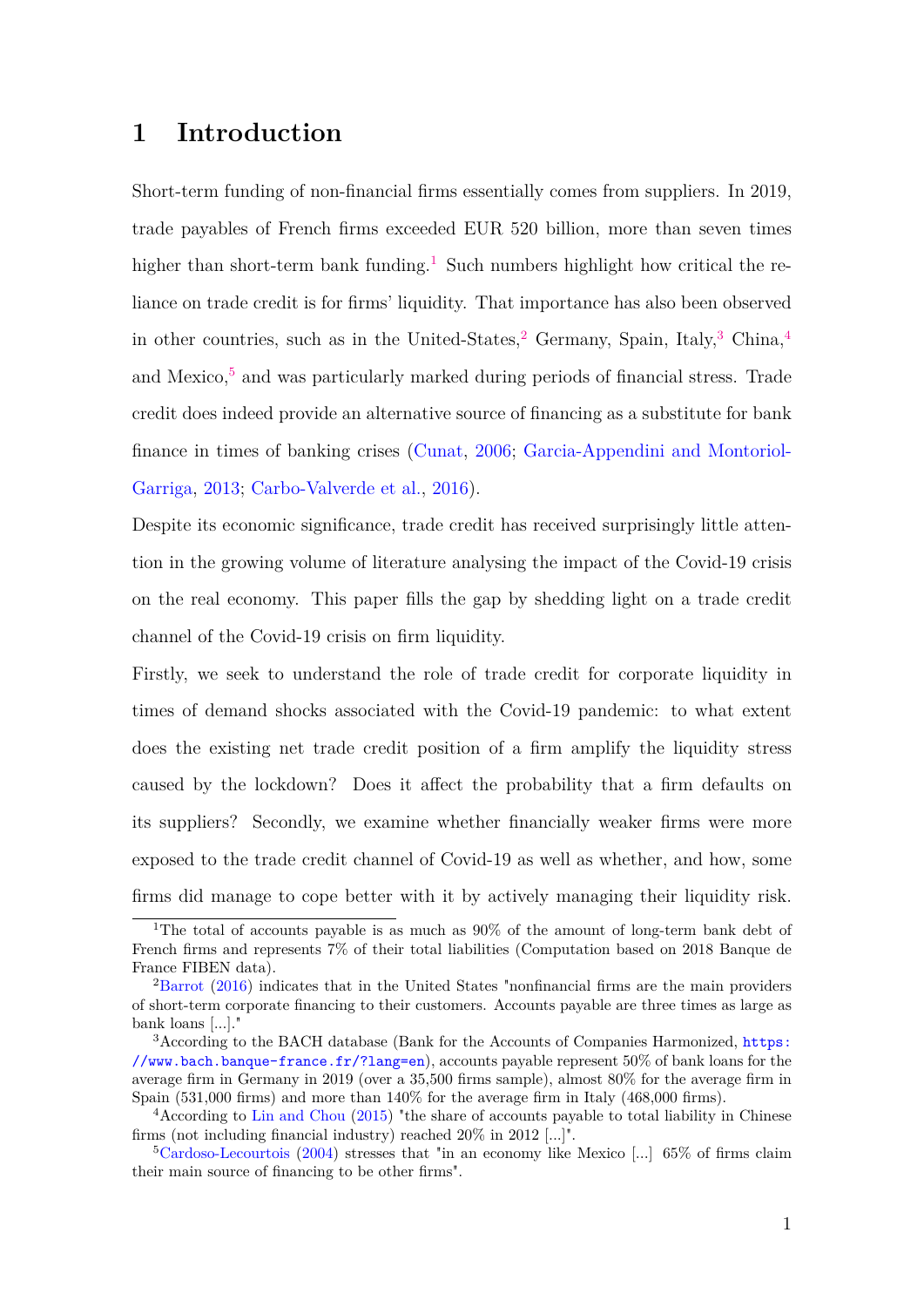Thirdly, we examine how trade credit exposure acted as a key determinant of needs for refinancing and demand for State-guaranteed loans. Lastly, we provide a related policy-oriented discussion on the size of liquidity needs induced by trade credit and of their distribution in the economy. This question is of first-order importance as preventing disruptions in trade payments is key in avoiding the propagation of liquidity shocks along the supply chain that would aggravate a recession [\(Kiyotaki](#page-36-1) [and Moore,](#page-36-1) [1997;](#page-36-1) [Boissay and Gropp,](#page-35-5) [2013\)](#page-35-5).

To pin down the trade credit channel of the crisis, we draw on unique Banque de France daily data for 2019 and 2020, which tracks payment defaults on trade bills for all businesses in France. We match those default data with financial statements of more than 175,000 firms, accounting for roughly two thirds of non-financial firms' added value in 2019.

We define a firm's trade credit balance as the difference between accounts payable and accounts receivable, scaled by sales. Hence, a positive balance means that the firm is a net borrower. This balance reflects payment terms negotiated between a firm and its suppliers and is largely explained by the industry in which the firm operates and its position in the supply chain. Typically firms operating in businessto-consumer activities are net borrowers (i.e., with a positive trade credit position) as they directly serve non-business customers paying cash, while payment delays increase from downstream to upstream [\(Gonzalez,](#page-35-6) [2020\)](#page-35-6).

Our interest in the trade credit channel stems from the fact that :

(i) Assuming that a firm's activity level is constant between two dates, its trade credit position is unchanged (other things being equal), so there are no liquidity flows induced by the trade credit channel. This is just as if the debt to suppliers and the credit to customers were continuously rolled over. This is the "business as usual" case.

(ii) When demand brutally falls (during the lockdown), the firm still needs to meet the payment obligations towards its suppliers contracted before the shock. In addition, those payments have to be done within the legal payment terms of 60 days in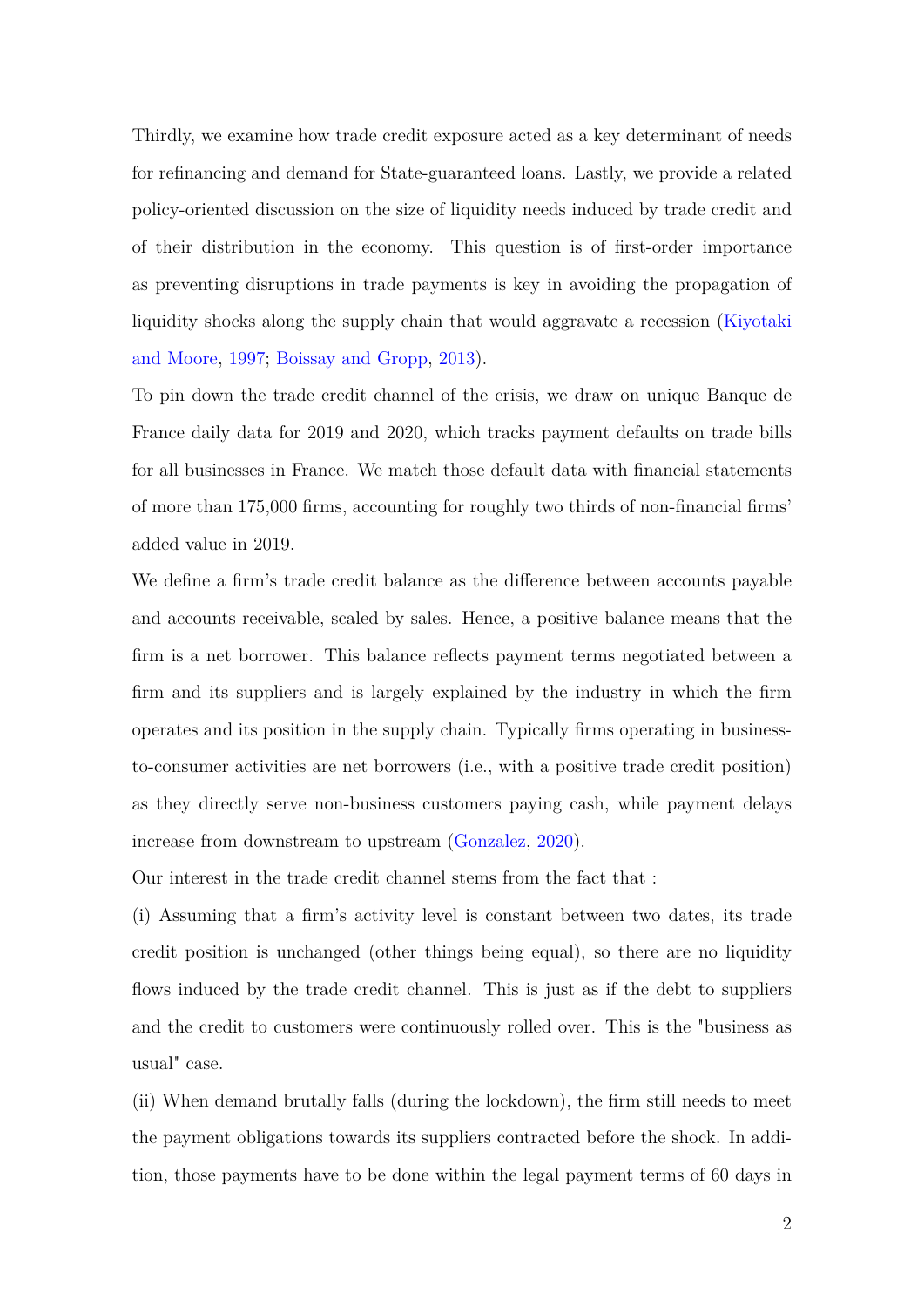France. However cash flows decrease as demand dropped. If the firm is a net trade credit borrower (respectively a net creditor), this leads to cash outflows (respectively inflows) and to a liquidity stress (or a liquidity increase) potentially leading to payment default.

(iii) When activity bounces back, it goes the other way around as depressed demand lowered input needs, thus reducing the level of payables during the lockdown, while a rebound in sales boosts cash and receivables, leading to cash inflows for initially net borrowers (respectively outflows for net creditors).

We use the negative activity shock induced by the unexpected nationwide lockdown announced in France on 16 March 2020 to analyse the extent to which trade credit balances built up prior to the lockdown contributed to firms' liquidity stress. To do so, we examine whether the probability that a firm defaults on its suppliers once the lockdown has been imposed, varies depending on its reliance on trade credit financing. Firstly, we find no differential behavior across firms with higher or lower trade credit positions in the 14 months prior to the crisis. This is crucial to interpret our effect as the specific impact of the Covid-shock through the trade credit channel. While a firm's trade credit balance is not a significant determinant of default in "normal" time, we document, however, that it does significantly contribute to liquidity stress during the Spring 2020 lockdown. A one standard deviation increase in trade credit position (meaning that the firm becomes more of a net borrower) leads on average to a 3% higher probability of default compared with the pre-crisis period, and to up to a 10% higher probability of default in April at the peak of the crisis. In a word, relying on trade credit finance (i.e., being a net trade credit borrower) turned into a source of liquidity stress during the early stage of the Covid crisis. This effect is extremely robust to alternative specifications and definitions of our sample. While that effect is moderated on the overall economy, we show that the liquidity stress coming from the trade credit channel is strongly heterogeneous across business sectors, reflecting the combined effect of their exposure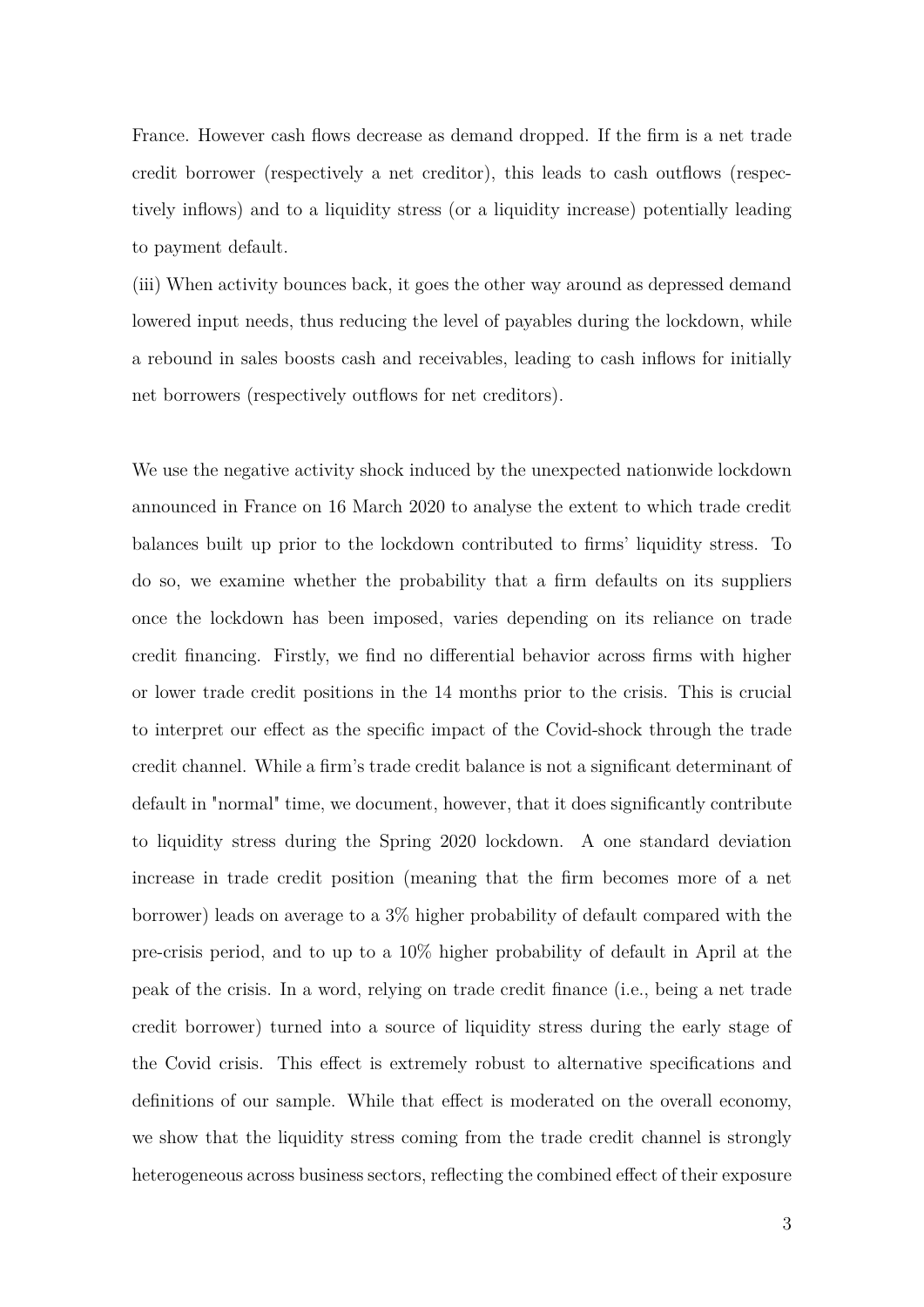to the shock (i.e., their trade credit balance in March and April 2020) and of the intensity of the activity shock. We show that trade credit positions' impact on payment default is stronger in, but not limited to, downstream sectors like retail trade, with structurally positive net trade credit position. In the retail sector in particular, we quantify the impact of restrictions on activity on payment default. Firms that were legally mandated to shut down during the first two months of the pandemic, experienced by far the highest increase in default induced by trade credit payment obligations built up prior to the crisis. With the magnitude of the effect being up to five times higher in retail trade sub-sectors that had to close compared to the overall economy, in April more than 5% of the firms of these sub-sectors ended up defaulting at least once on one of their supplier.

Conversely, we show that, when the activity resumes after the lockdown, the trade credit effect reverses, albeit to a lesser extent as the recovery is gradual. Thus, trade credit induced payment defaults go down after the lockdown.

We also examine whether financially weaker firms are more sensitive to the trade credit channel. We show that the effects on payment default are stronger for constrained firms: smaller, riskier, capital constrained and less profitable firms that are net trade credit borrowers, default significantly more than financially stronger firms. We next examine whether firms can offset the effect on payment defaults by hedging the liquidity risk associated with trade credit. As expected, we find that firms with high cash buffers are able to counterbalance the liquidity stress induced by the trade credit channel during the lockdown. We also find evidence consistent with a default reduction effect of using accounts receivable financing, but only for the largest firms. Finally, we document that the trade credit channel was unique and that other operational or financial expenses such as wages, interest payments or rents did not generate a similar liquidity squeeze during the crisis. We interpret our findings as the combined result of a lower flexibility in debt payables management compared with financial debt (because of the possibility to renegotiate, extend maturity and to loan moratoria) and of a lower degree of public support specifically devoted to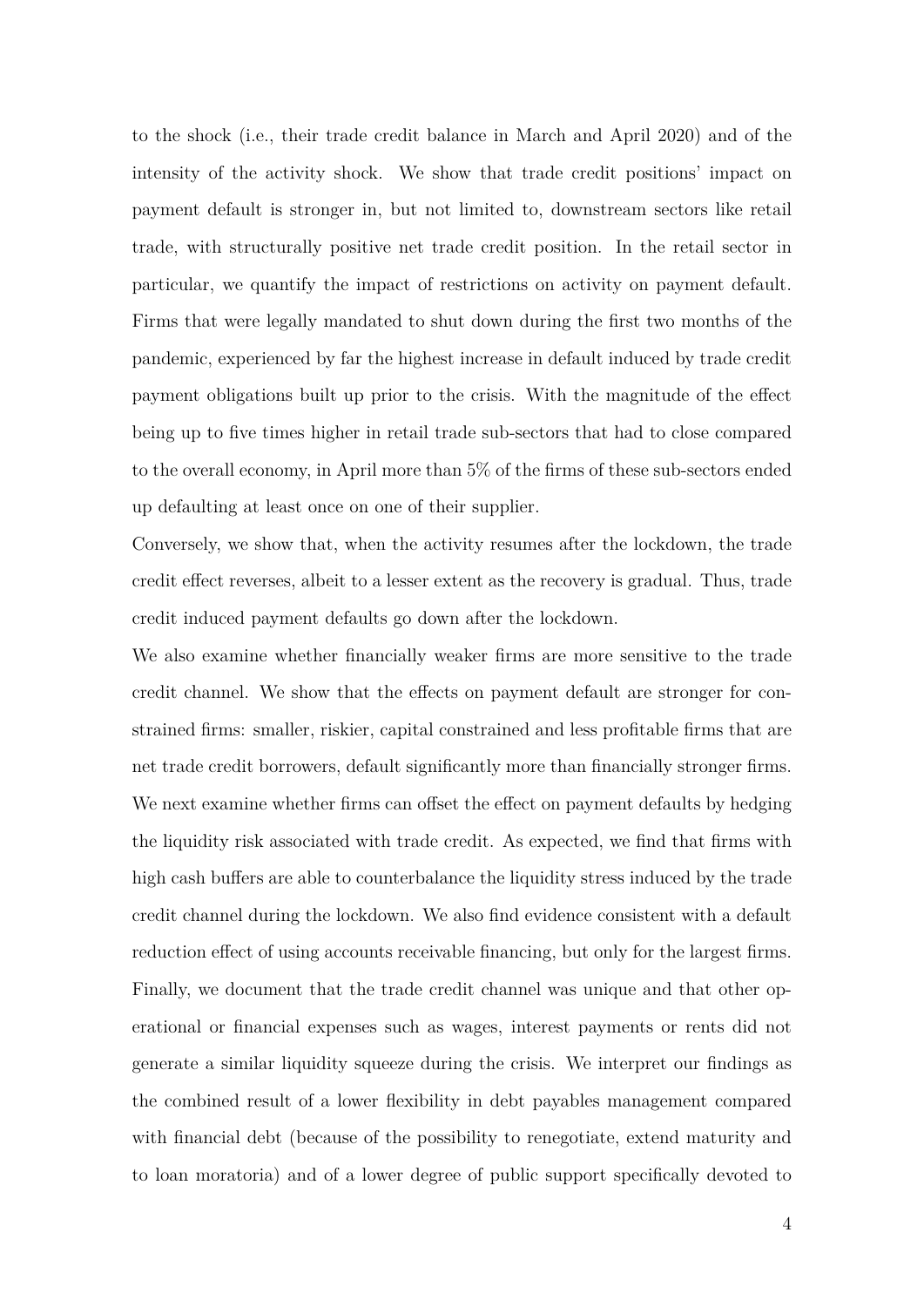working capital at the initial stage of the crisis, while labor costs were swiftly and massively cut down through short-term work schemes in France.

Overall our empirical results shed light on the cyclical and short-term nature of trade credit. The inverted U-shape effect on default to suppliers we document throughout the paper is somewhat simple but critical to properly assess the intensity of the liquidity shock and to accurately quantify potential liquidity shortfalls at a given point in time. The liquidity "path" of the firm, i.e., this bounce-back effect, shall not be neglected to calibrate liquidity bridge schemes aiming at alleviating funding stress in crisis times and to avoid contagion along the supply chain.

Our paper is related to three strands of the literature. Firstly, we provide a new angle on trade credit. The literature on trade credit generally emphasizes the insurance-like role of trade credit in times of financial crisis or liquidity shock: credit-constrained buyers may be financed by their suppliers, when other forms of financing are not available (see, e.g., [Boissay and Gropp](#page-35-5) [\(2013\)](#page-35-5)). In this paper we highlight how, on the contrary, in the specific context of the Covid crisis, trade credit dependency generates a temporary and acute liquidity shock for trade credit users.

Secondly, this paper contributes to the rapidly expanding literature seeking to elucidate the impact of the Covid-19 pandemic on the economy. We add to the literature that seeks to estimate the implications of the crisis on firms' financing and liquidity needs. To the best of our knowledge, we are the first to highlight the significance of a trade credit channel in the context of the Covid-19 crisis. Most papers in that literature rely on models of cash flows projections, in which essentially sales, wages bills, input costs and taxes are used to estimate corporate cash flows [\(Schivardi and](#page-36-2) [Romano,](#page-36-2) [2021;](#page-36-2) [Carletti et al.,](#page-35-7) [2020;](#page-35-7) [Demmou et al.,](#page-35-8) [2020\)](#page-35-8). At the exception of [Bureau et al.](#page-35-9) [\(2021\)](#page-35-9), they do not take into account other significant cash flows like trade credit, investment or dividends. This leads potentially to underestimations of firms' liquidity needs, as we show in the case of trade credit.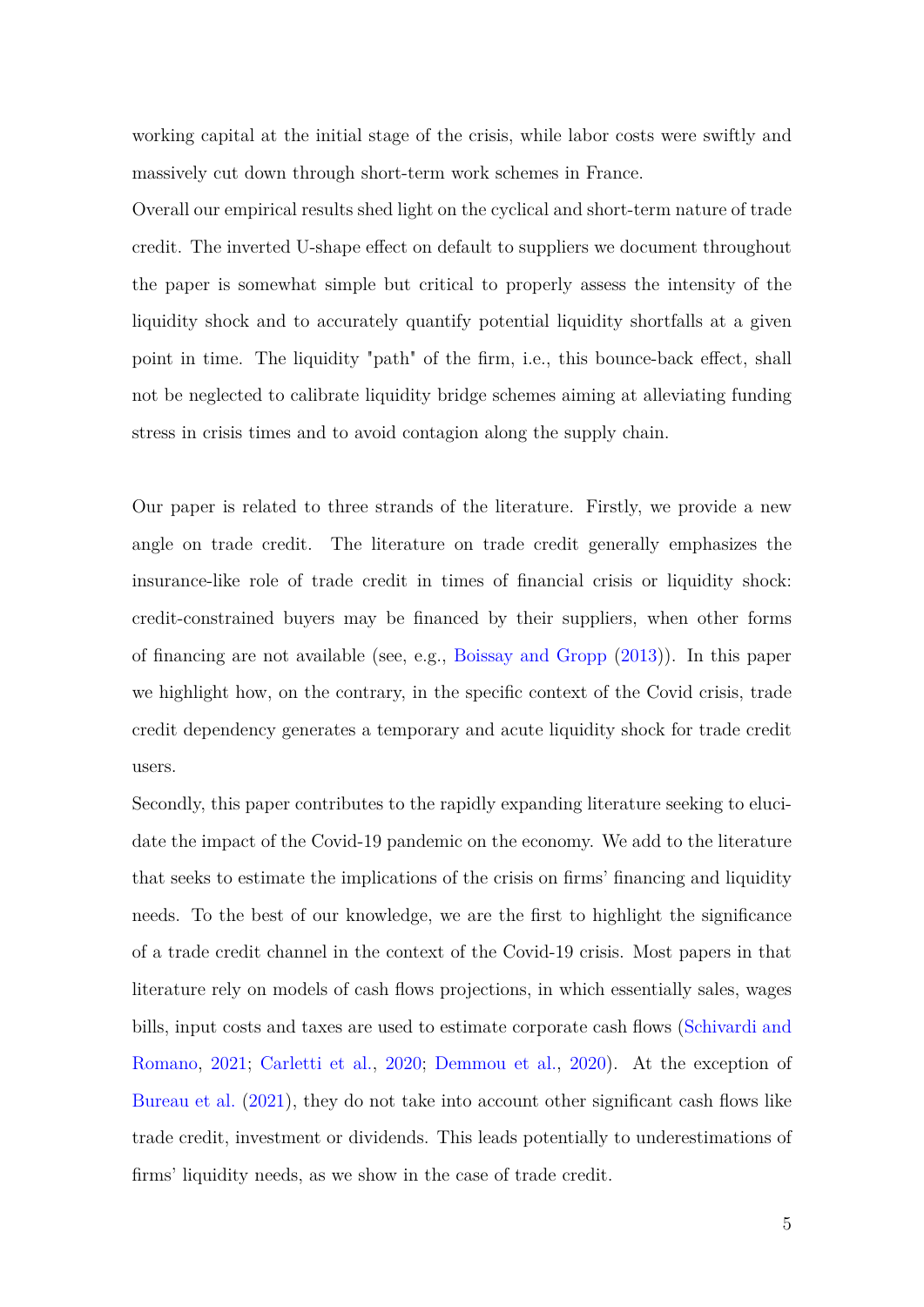Thirdly, our paper adds to the literature which analyses the propagation of shocks through production interdependencies [\(Baqaee and Farhi,](#page-35-10) [2020;](#page-35-10) [Barrot et al.,](#page-35-11) [2021\)](#page-35-11). An important function of these models is to demonstrate how firms are primarily impacted in order to simulate the propagation. Our results enable readers to better understand one of the critical channels affecting the transmission of the shock along the supply chain. In particular, we highlight the cyclical effect of the lockdown shock on firms through the trade credit channel. This calls for the need of a dynamic approach to fully understand the effect of the trade credit channel on corporate liquidity.

The rest of the paper is organised as follows. Section 2 describes the lockdown and fiscal measures in France, Section 3 describes the data and the identification strategy, Section 4 presents our empirical results, Section 5 discusses policy implications, Section 6 presents robustness checks and additional results, and Section 7 concludes.

# **2 The Spring 2020 lockdown and fiscal responses to Covid-19**

### **2.1 The Spring 2020 lockdown in France**

The main source of identification in this paper is the first nationwide lockdown that comes into effect in France on 17 March 2020 in response to the Covid-19 outbreak. This event offers a unique opportunity to analyse the impact of a negative shock to corporate liquidity, which is totally unrelated to any financial supply shock. Moreover the event is large, sudden, unexpected and of unknown duration, with a direct effect on business activity.

The event is large: (i) it is a nationwide lockdown and (ii) all businesses have to shut down, with the exception of some specific activities (food stores, dry cleaners, computer repair shops, etc.). $<sup>6</sup>$  $<sup>6</sup>$  $<sup>6</sup>$ </sup>

<sup>6</sup>These so-called "essential activities" (*activités essentielles*) are listed in the Decree 2020-293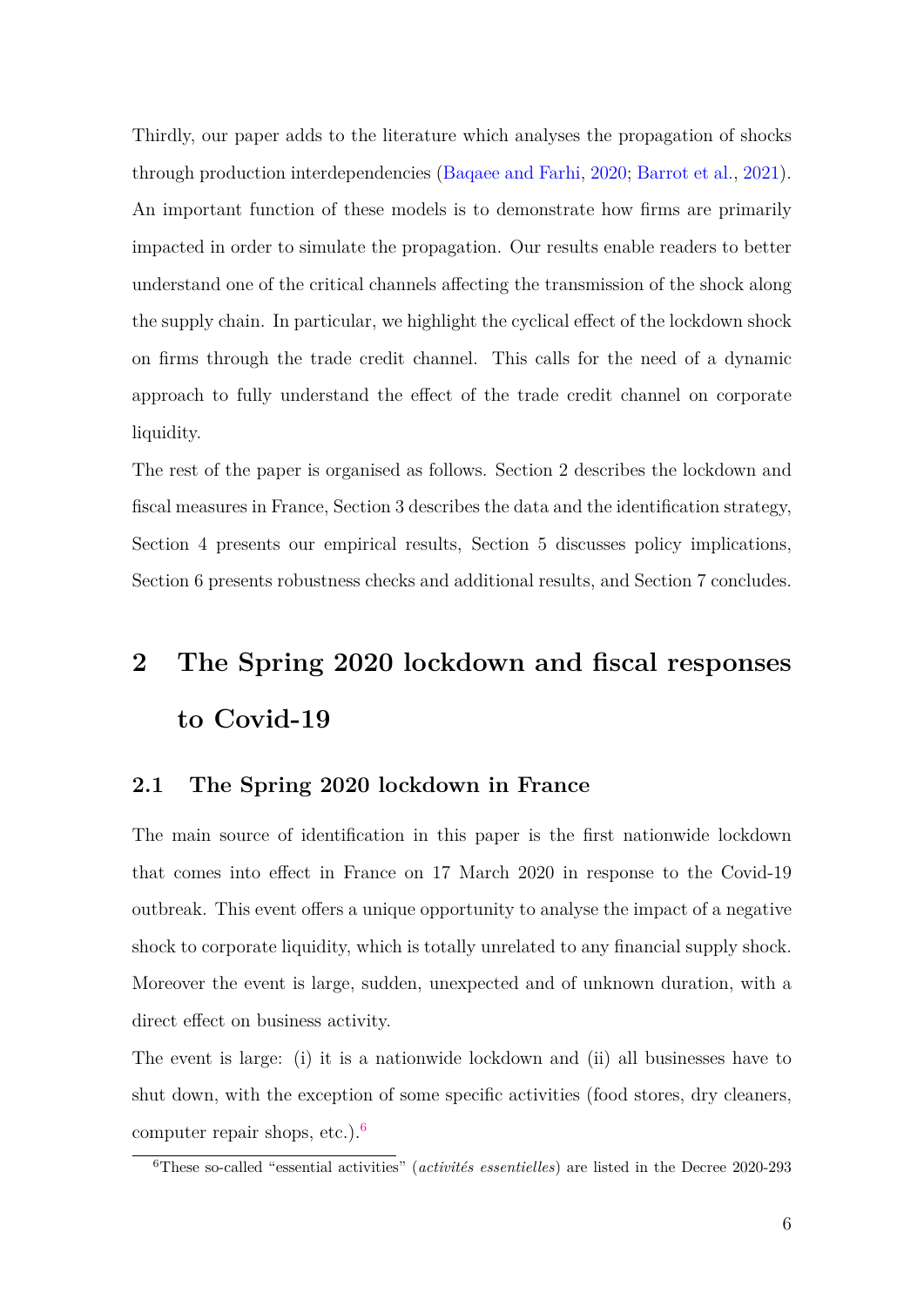The event is sudden and unexpected. Across the world, prior to March 2020, no country has applied nationwide lockdown yet. At that time, restrictions were implemented locally (e.g., at city or province level). Most European countries will actually decide on a nationwide lockdown at the exact same time as France (with the exception of Italy, which imposed its own lockdown in early March).

The first real nationwide restrictions are announced on 12 March 2020 in France and involve the closure of universities, schools and daycare centers. The decision to impose a nationwide lockdown is announced on  $16$  March<sup>[7](#page-3-0)</sup> and comes into effect the following day. $8$ 

The duration of the lockdown is also unexpected. While it was initially planned to last for two weeks, it was extended several times. The exit from lockdown finally (and progressively) begins eight weeks later, on 11 May 2020.

### **2.2 A negative shock that hit businesses heterogeneously**

The crisis has a heterogeneous effect across sectors. Some literally closed their doors, while some were only partially impacted. According to the French National Institute of Statistics (INSEE) the overall decrease in turnover during the last week of March is by one third (-35%) lower than in normal times, with falls of as much as 52% in manufacturing (excluding agrifood industries), 89% in construction and 36% in market services.<sup>[9](#page-3-0)</sup>

A Banque de France's survey<sup>[10](#page-3-0)</sup> of several thousand firms reveals the breakdown of the activity shock at a more granular level. According to that survey, activity in April was deemed by business leaders to be 1% of the normal activity in the ac-

of 23 March 2020. <https://www.legifrance.gouv.fr/jorf/id/JORFTEXT000041746694>

 $7$ Decree 2020-260 of 16 March 2020: https://www.legifrance.gouv.fr/loda/article lc/ [LEGIARTI000041738805/2020-03-21/](https://www.legifrance.gouv.fr/loda/article_lc/LEGIARTI000041738805/2020-03-21/)

<sup>8</sup>Compared to its neighbours, the nationwide lockdown started in Spain on 14 March 2020, in Belgium on 18 March 2020 in Portugal on 19 March 2020, in Germany and in United Kingdom on 23 March 2020.

<sup>9</sup>See <https://www.insee.fr/en/statistiques/4473305?sommaire=4473307>.

<sup>10</sup>See [https://www.banque-france.fr/sites/default/files/media/2020/08/20/update\\_](https://www.banque-france.fr/sites/default/files/media/2020/08/20/update_on_business_conditions_in_france_at_the_end_of_july_2020_0.pdf) [on\\_business\\_conditions\\_in\\_france\\_at\\_the\\_end\\_of\\_july\\_2020\\_0.pdf](https://www.banque-france.fr/sites/default/files/media/2020/08/20/update_on_business_conditions_in_france_at_the_end_of_july_2020_0.pdf).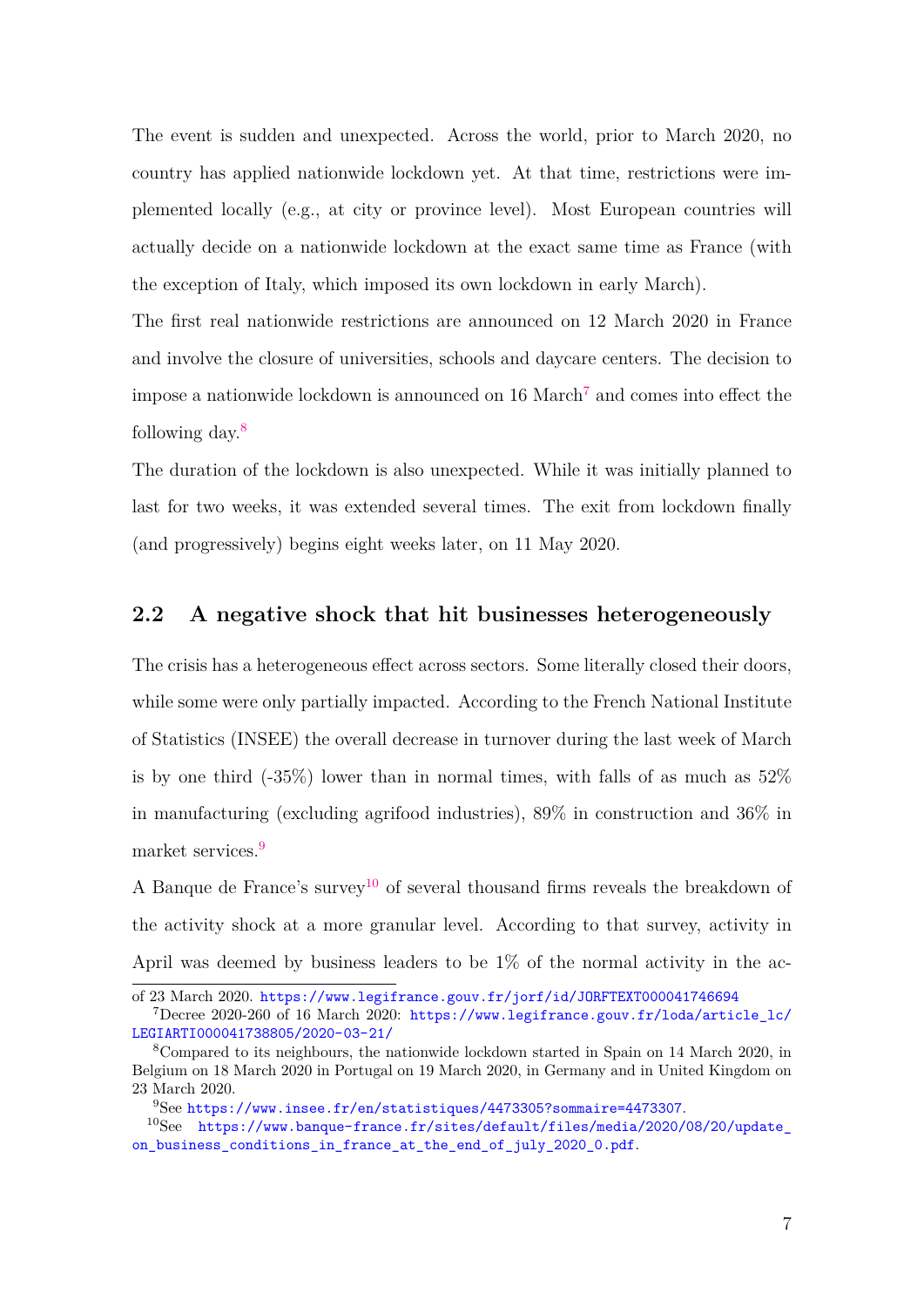commodation services,  $6\%$  in food services,  $11\%$  in the automotive industry,  $16\%$  in automotive repair services, but 78% in the agrifood industry, 80% in the pharmaceutical industry and 81% in information services.

### <span id="page-10-0"></span>**2.3 Fiscal support to corporate liquidity**

The French government announced a set of measures at the very beginning of the lockdown to try to attenuate the impact of the health-related measures taken to limit the impact of the Covid-19 pandemic on the economy. The main measures implemented in France to help firms overcome their liquidity issues include (i) a State credit-guarantee scheme for new corporate loans up to EUR 300 billion, (ii) a deferral of tax payment and social security contributions, (iii) a job retention scheme.

More specifically, the State guarantee scheme was tailored as a public guarantee on new loans granted by financial institutions to non financial firms. The State guarantee covers 90% of the loan amount. The interest rate on those loans at cost price shall be equal to the refinancing cost of the relevant lender, with no repayment due during the first year and the option of repayment over five years. Eventually, the maximum amount a firm can borrow was capped at three months of 2019 sales. Around EUR 130 billion of guaranteed loans were distributed from March to December 2020, mainly to small and medium-sized firms. We will focus on the guarantee scheme in the policy discussion of this paper (Section [5\)](#page-29-0).

### **3 Empirical strategy**

### **3.1 Data**

### **3.1.1 Payment defaults to suppliers**

Data on firms' payment defaults comes from the CIPE database (*Centrale des incidents de Paiement sur effets*) of the Banque de France. That database collects all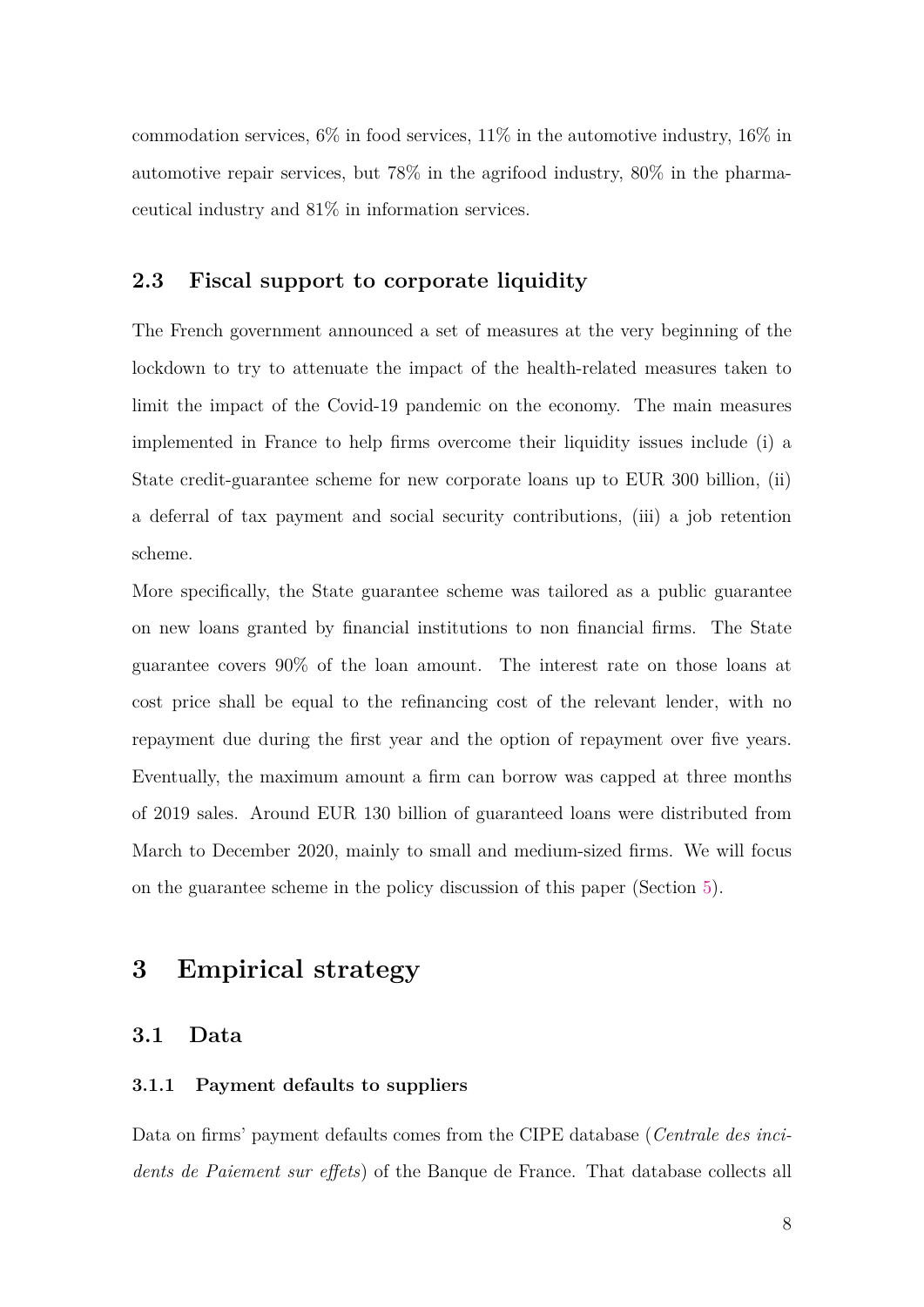firms' payment default to suppliers information on a daily basis. When a customer misses a payment on a trade bill intermediated by commercial paper, the event is reported as a payment default to the Banque de France<sup>[11](#page-3-0)</sup>. A payment default is defined as a trade bill that is not paid on time and/or in full.

Figure [1](#page-37-0) and [2](#page-38-0) plot the cumulative number of defaults within three consecutive years: 2018, 2019 and 2020. It first reveals a clear jump in defaults in Spring 2020, which illustrates the negative impact of the first lockdown. Payment defaults then increase at a much slower pace than in the previous two years. That trend is the result of several effects. Firstly, the economic crisis results in reduced trade between firms. Secondly, more firms may want their customers to pay cash. Thirdly, there was extensive public support to corporate liquidity at that time. Figure [1](#page-37-0) and [2](#page-38-0) suggest that, after the first lockdown, these effects offset the higher probability of default (*ceteris paribus*) of financially distressed firms. In the end, around 650,000 payments defaults were recorded in 2020, versus 870,000 on average in the previous two years (2018 and 2019).

#### **3.1.2 Firms' balance sheet and fiscal statement**

Data on firms' characteristics (i.e., balance sheet, financial statements, main activity and credit risk measured by the Banque de France's rating) come from the FIBEN database (*Fichier bancaire des entreprises*) of the Banque de France. Firms' information is collected as soon as their sales are above EUR 0.75 million. Data are collected yearly, so we use panel data covering two years: 2018 and 2019.

#### **3.1.3 Sample composition and summary statistics**

Our sample results from merging the FIBEN financial statement database and the CIPE database on payment defaults. We follow standard practice in the literature and drop firms in the agriculture, financial, utility and public sectors. Firms filing for bankruptcy in 2019 are also excluded. To prevent outliers from affecting the

<sup>&</sup>lt;sup>11</sup>This rich dataset is also used in [Boissay and Gropp](#page-35-5)  $(2013)$  and [Barrot](#page-35-3)  $(2016)$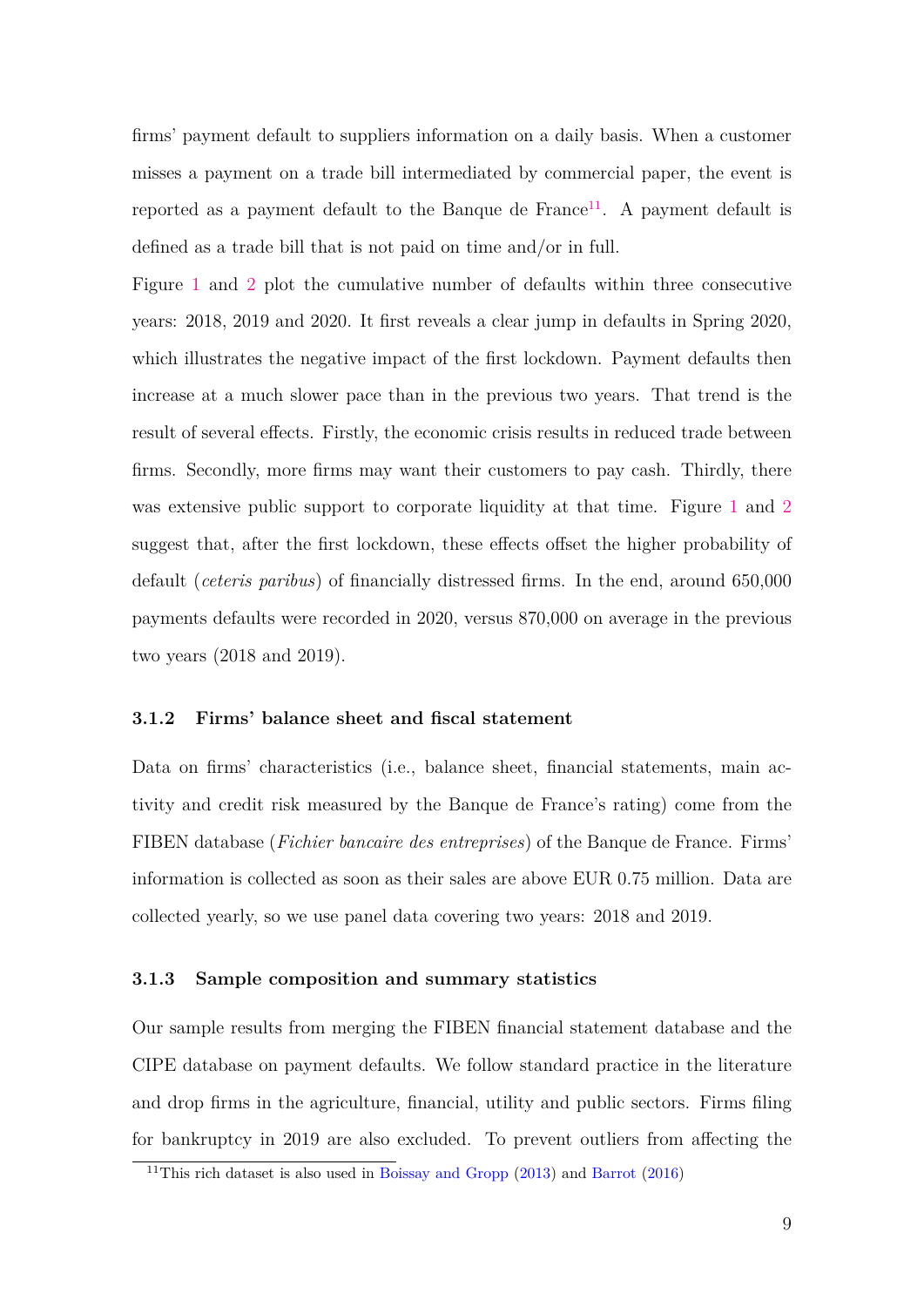results, we filter out observations with a fiscal year of more or less than 12 months and we winzorise all ratios at the 1% level. At the end, our sample contains 175,539 firms.

Table [1](#page-41-0) presents descriptive statistics about payment defaults in 2019. On average, for a given month, 3% of firms in our sample exhibit at least one payment default. Considering the sole firms that make default, the median of the monthly amount under default is EUR 1,500 per firm. The average is EUR 12,000.

Panel A of Table [2](#page-42-0) focuses on firm-level balance sheet characteristics. The median firm has a slightly negative trade credit to sales ratio  $(-2\%)$  over the 2018-2019 period. Thus a bit more than half of the firms are net trade credit creditors, while a bit less than half of the firms are net trade credit borrowers. The average firm in our sample has EUR 17.7 million sales, 55 employees, and its cash holdings represent 19% of total assets while its leverage ratio is equal to 23%. Regarding the "other expenses" that we compare to trade credit in Section [4.6,](#page-26-0) the average firm has a wages to sales ratio of 31%, a rent to sales ratio of 21% and an apparent cost of debt of  $6\%$  prior to the crisis. Also, one firm out of five  $(22\%)$  in our sample benefited from a State-guaranteed loan in the first half of 2020. Those loans are analysed in Section [4.7](#page-28-0) and in Section [5.](#page-29-0)

Finally, panel B of Table [2](#page-42-0) shows summary statistics related to financing constraints and hedging (that is, issues that will be explored in Sections [4.4](#page-22-0) and [4.5\)](#page-24-0). Over the 2018-2019 period, 79% of firms are standalone firms or belong to a SME-sized group. 69% of firms in our sample have a risky credit rating prior to the crisis<sup>[12](#page-3-0)</sup> and 52% of firms did not pay dividends.

<sup>&</sup>lt;sup>12</sup>Risky ratings are defined as ratings below the eligibility threshold of the General Collateral Framework of the Eurosystem. We use the internal credit ratings provided by Banque de France.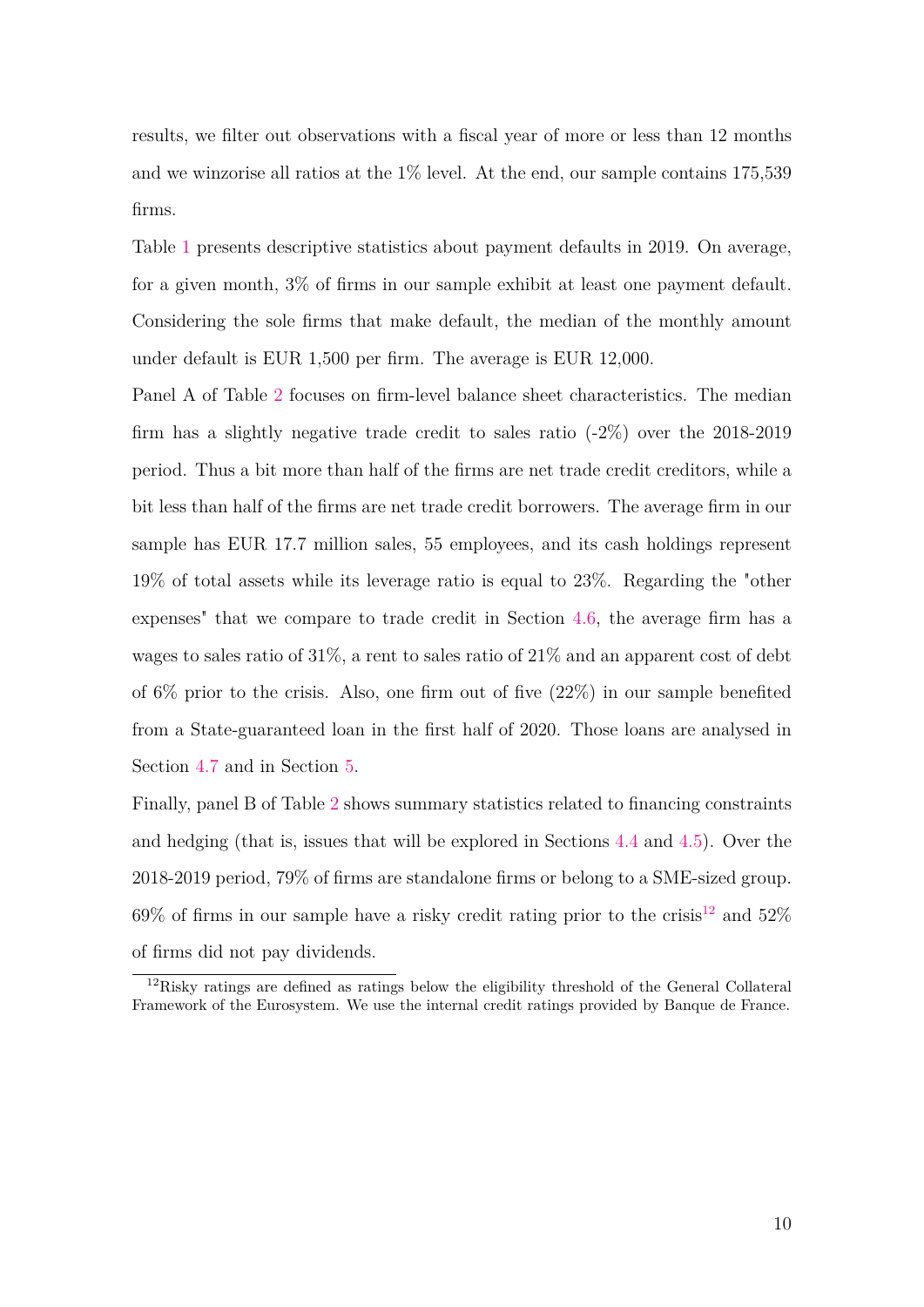### **3.2 Payment term legislation**

In France, $^{13}$  $^{13}$  $^{13}$  the law restricts contractual payment terms to a maximum of 60 days after the issuance of the invoice. Exceeding that payment deadline renders the debtor liable to a fine of up to EUR 2,000,000, with the requirement to publicise the penalty in a journal of legal notices or on the firm's website. Those restrictions are enforced by several mechanisms: (i) external auditors of firms have to notice the Ministry for the Economy and Finance in the event of repeated incidents of missed payment deadlines and (ii) the French administration carries out audits and imposes sanctions.

However, a specific legislation applies to (i) foodstuff (fresh, frozen or processed) for which the maximum payment terms are between 30 and 40 days (depending on the delivery date), and to (ii) some alcoholic beverage (rum, whisky, gin, vodka, etc.) for which the maximum payment delay is 30 days after the end of the month of delivery (so, in practice, between 30 and 60 days).

Table [3](#page-43-0) presents descriptive statistics of *observed* trade credit positions by sector prior to the crisis. Trade credits positions are highly heterogeneous across sectors. The average firm is a net trade credit debtor within two sectors: retail trade (net trade credit to sales ratio of  $+5\%$  on average), and accommodation and food  $(+6\%)$ . That is consistent with their downstream position on the supply chain. On average, all other sectors are net trade credit creditors. However the magnitude of their position varies substantially: for instance, the net trade credit to sales ratio is -2% in the agricultural or recreation sectors,  $-5\%$  in manufacturing or real-estate, but up to -13% for corporate services and -11% for the information sector. Interestingly, accommodation and food, and retail trade exhibit the lowest payable to purchases ratios (15% and 12%, respectively). This is consistent with the fact that (i) they are more exposed to the more stringent legislation on foodstuff and alcoholic beverage, and (ii) firms belonging to those downstream sectors are paid more rapidly, so that

 $13$  Like in many countries: e.g., all countries of the European Union have to implement European directive on restrictions of payment terms (Directive 2011/7/UE).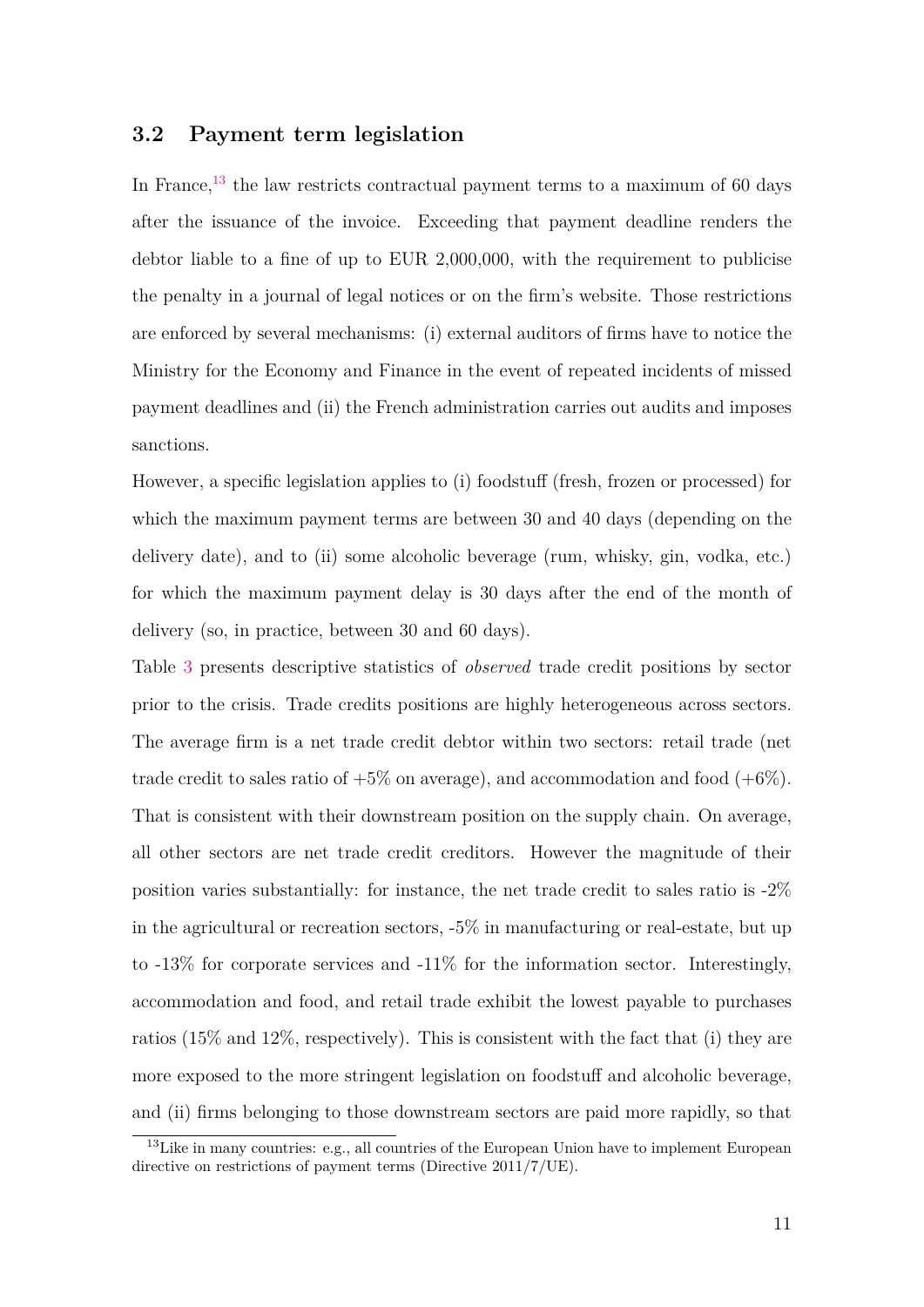they can allow paying their suppliers more quickly in turn.

### **3.3 Empirical strategy**

The goal of this paper is to analyse the contribution of the trade credit channel to the liquidity shock associated with the lockdown.

In the absence of any fiscal measure, a firm suffering from a lower level of activity because of the lockdown still has to face some costs (e.g., monthly loan repayments, rent, at least part of the usual wage bill) together with supplier invoices from past deliveries (trade payables). To cope with those cash outflows, the firm can rely on sales (if any), liquidities (cash holdings, credit lines) and trade receivables. The difference between trade payables and trade receivables is referred to hereafter as the *net trade credit position* of a firm. When the trade credit position is positive, the firm is a net borrower with regard to its supplier-customer relationships. As the payment deadline law generally precludes the payment of invoice beyond 60 days, the question we address is: to what extent the net trade credit position of a firm prior to the lockdown amplified the liquidity stress caused by the lockdown? The analysis focuses on the early stage of the pandemic crisis to identify the effect of the lockdown on corporate liquidity before public support fully kicks in: a massive liquidity support has indeed been provided by different public schemes (e.g., Stateguaranteed loans or government subsidies called *"Fonds de solidarité"*, see Section

[2.3\)](#page-10-0) to rapidly alleviate corporate liquidity stress.

We use the default payment to suppliers (hereafter DS) as a measure of firm liquidity stress. A crucial advantage of this indicator is that a bank observing a client's inability to pay an invoice must report that situation to the Banque de France quite quickly, within four days after the event. Aside from DS, two other measures of liquidity stress could be considered: (i) firms that file for bankruptcy. Under provisions that are somewhat similar to those found in Chapter 11 in the United States, a firm that is unable to pay its creditors must self-declare that situation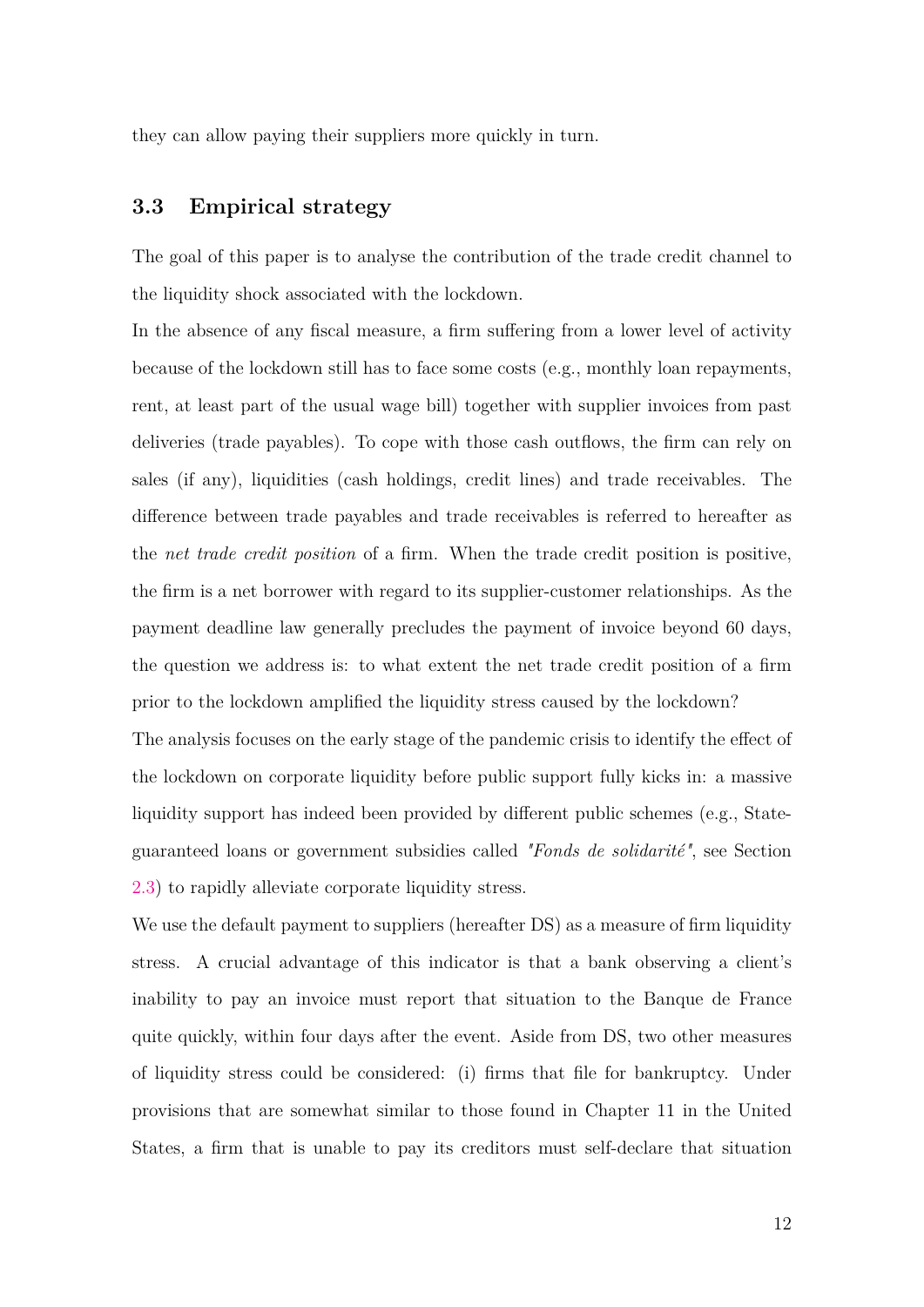to the commercial court within  $45 \text{ days}$ .<sup>[14](#page-3-0)</sup> However, this  $45 \text{ days}$  constraint did not apply from 12 March 2020 until 24 June 2020. In addition, commercial courts closed their doors during the lockdown, which implied much slower dematerialized procedures. At the end, despite the strength of the shock, the number of firms filing for bankruptcy dramatically decreased over the period under study.<sup>[15](#page-3-0)</sup> (ii) The banking default could also be used as an indicator of a firm's liquidity stress. A banking default is defined as a delay of more than 90 days of payment on a loan or the probability of inability to repay a loan. All in all, (i) and (ii) are lagged information on firm situation compared to DS, which we then use in our analysis. To carry out our analysis we need to consider a period prior to the lockdown, so we rely on DS information from 1 January 2019 to 30 June 2020. Following [Boissay](#page-35-5) [and Gropp](#page-35-5) [\(2013\)](#page-35-5) and [Barrot](#page-35-3) [\(2016\)](#page-35-3), we aggregate DS data at monthly frequency and run the following OLS regression:

<span id="page-15-0"></span>
$$
DS_{ft} = \alpha TC_{f,y-1} + \gamma \left[ TC_{f,y-1} \times \text{Post}_{t} \right] + \beta_1 . X_{f,y-1} + \beta_2 . \left[ X_{f,y-1} \times \text{Post}_{t} \right] + \kappa_f + \theta_{Industry,t} + \epsilon_{f,t}(1)
$$

where  $DS_{ft}$  is a dummy set to one if firm  $f$  defaults to a supplier in month  $t$ . The variable  $TC_{y-1}$  is the one fiscal year lagged trade credit position of a firm at time *t*. The trade credit position is defined as the difference between trade payables and trade receivables. The dummy *Post* is set to one starting in March 2020 and to zero prior to March 2020.

Firms with high or low trade credit positions could differ along a number of dimensions that might be correlated with the default outcome and hence bias our estimate. To address this issue, we control for firms' initial characteristics, as well as their interaction with our *Post* dummy.

The set of lagged firm controls which is added,  $X_{y-1}$ , include firm's cash level scaled by total assets, leverage defined as financial debt over assets as well as the size of

<sup>&</sup>lt;sup>14</sup>In practice, the bankruptcy procedure can be initiated also at the request of firms' creditors or the public prosecutor. See, e.g., [Plantin et al.](#page-36-3) [\(2013\)](#page-36-3).

<sup>&</sup>lt;sup>15</sup>For instance, the number of firms filing for bankruptcy halved in 2020 Q2 as compared to 2019 Q2 (See [http://webstat.banque-france.fr/en/#/node/5385030](http://webstat.banque-france.fr/en/##/node/5385030)).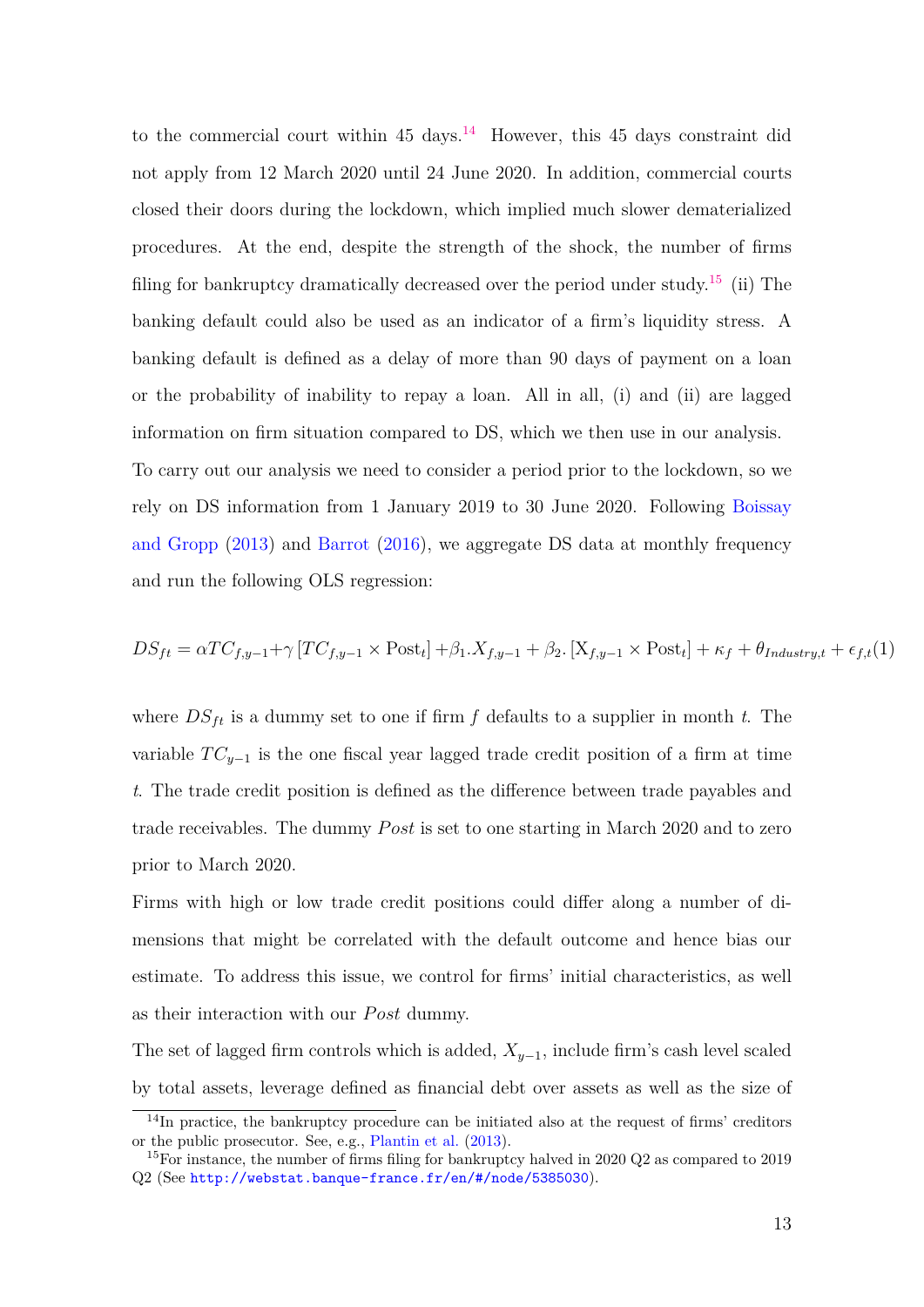the firm (log of total assets).

These controls ensure that the results are not driven by pre-crisis differences between low or high trade credit firms. They prevent the estimation from being biased if these firms vary in their sensitivity to economic fluctuations due to heterogeneous distributions of firm characteristics, such as size, cash holdings, or leverage.

For a given firm *f* with a net trade credit position *TC*, trade payables *TP* and trade receivables *TR* (with  $TC = TP - TR$ ), all other things being equal, the liquidity stress of that firm depends on the ability of its customers to pay the firm. If its customers can pay *TR*, so the firm "only" has to manage the payment of *TC*. But if its customers are unable to pay *TR* or pay only a portion of *TR* (because it fails short of cash due to the negative activity shock), so the firm faces a liquidity stress that is higher than its net trade credit position. Put another way, the coefficient  $\alpha$  and  $\gamma$ of equation [1](#page-15-0) depend on the situation of firms' customers and can be considered as business sector dependent. Our main analysis relies on the net trade credit position of firms. In the robustness part of the paper, we deeper analyze the contribution of accounts payable and accounts receivable on firm's payment default during the lockdown.

Fixed effects are set at firm level to take into account unobservable features of firms and at "industry  $\times$  month" level to take into account the economic situation at business sector level through time. Industries are defined at 2-digit level. In all specifications, standard errors are clustered at firm level to take into account serial correlation of data [\(Bertrand et al.,](#page-35-12) [2004\)](#page-35-12). The definition of each variable is detailed in Table [15.](#page-56-0)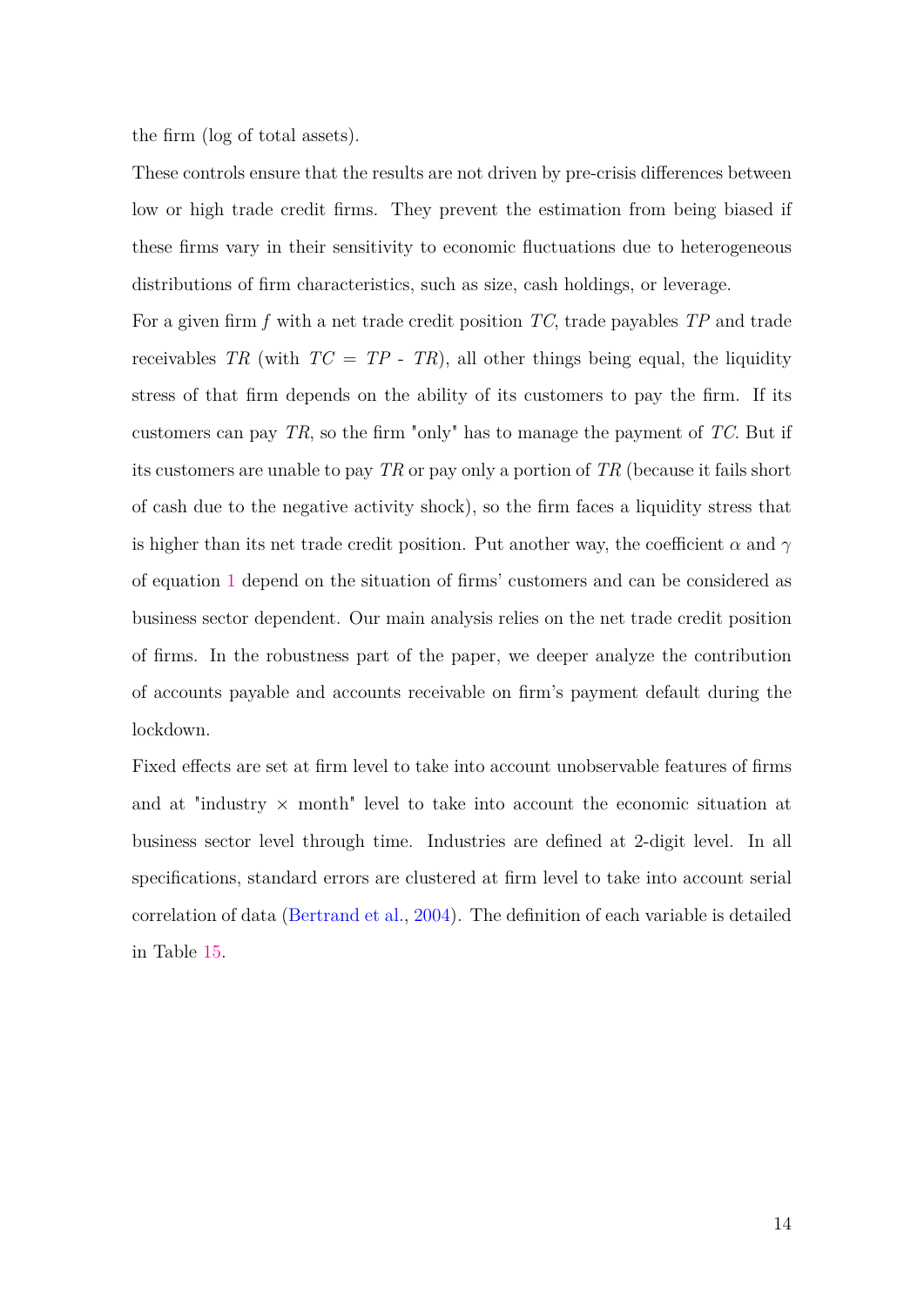### **4 Results**

### **4.1 The trade credit channel of payment default**

Table [4](#page-45-0) presents the main results of our analysis. It shows how relying on trade credit finance (being a net trade credit borrower) turned into a source of liquidity stress during the early stage of the Covid crisis.

We estimate equation [\(1\)](#page-15-0) from January 2019 to June 2020. Our dependent variable is a monthly firm-level indicator set to one if a firm misses a payment owed to at least one of its suppliers in a given month, and to zero otherwise.

The main variables of interest are (i) firm's net trade credit position and (ii) that same variable interacted with a *Post* dummy, which is set to one from March to June 2020. Our *Post* period thus encompasses 2 months of lockdown, from mid-March to mid-May, and roughly 2.5 months of post-lockdown period.

The trade credit position is the one-year-lagged trade credit position of the firm. We define it as the difference between accounts payable and accounts receivable scaled by sales, so that firms with positive trade credit positions are net borrowers while those with a negative trade credit position are net lenders. All continuous variables have been standardised to facilitate the interpretation of coefficients. All specifications include firm fixed effects and industry-month fixed effects defined at the NACE 4-digit level (555 industry categories in our final sample). As our identification is within-firm, the results are not coming from the comparison between firms with different trade credit intensity, that could be correlated with difference in financial strength.

#### **4.1.1 The trade credit channel amplifies the probability of default**

As reported in column (1) of Table [4](#page-45-0) and in all subsequent specifications, the trade credit position is not a determinant of payment default in general which is crucial in our strategy to identify the specific effect of the crisis. During the crisis period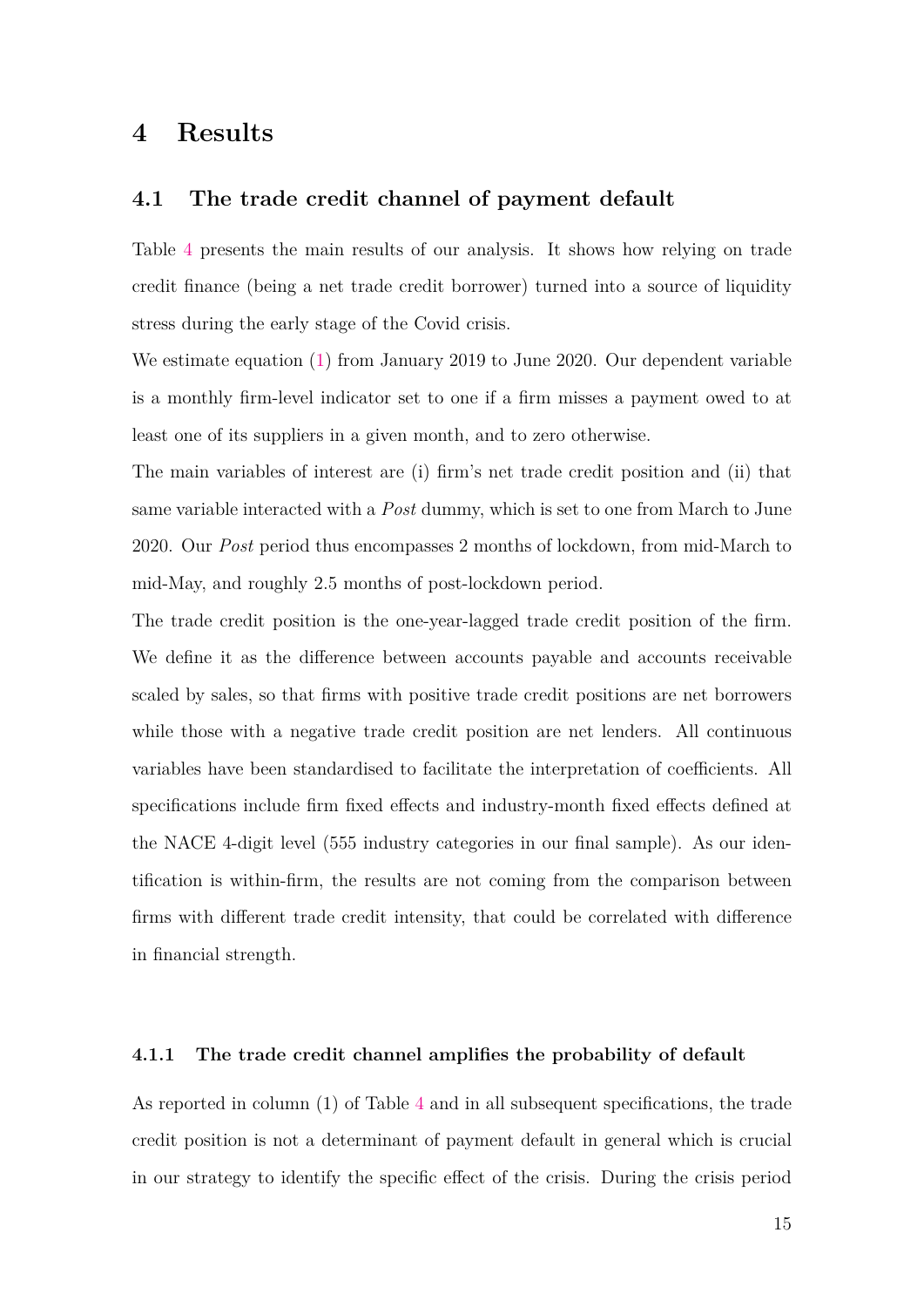on the contrary, the larger the initial trade credit position of the firm, the higher the default probability. As reported in column (2), the coefficient of the interaction between trade credit position (*T C*) and our *Post* dummy is highly significantly positive. As  $TC \times Post$  captures the difference in the probability of default incurred by firms with higher net TC position vs. firms with lower TC position, our estimate in column (2) implies that a one standard deviation increase in the net trade credit position increases the monthly probability of payment default by 0.001 percentage point. This amounts to a significant 3% increase with respect to the pre-Covid period level. While this average impact on firm's payment default may seem moderate, we show in the next sections how strongly heterogeneous this effect is, firstly across time and secondly across sectors.

In columns (3), we supplement our analysis by controlling for other determinants of default: namely firm's cash holdings, leverage and size. Adding firm-level controls does not impact the coefficient which remains highly statistically significant. In column (4) we interact those control variables with the *P ost* dummy. The coefficient on the  $TC \times Post$  dummy remains unaffected. This makes it unlikely that systematic differences in crisis trends in firms' cash holdings, leverage or across firms of different size, might explain the results.

Not surprisingly while high cash holdings help reducing default probability in normal times, they reduce it to an even greater extent during the crisis. That finding is expected and in line with the literature. Importantly, the trade credit effect is unaffected by the inclusion of these other drivers and our effect remains as strong and significant.

### **4.1.2 The effect is dynamic and materialises straightaway**

Next we split our post period into 4 month dummies to better understand the dynamic of the effect and how long it lasts. Mechanically, even in absence of policy support, the effect is not expected to last more than 2 months, as trade credit positions are capped by legislative requirements: French firms have been required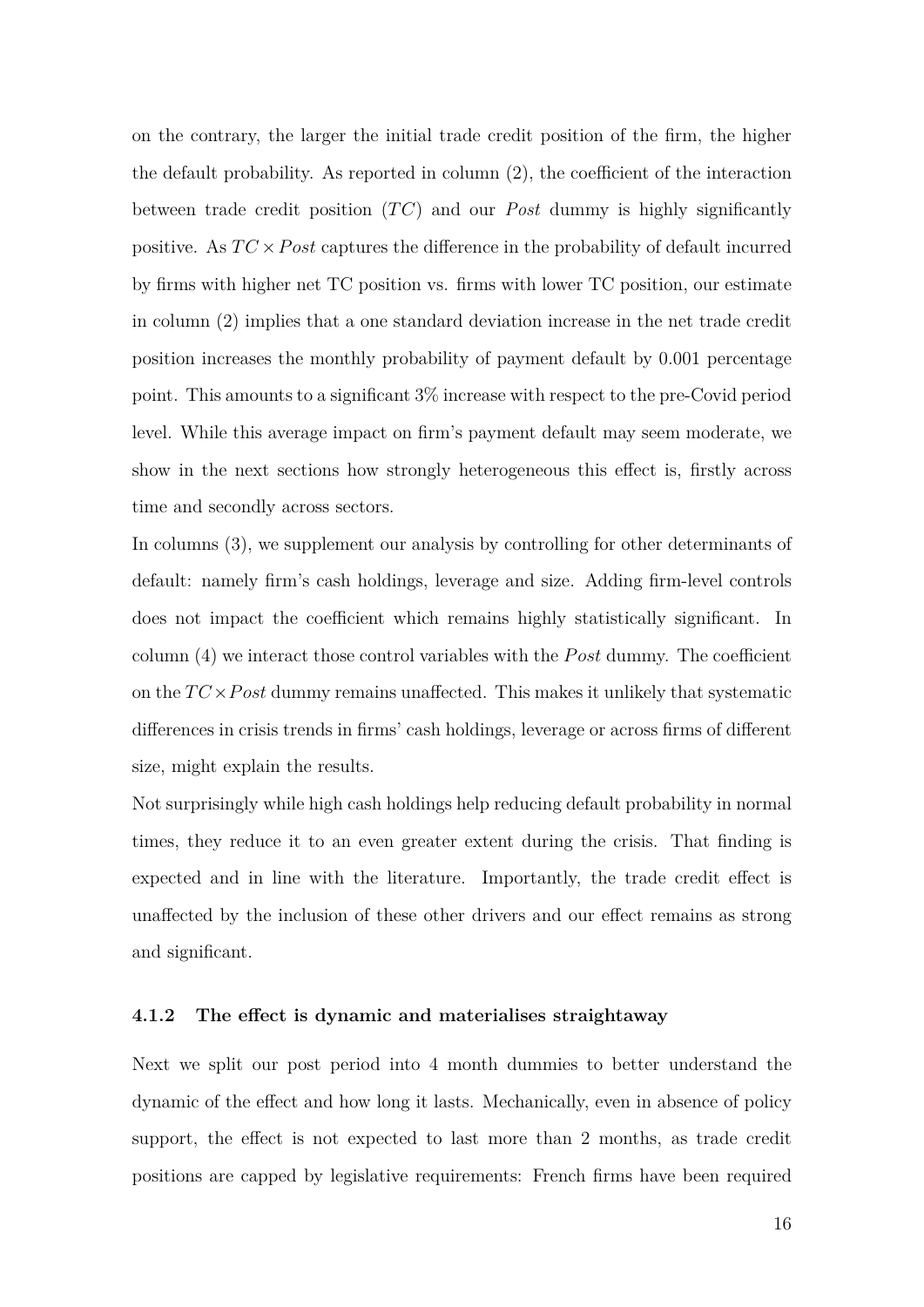by law to pay their suppliers within 60 days since the introduction of the 2008 Law on the Modernisation of the Economy (see [\(Barrot,](#page-35-3) [2016\)](#page-35-3) for details).

As shown in column (5), the trade credit channel of payment default is strong in March and April while it becomes non significant in May and significantly negative in June. At its peak, in April 2020, a one standard deviation increase in trade credit position leads to a 0.27 p.p. higher probability of payment default, which translates in an economically significant 9% increase compared to the pre-Covid monthly probability of default.

Our estimates illustrate the cyclical dynamics of trade credit. The positive coefficients in March and April, when activity collapses, and the negative coefficient in June, when activity bounces back, are consistent with the short-term nature of trade credit. As French firms are legally required to pay accounts payable within 60 days, on the one hand, accounts payable registered in February had to be paid by the end of April. However, on the other hand firms forced to shut down had no or low sales at that time, and as a result no or low cash inflows to meet their payables. This explains the acute liquidity stress in March and April.

As the lockdown ended on 11 May 2020, the situation reverses for two reasons: (i) activity increases progressively so that cash comes in, (ii) there are no or few payables inherited from the past 60 days as sales were depressed during lockdown. So, in a context of low accounts payables, cash inflows significantly and rapidly improve firm's liquidity position. This explains why the coefficient of June is significantly negative.

Last, we take a closer look at the dynamics of the effect over time. Figure [3](#page-39-0) shows the estimation results of a dynamic version of equation [\(1\)](#page-15-0), where we increase our sample period towards the end of 2020 and interact the trade credit position with dummies for each month but the first six months of 2019. We find no differential behavior across firms with higher or lower trade credit positions prior to the crisis. This suggests that the parallel trend assumption is satisfied, which is crucial for the validity of our estimate.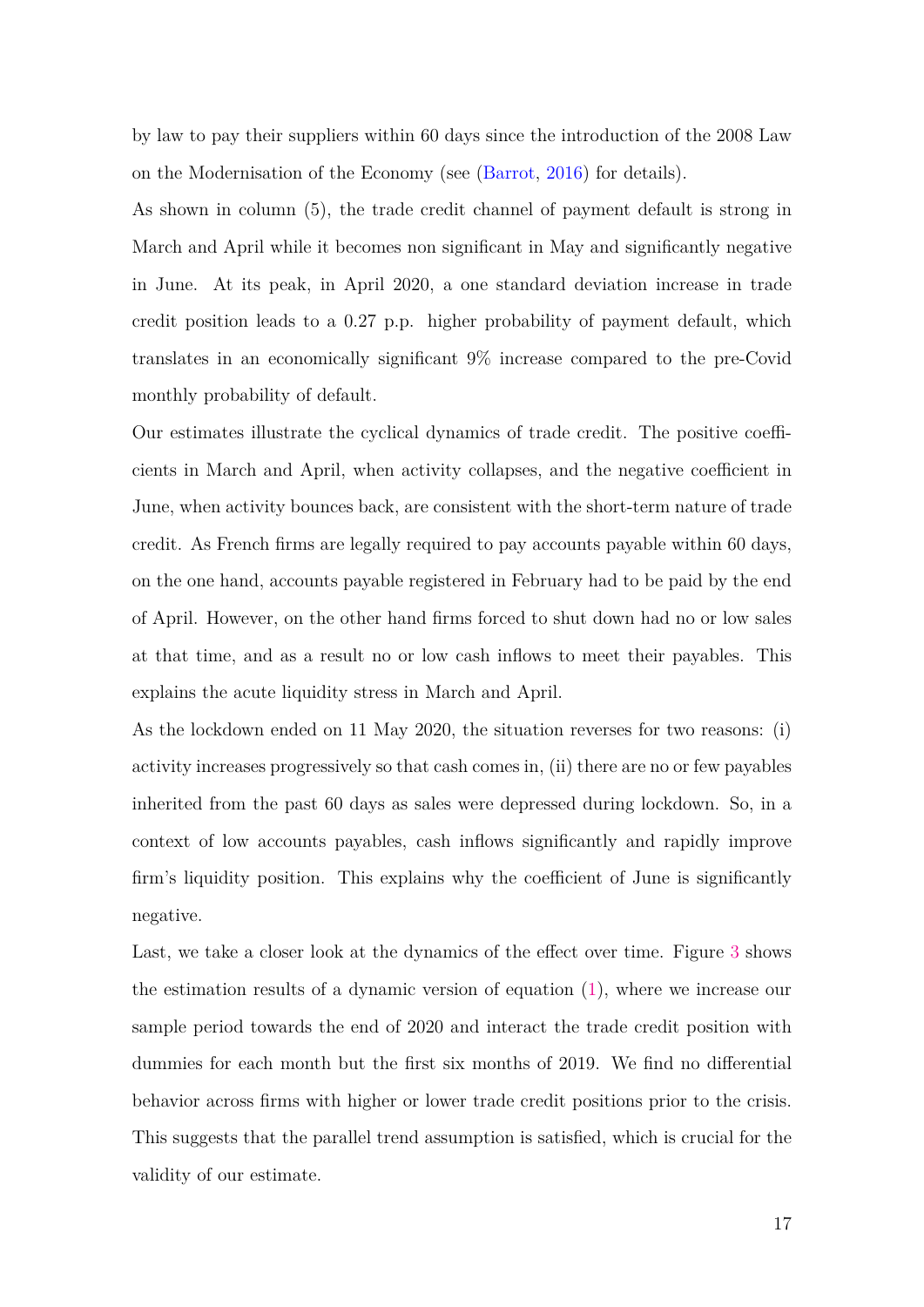The probability of default starts to increase right at the the time of the first lockdown and is amplified the month after. The effect fades away after the economy reopens in May and mechanically reverses over the summer for the reason explained above. Interestingly as we extended our estimation period, we can compare the effects of the first and second lockdown: in November as entire sectors are forced to shut down again we do not see any increase in payment default. Firms at that time have been provided a lot of liquidity support and can absorb stress on working capital financing. In addition the impact of the second lockdown on the economy was less negative than the first one.

All those results vary across sectors, depending on the upstream or downstream position of the industry, and its associated degree of reliance on trade credit. This is the focus of the next section.

## **4.2 Trade credit and payment default: an industry-level analysis**

In Table [5,](#page-46-0) our baseline results are broken down by industry. Our variable of interest is an indicator variable set to one for the March-April 2020 period.

As expected the average effect of trade credit on liquidity stress is not the same across sectors. Trade credit positions' impact on payment default is stronger in, but not limited to downstream sectors like retail trade, with structurally positive net trade credit position (firms are net debtors and do not have lots of receivables as most of their clients pay cash).

The retail trade sector is by far the most impacted by the liquidity stress from trade credit positions, which is in line with its downstream position in the supply chain. The highly statistically and economically significant coefficient (0.0112) reported in column (2) implies a 28% increase in the pre-crisis average default probability.<sup>[16](#page-3-0)</sup> However, firms' trade credit positions also drive the probability of payment defaults

 $16$ The average probability of payment default in the retail trade sector in 2019 is 4%.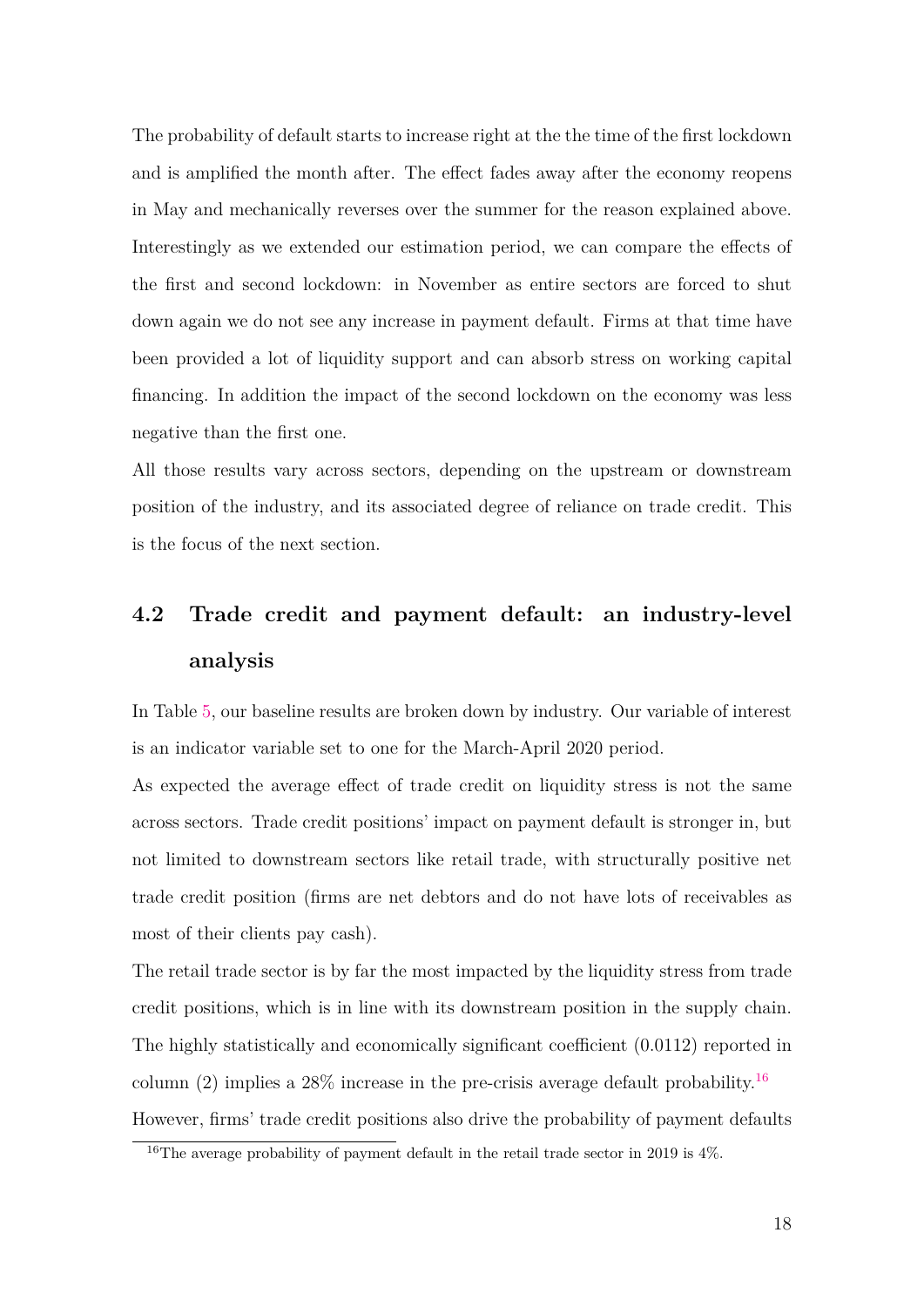in wholesale trade, construction or manufacturing. The average effect we identify in these sectors is actually a reduction in payment default as the average firm has a negative net trade credit position. Finally we do not find any significant effect in other sectors, and surprisingly so, in the Accommodation and food industry<sup>[17](#page-3-0)</sup> Overall, the aggregated macro effect of the trade credit channel depend on the relative weight of each sector in the economy.

# **4.3 A focus on the effect of mandated business closures in the retail trade sector**

We have shown that the retail trade sector suffered from a much more acute liquidity stress in March-April 2020 due to its trade credit position contracted prior to the lockdown. In this section we are interested in the heterogeneity that prevailed within this sector based on the relative exposure of firms to business restrictions during the lockdown. In other words heterogeneity here is not only coming from our *Trade Credit* variable but also from our *Post* variable. In particular, we exploit the fact that business restrictions were not uniform within the retail trade sector: some firms, whose activity was deemed as "essential" by the French government, were allowed to stay open while others had to shut down.

In Table [6](#page-47-0) we estimate our baseline specification on two sub-samples: the sample of "non essential" retail traders that had to close their doors during the lockdown (column (1)) and the sample of "essential" retail traders that were allowed to carry on their activity during the lockdown (column (2)).

As shown in Table [6,](#page-47-0) only retail traders that were forced to shut down during the lockdown suffer a liquidity stress. A one standard deviation increase in net trade credit position leads to an increase of 1.4 p.p. in payment default in March 2020 and

<sup>&</sup>lt;sup>17</sup>Note however that the coefficient for this last industry is positive, as expected. One potential explanation is that the sector somehow *benefited* from the more stringent legislation on payment terms for foodstuff and alcohol (see Section 3.2) so that, everything else equal, bars and restaurants (including hotels) entered the lockdown carrying a relatively smaller burden of trade payables. In addition the data collection threshold of EUR 0.75 million sales does not enable us to capture the smallest and more vulnerable firms, that account for the vast majority of firms in this sector.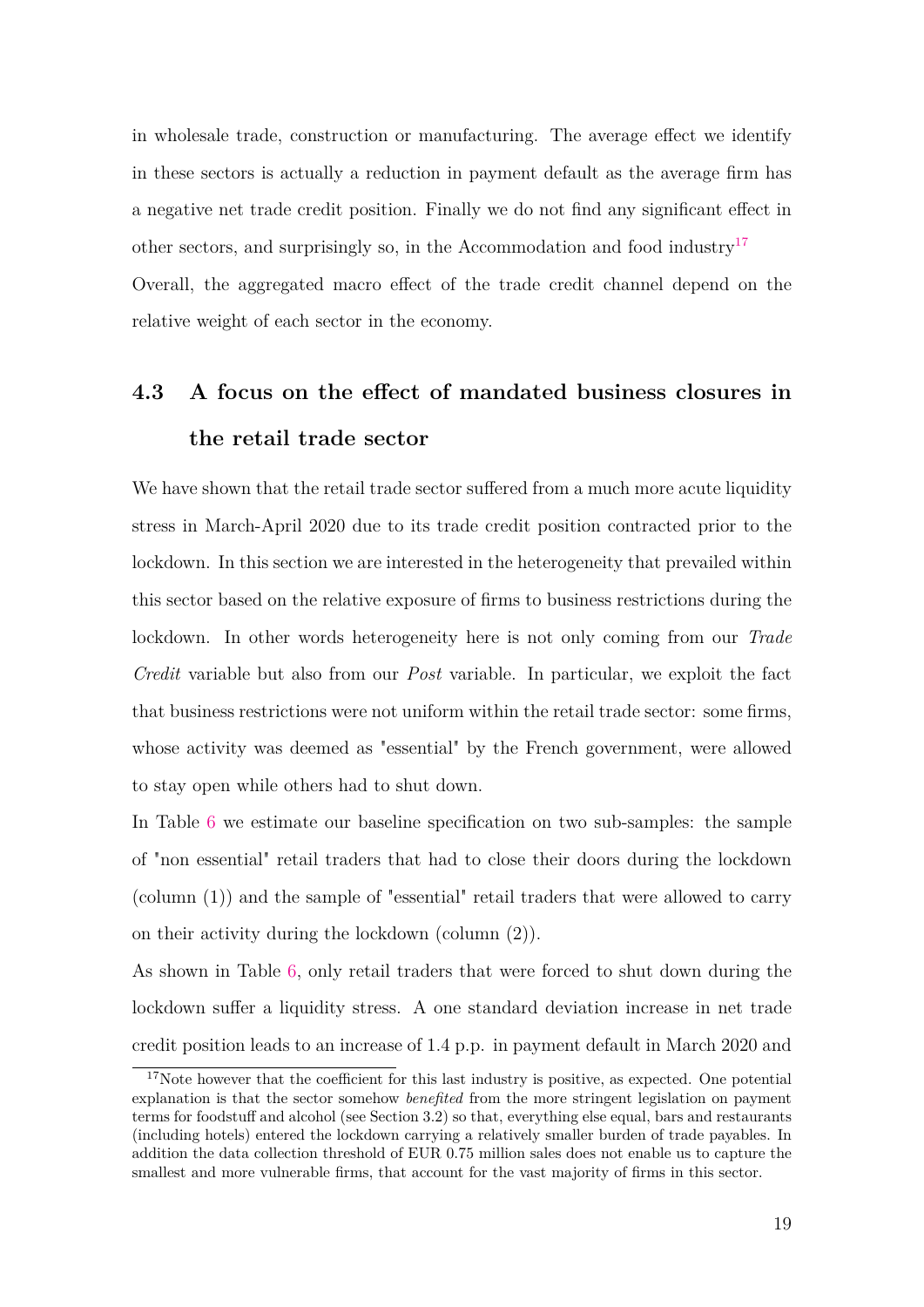even 1.6 p.p. in April 2020, meaning that the average probability of default increases by more than a third during those two months for a one standard deviation increase in net trade credit. The economic impact of restrictions on activity and in turn on payment default for these firms was thus very important. Note that we cannot compare both samples to interpret our effect as the causal effect of governmentmandated closures on payment default of businesses that have been allowed to stay open (the pseudo control group) actually experienced strong positive changes in sales growth at the same exact time, driven by substitution effects.

# <span id="page-22-0"></span>**4.4 Has the trade credit channel amplified financial vulnerabilities ?**

Next we investigate the role of financial constraints on the probability of payment default. Firstly, we verify that our trade credit effect is not capturing other firm characteristics linked with financial vulnerabilities. Secondly, we measure how the effect of the trade credit channel vary with the intensity of liquidity constraints.

If trade credit position put firm liquidity under stress, we can expect ex ante financially weaker firms to be more sensitive to this channel and to have a harder time meeting payment to suppliers when the lockdown starts.

We consider five proxies for the intensity of financial constraints: size, credit risk, productive capital constraints, profitability and dividend payout.

We show in Table [7](#page-48-0) that the trade credit channel interacts with each one of this five dimensions, leading to a large amplification of the effect on default, which is up to two times higher than in our baseline specification. This means that constrained firms, that are more likely to default absent the trade credit channel, are particularly exposed and that their vulnerabilities may be a critical source of contagion effects in supply chain networks.

Table [7](#page-48-0) presents the triple difference estimates of the effect of the trade credit channel on payment defaults conditional on our five proxies for financial constraints.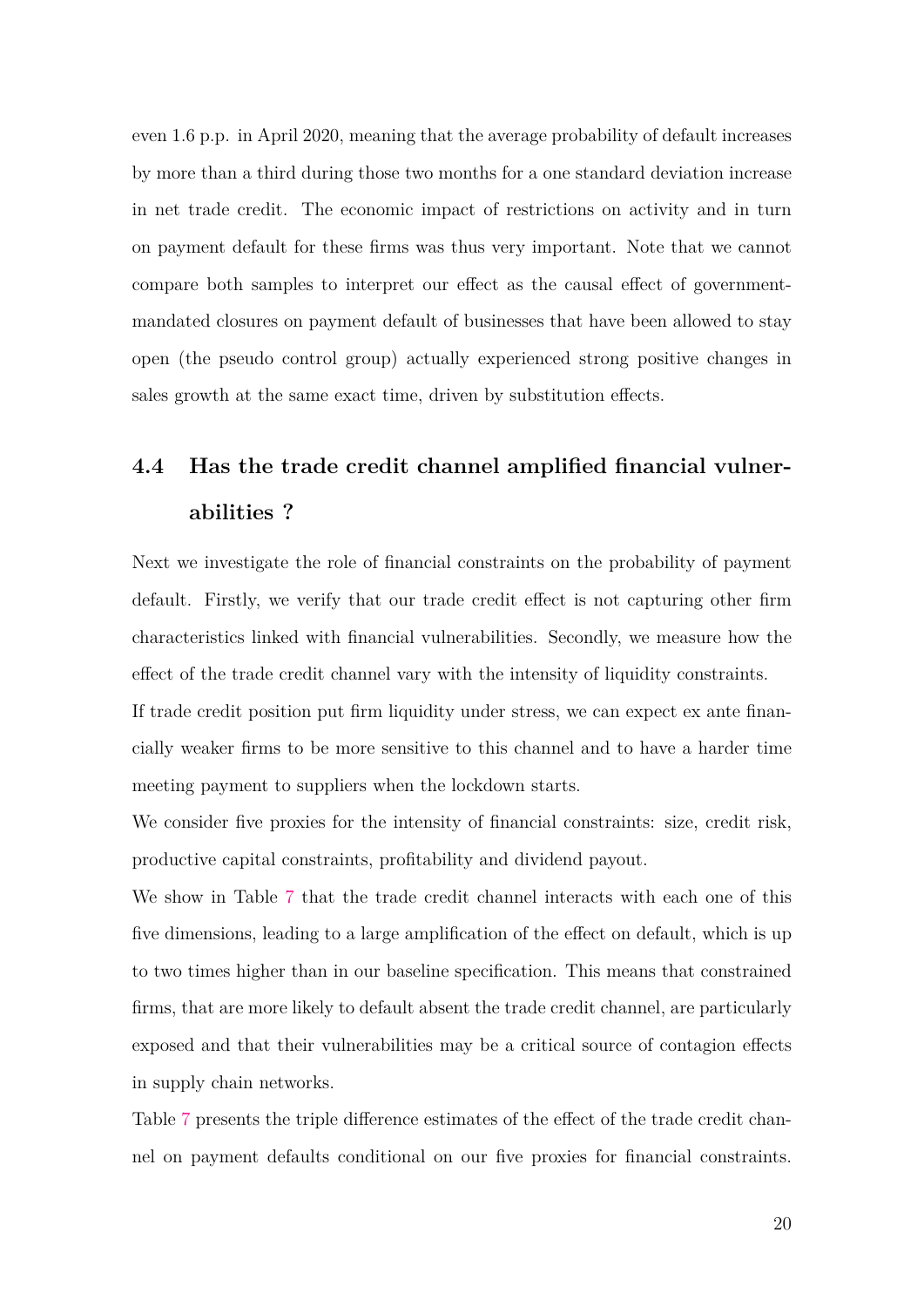Financially weaker firms experience a 0.0011 to 0.018 p.p. higher default probability relative to financially stronger firms, due to the trade credit channel, as shown by the significance of the estimate of our coefficient on  $Post \times TC \times D$ . In fact, smaller, riskier, capital constrained, less profitable and low-payout firms drive the increase in the probability of payment default.

#### *Group size*

We first use the size of the *parent* company of the firm as a proxy for being constrained or not. We already control for the size of the firm itself (total asset of the firm) and interpret the size of the group the firm belongs to as a proxy for the existence of internal capital markets. Indeed, small firms which are subsidiaries of larger entities can benefit from transfer of liquidity from the parent firm.

We set our "Small" dummy to one if the firm is a standalone firm or if it belongs to a SME-sized group in 2019, and to zero otherwise.

As reported in column (1), independent firms and firms belonging to small groups have a higher probability of payment default in the *Post* period  $(D \times Post)$ , and do default significantly more when facing higher trade credit position ( $D \times TC \times Post$ is positive and significant and equal to 0.0013).

### *Credit rating*

Our next proxy is the Banque de France credit rating of the firm as of January  $2020<sup>18</sup>$  $2020<sup>18</sup>$  $2020<sup>18</sup>$  Then, our "Low rating" dummy is equal to 1 when a firm's rating is below the minimum credit rating required for a loan to be eligible as collateral for the ECB in the general collateral framework. This is approximately equivalent to having a long-term rating lower than BBB-/Baa3 from SP/Moody's, just below the investment grade threshold. In column 2, we show that low rated firms have a higher probability of defaulting on payment after the start of the Covid crisis  $(D \times Post)$ ,

<sup>&</sup>lt;sup>18</sup>In this set up we estimate our effect of interest over the population of firms that are rated by Banque de France, i.e., the ones with a turnover above EUR 750,000. Firms without a rating do not enter the estimation.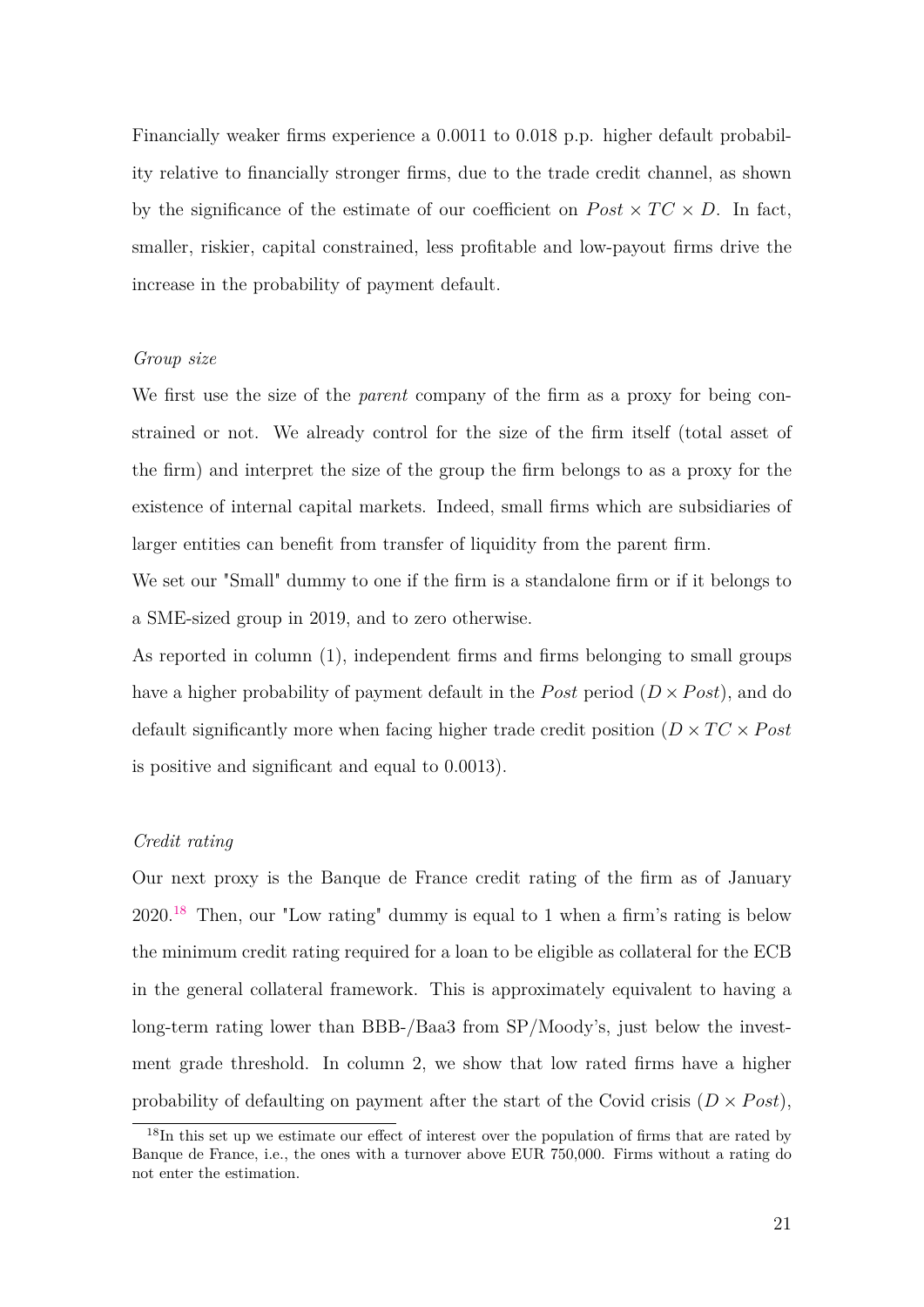and that this effect is magnified when the firm has a positive trade credit position prior to the crisis  $(D \times TC \times Post)$ .

#### *Capital constraints*

Following [Bau and Matray](#page-35-13) [\(2020\)](#page-35-13), we compute the pre-Covid period within-industry marginal revenue products of capital (MRPK) as the sales to capital ratio or the added value to capital ratio (industry is defined at the 4 digit level). To determine whether firms have a high or low MRPK, we average each firm's measures of MRPK over 2018-2019. We then classify a firm as capital constrained (high MRPK) if its averaged measure is above the industry median. We document the fact that firms with relatively high sales to capital ratios default more in early 2020 when they had a higher trade credit position.

### *Profitability and payout*

Finally, we rank firms based on their average return on assets in 2018-2019 and classify as "Low profitability" those with a ROA which is below the sample median. We also characterize firms that did not pay any dividends in 2018 and 2019 as "None payers". Along both dimensions, we show how the trade credit channel drives higher payment default for the weakest firms.

### <span id="page-24-0"></span>**4.5 Hedging liquidity stress**

In this section, we study whether firms can offset the effect of the trade credit channel on default, by hedging the liquidity risk associated with trade credit. Firms have several means to manage liquidity risk. They can retain cash holdings, they can transfer the risk associated with their receivables through factoring or get bank finance against the pledge of their accounts receivable financing to overcome some liquidity mismatch.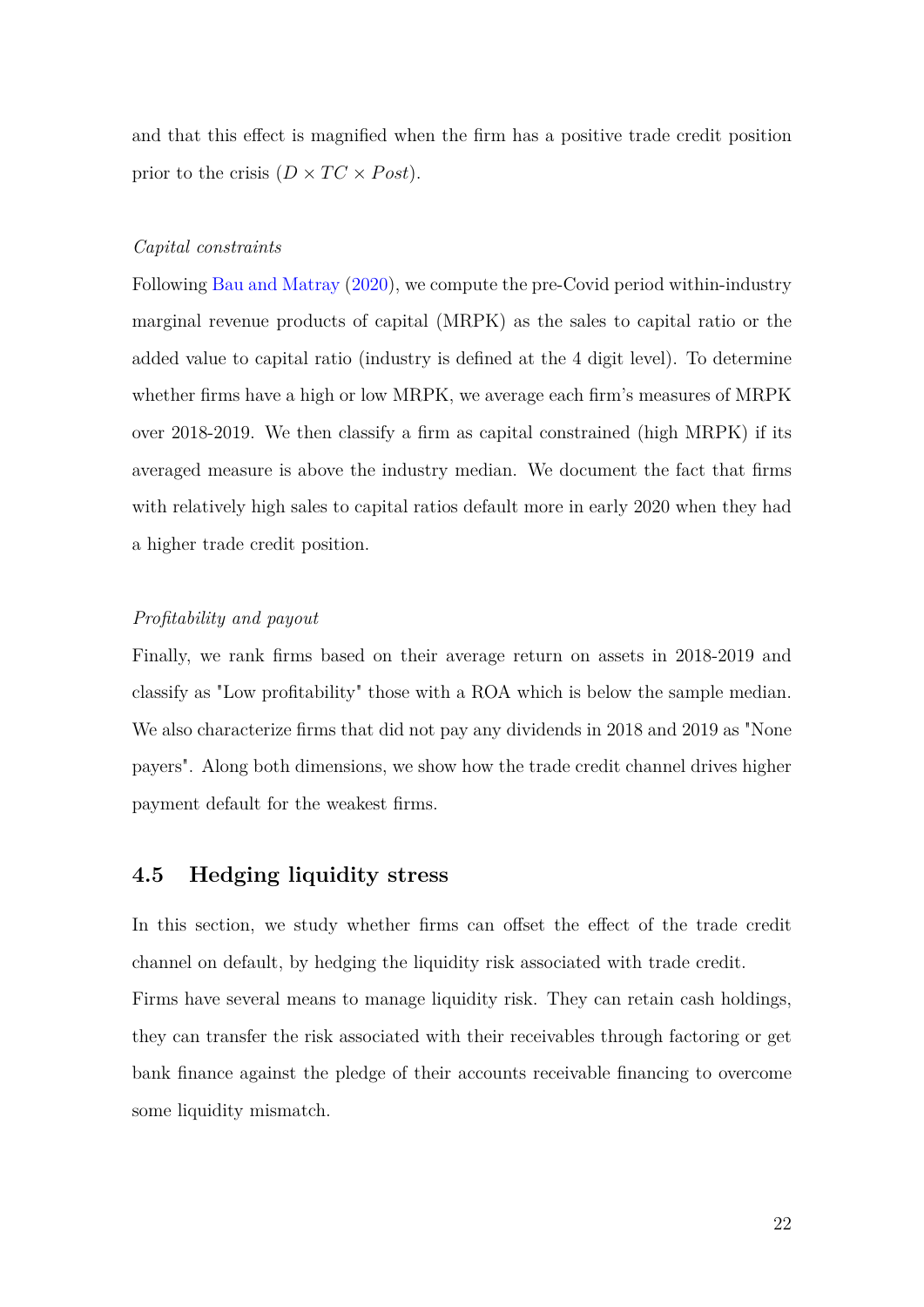#### *Cash holdings*

In column (1) of Table [8](#page-49-0) we investigate how the effect of trade credit exposure on payment default varies conditional on the level of firm's cash holdings. We define cash-rich firms as firms with above-median level of cash in the preceding fiscal year. Our double interaction estimate  $(HighCash \times TC \times Post)$  shows that high-cash firms have a significantly lower probability to default on their suppliers relative to low-cash firms in the crisis period. In addition, the magnitude of the coefficient is twice as large as the one stemming from the direct trade credit effect. In other words, firms with a high level of cash were able to counterbalance the liquidity stress induced by the trade credit channel due to the lockdown.

#### *Risk management of receivables*

We now examine whether firms that rely on accounts receivable financing (ARF). Receivable financing can take various forms and we consider both accounts receivable loans and factoring in our set up.<sup>[19](#page-3-0)</sup> To measure the intensity of the use of ARF we calculate the firm yearly average amount of receivable financing from the Credit register data, and report it to the face value of receivables in that same year. A firm is a high user of ARF if its one-year lagged ratio lies above the median of the sample of firms using receivable financing. This median ratio is slightly over 25%. However, while more than 10% of large and intermediate sized firms use receivable financing, this is only the case for 5% of smaller firms.

In columns  $(2)$  to  $(4)$  of Table [8](#page-49-0) we run similar regressions as in column  $(1)$  conditional on firms having positive receivables, except that our dummy variable of interest now categorizes high users of accounts receivable financing. The idea is that firms with high ARF were in a better position to access cash than firm that did not rely on such financing.

<sup>&</sup>lt;sup>19</sup>Accounts receivable loans implies that firms have managed to get a short-term loan tailored to meet their financing needs by pledging their receivables. In the case of factoring the borrower sells its receivables to a factoring institution, at a discount, and actually transfer the risk of nonpayment to the factor. We pool the two sources of account receivables financing as their usage is scarce.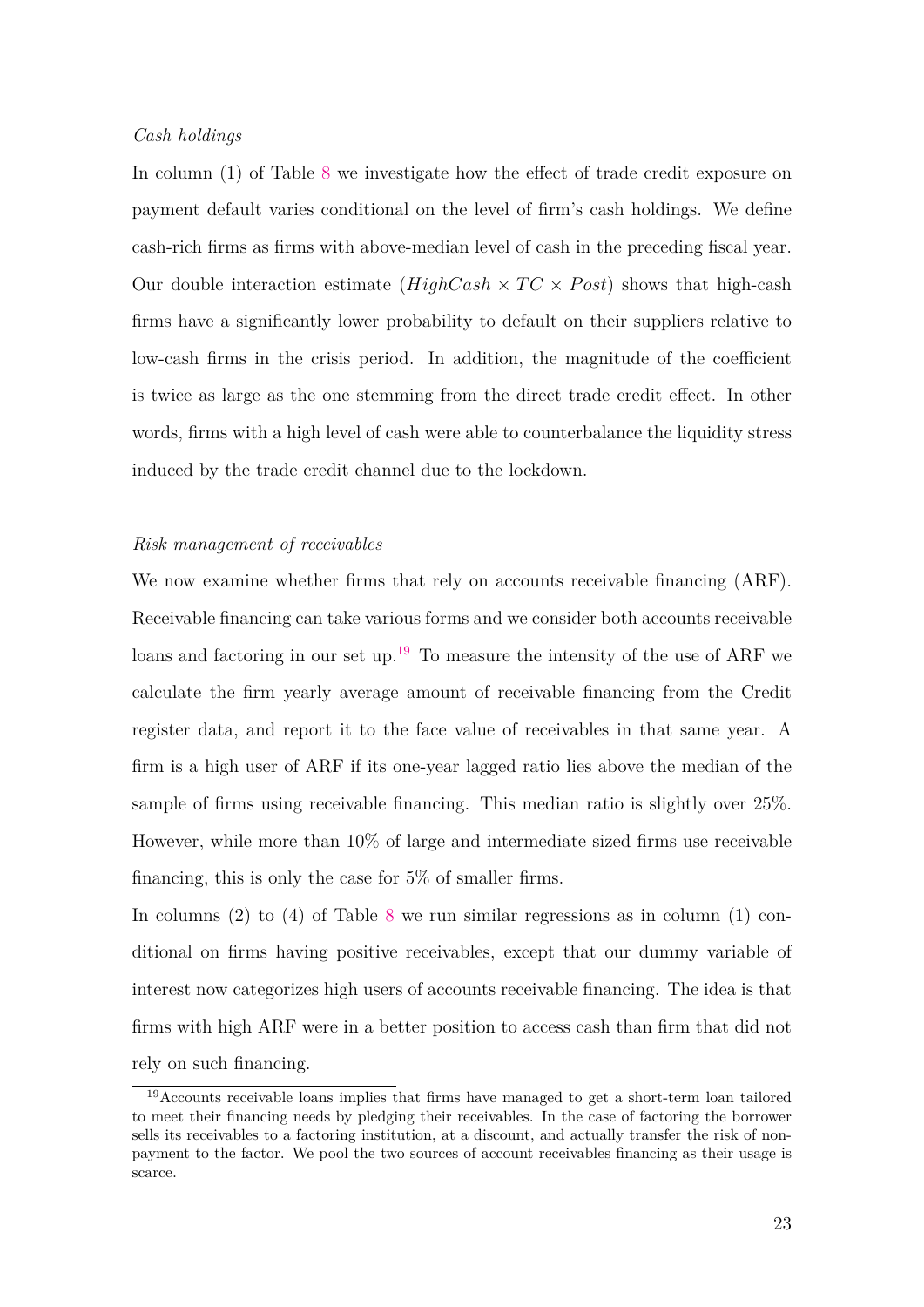Note that while these regressions help understand the mechanism at play, they do not pin point a causal effect of receivables financing on (a reduction in) default to suppliers. The choice to use this type of short-term finance is endogenous to the firm. It is thus likely to be correlated with liquidity weak firms or firms with low quality customers, so that on average such firms may actually default more than firms not using ARF.

While receivable financing has a reduction effect on payment defaults induced by the trade credit channel, the effect is not significant for the average firms. However, within the sample of large firms, which also use ARF the most, high users with positive net trade credit exposure default less than low or non users (see column 4). We also investigate heterogeneity along the availability of undrawn lines of credit but did not find any significant effect on that side. The absence of effect may comes from the fact that credit line contracts contain covenants that allow banks to restrict drawdowns if covenants are violated, typically following a decline in firm profitability [\(Sufi,](#page-36-4) [2009\)](#page-36-4). So that firms that most need it may not have actually been able to use them.

# <span id="page-26-0"></span>**4.6 Comparison with other operational and financial expenses**

In this section, we study whether the effect associated with trade credit is somewhat unique or whether others costs firms had to face at a time of liquidity squeeze generated similar effects on default. To check whether this is the case, we compare the impact of trade credit with the incidence of other operational or financial expenses. When faced with a demand shock, firms may adjust some variable costs rather easily (raw material, marketing expenses, etc.) but strive harder to manage others in presence of rigidities (typically labor costs in France).

However, some expenses proved easier to curb down than others during the Covid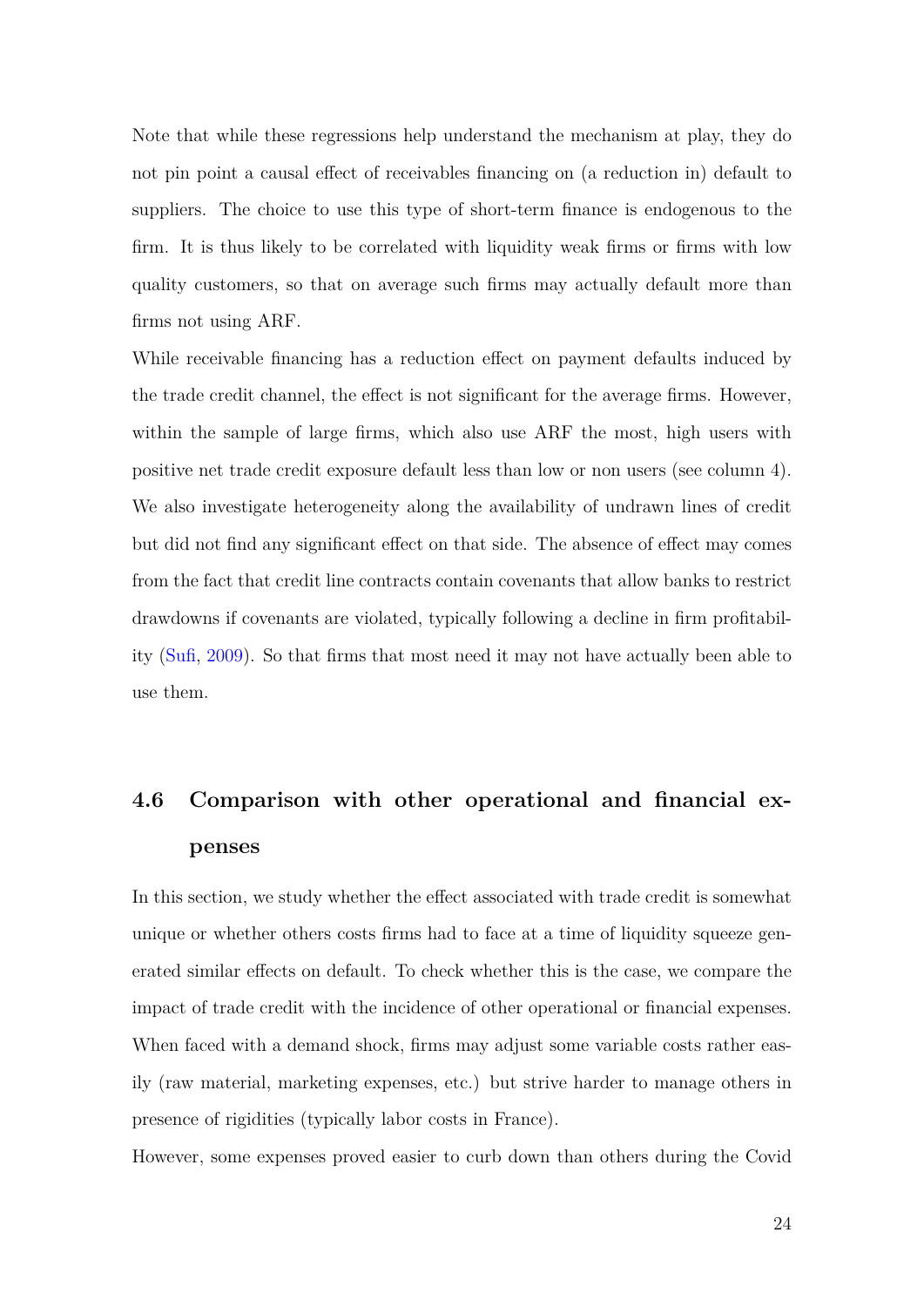crisis, because of differential policy support treatment. For example, in Europe, one of the main measure to help workers and firms was the introduction or scaling up of job retention schemes (see, e.g., [Blanchard et al.](#page-35-14) [\(2020\)](#page-35-14)) allowing for significant labor cost reductions. Likewise, several countries, including France, decided to defer certain taxes and social security contributions.<sup>[20](#page-3-0)</sup> Moreover, even within fixed costs, some expenses are owed to public institutions, with whom one may consider that it is easier to negotiate payment deferrals. $^{21}$  $^{21}$  $^{21}$ 

On the contrary, accounts payable are particularly costly to manage. Firstly, the payment term legislation we mentioned above was maintained during the whole crisis. Secondly, it is legally forbidden for customers and suppliers to re-negotiate longer payment terms (the latter can even ask additional fees in the case of delayed payments). Thirdly, delayed payments or defaults may alter the relationship between a firm and its suppliers, which may be particularly detrimental for firms operating on markets without many options for alternative suppliers. In the end, firms wishing to avoid delayed payments or default have only two options: *informal* negotiation with their suppliers and asking banks for additional debt; the issue of both solutions being quite uncertain.<sup>[22](#page-3-0)</sup>

However, as stated above, most papers addressing the impact of the Covid-19 lockdown on firm's liquidity did not consider the trade credit channel (see, e.g, [Schivardi](#page-36-2) [and Romano](#page-36-2) [\(2021\)](#page-36-2); [Carletti et al.](#page-35-7) [\(2020\)](#page-35-7); [Demmou et al.](#page-35-8) [\(2020\)](#page-35-8)). They exclusively focus on the role of labour costs, property rental costs and debt interests as sources of liquidity stress. In Table [9,](#page-50-0) we estimate the impact of those three sources of liquidity stress on default to suppliers. To do so we augment our baseline regression with a control for the (one-year lagged) category of expenses of interest (wages and social benefits over sales in column (1), apparent cost of debt in column (2) and rents over sales in column (3)), as well as with an interaction term between this variable

<sup>20</sup>See, e.g., Bruegel's review of the fiscal response to the economic fallout from the coronavirus. https://www.bruegel.org/publications/datasets/covid-national-dataset/

 $^{21}$ For example, as a proprietary owner, the Paris municipality decided temporary exemptions of rent payments for some firms.

<sup>&</sup>lt;sup>22</sup>For instance, in France, State-guaranteed loans were not supposed to be used to rollover debt.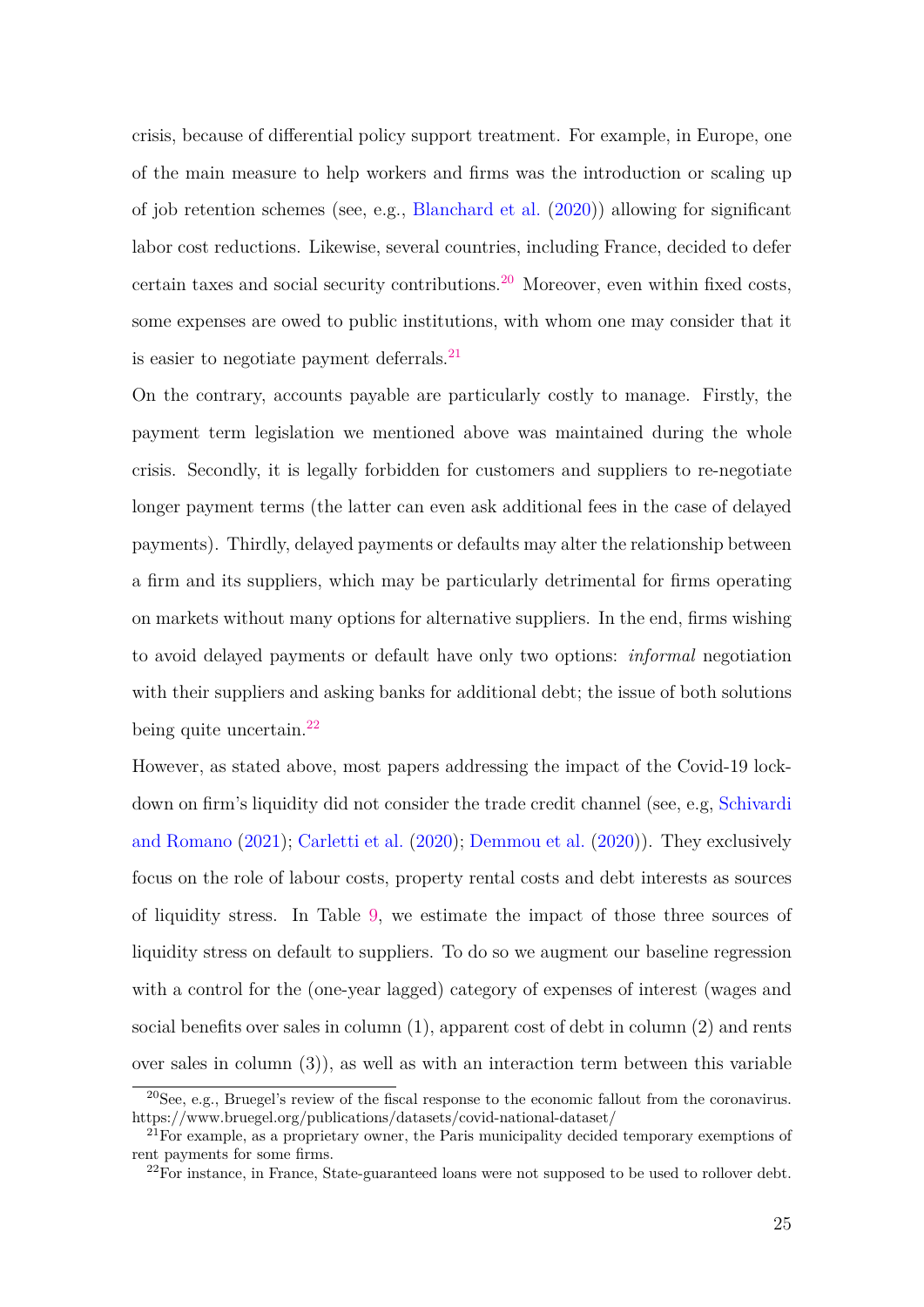and *P ost*. Not only our estimate of the trade channel is insensitive to the inclusion of these controls interacted with the *P ost* dummy, but these other types of expenses do not have any significant additional effect on payment default to suppliers.

This does not mean that those expenses did not put firm's liquidity under stress. But the findings suggest that (i) either government support enabled to offset those effects (particularly in the case of labor costs), (ii) or that firms may have manage to defer or renegotiate payment (on corporate debt or rents) when needed, so that such expenses did not weight enough on firm liquidity so as to materialize in payment default to suppliers. In other words, contrary to the trade credit, other key expenses like wages, rents or interest expenses did not *amplify* the demand shock which firms encountered during the Covid-19 crisis.

### <span id="page-28-0"></span>**4.7 Reliance on State-guaranteed loans**

As shown in the previous sections, the trade credit channel has been a source of liquidity stress during the lockdown. As a result, firms entering the crisis with high net trade credit exposures should have been in deeper need for government support. To check whether this is the case, we test whether firms more exposed to the trade credit channel were more likely to ask for a State-guaranteed loan.

In Table [10,](#page-51-0) we seek to explain firm subscription to the State-guaranteed loan program. To this end we collapse the data at the firm level. We carry out a crosssectional analysis in which we compare firms that get and did not get a Stateguaranteed loan during the first six months of 2020, based on their one-year lagged observable characteristics. This evidence is arguably only suggestive of the main determinants of guaranteed loans demand as we cannot have firm fixed effects in such a set up and many unobservables are likely to drive the results. To limit such effects, we redefine our industry fixed effect at the finest grain possible (5-digits). Standard errors are clustered at the industry level.

The dependent variable is a dummy set to one if a firm benefits from a State-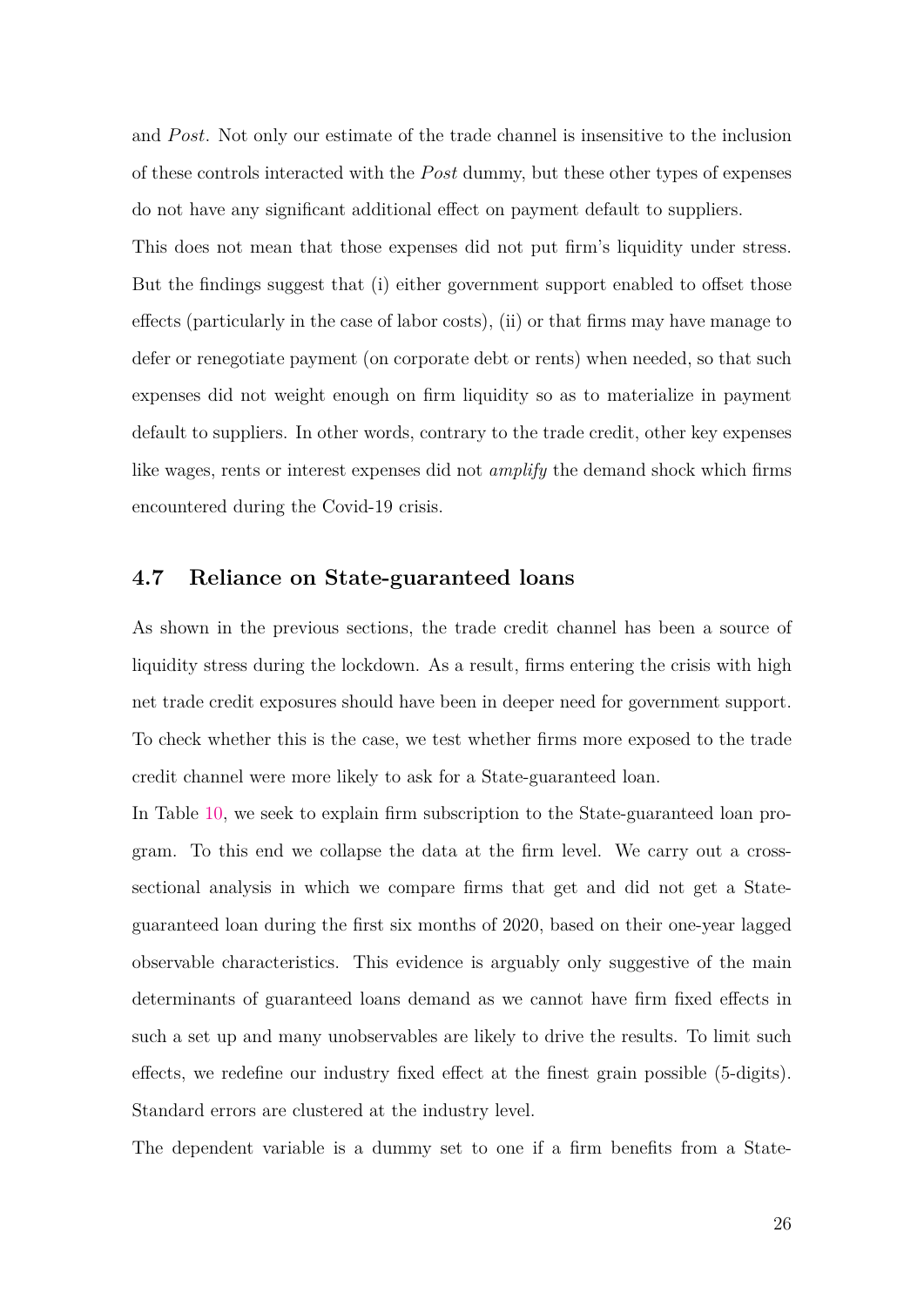guaranteed loan over the period March-June 2020 and to zero otherwise. Note that this variable is not exactly capturing demand of State-guaranteed loans as some firms may have seen their application rejected. However rejection rates were below  $3\%^{23}$  $3\%^{23}$  $3\%^{23}$  and primarily for very small firms not entering our sample.<sup>[24](#page-3-0)</sup> As reported in column (1), the higher the trade credit position of a firm prior to the crisis, the higher the probability to rely on a State-guaranteed loan.

Adding additional firm-level controls modifies slightly the coefficient estimate but it remains strongly significantly positive. As expected we find that cash-rich, lowleverage and larger firms have a lower probability to ask for a State-guaranteed loan.

Finally we control for firm's wage bill, interest expenses, and property rent expenses (column (3)), and for firm's credit risk based on its Banque de France rating (column (4)). Our main result remains unchanged, meaning that firm's trade credit position prior to the crisis was a strong driver of State-guaranteed loan demand during the crisis. And this was even more the case in sectors with high exposure to the trade credit channel as shown by the two times larger magnitude of our last estimate for the retail trade sector in column (5).

# <span id="page-29-0"></span>**5 Discussion on liquidity needs and fiscal measures**

Understanding the trade credit dynamics is central for policy makers seeking (i) to enable illiquid but solvent companies to remain afloat until revenues recover and (ii) to provide firms with sufficient liquidity to absorb temporary cash flow deficits and

<sup>23</sup>As of 24 July 2020, the rejection rate was 2.7% according to the Ministry of Economy and Finance.

<sup>&</sup>lt;sup>24</sup>After a rejection, firms were able to apply to the French mediation program in order to have their case settled. In 2020, 84% of firms applying to this program had no more than 10 employees. The mediator reports also that "solutions" were found for around half of the cases. See [https://www.banque-france.fr/sites/default/files/medias/documents/](https://www.banque-france.fr/sites/default/files/medias/documents/communique-de-presse_2021-01-26_bilan-mediation-2020.pdf) [communique-de-presse\\_2021-01-26\\_bilan-mediation-2020.pdf](https://www.banque-france.fr/sites/default/files/medias/documents/communique-de-presse_2021-01-26_bilan-mediation-2020.pdf).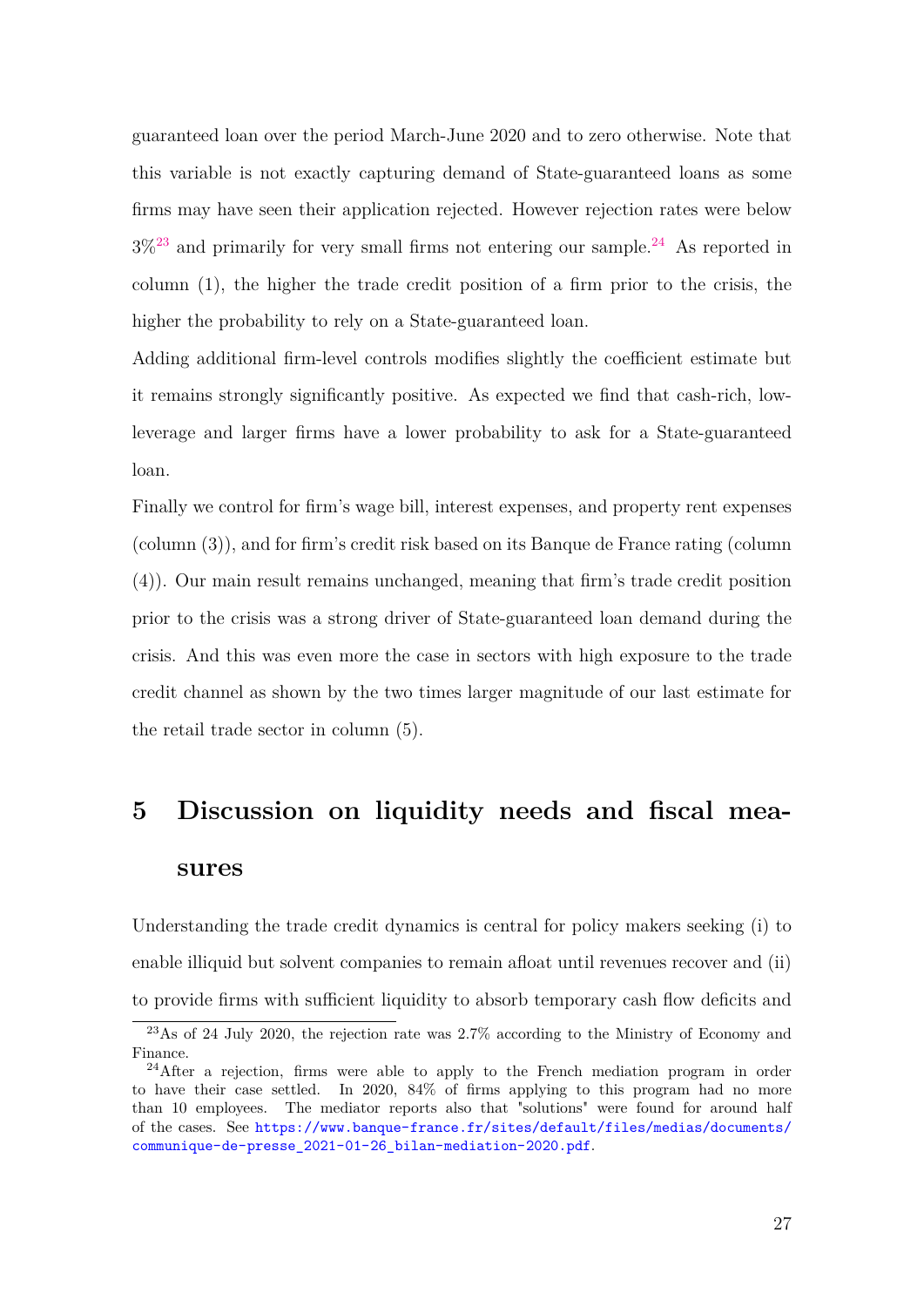avoid the propagation of liquidity shocks along the supply chain.

### **5.1 On the structural fragilities of downstream sectors**

One the main instruments used by governments to protect firms from the negative effects of the Covid-19 crisis has been public guarantee on bank loans. Such guarantees have often been allocated with limited eligibility criteria, in particular irrespective of a firm's business sector, size or cash holding level.<sup>[25](#page-3-0)</sup> However, some of these features have shaped firms' liquidity needs during the lockdown and may be taken into consideration. As shown in this paper, retail traders are particularly impacted when a demand shock hits, as depressed sales comes hand-in-hand with payment obligations to suppliers inherited from the previous period, creating high short-term pressure on liquidity. This comes from a *structural* feature of this sector: retail traders pay suppliers with a delay (of at most 60 days in France) but always get paid cash by customers. This makes those firms particularly exposed to a cash shortfall in the event of any unexpected negative demand, even if they are solvent. That fragility is reflected in firms' trade credit positions.

Our goal here is not to provide a socially optimal allocation rule of fiscal measures. This is out of the scope of this paper. But our work highlights that providing liquidity bridges in downstream sectors is essential to prevent bankruptcy of illiquid but solvent firms over the short term.

Retail traders may theoretically benefit from their structural trade credit position after the lockdown is removed. Our empirical estimates suggest, however, that the post-lockdown benefits are smaller than the lockdown costs. This is expected as recovery was gradual and the activity had not fully bounced back to its normal level over the summer 2020.

<sup>&</sup>lt;sup>25</sup>See, e.g., https://www.bruegel.org/publications/datasets/covid-national-dataset/ for a synthesis of the national measures applied worldwide.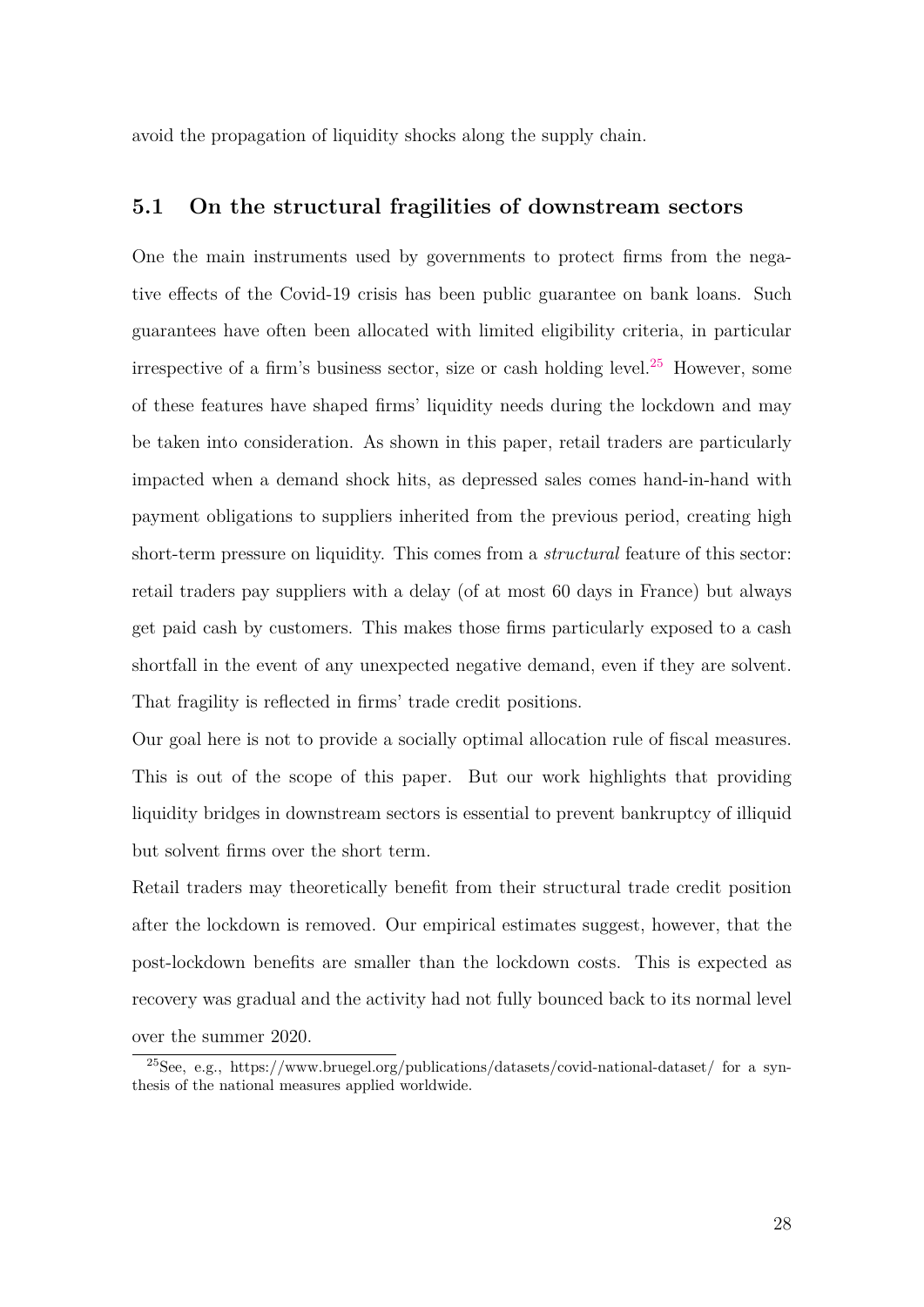### **5.2 On the size of State-guaranteed bank loans**

An important feature of a credit guarantee scheme is the maximum size of the guaranteed loan a firm can request. In France, State-guaranteed loans are limited to 25% of the sales reported in the year prior to the crisis (i.e. 3 months of sales). As stated above, firms' accounts payable have to be paid within 2 months in France. So, for a retail trader without activity seasonality, accounts payable can represent two-thirds of the maximum amount of the guaranteed loan. Taking into account (i) business seasonality and (ii) fixed charges (e.g. rent, loan repayment), firms can be short of liquidity when facing a two-month lockdown despite the use of a Stateguaranteed loan. Indeed, as shown in section [4.7,](#page-28-0) beyond the trade credit channel, firm's indebtedness was an other driver to sign up for a State-guaranteed loan.

### **6 Robustness checks and additional results**

### **6.1 Receivables and payables**

In the paper the firm's exposure to the trade credit channel is measured through the net trade credit position, computed as the difference between firm's accounts payable and receivable. Other measures of the trade credit channel could have been the gross exposures like firm's accounts receivable or accounts payable. In Table [11,](#page-52-0) we challenge the use of the net exposure with gross exposures.

Column (1) reports the main regression except the net trade credit position is substituted with the level of firm's accounts receivable scaled by sales. Just like in the main regression that information is one-year-lagged. We expect a negative coefficient as accounts receivables are a source of liquidity. As reported in column (1), the coefficient is significant and negative. The higher the level of firm's accounts receivable prior to the lockdown, the lower probability of a payment default. In the column (2), firm's net trade credit position is added. The coefficient related to firm's accounts receivable is not anymore significant, only the net trade credit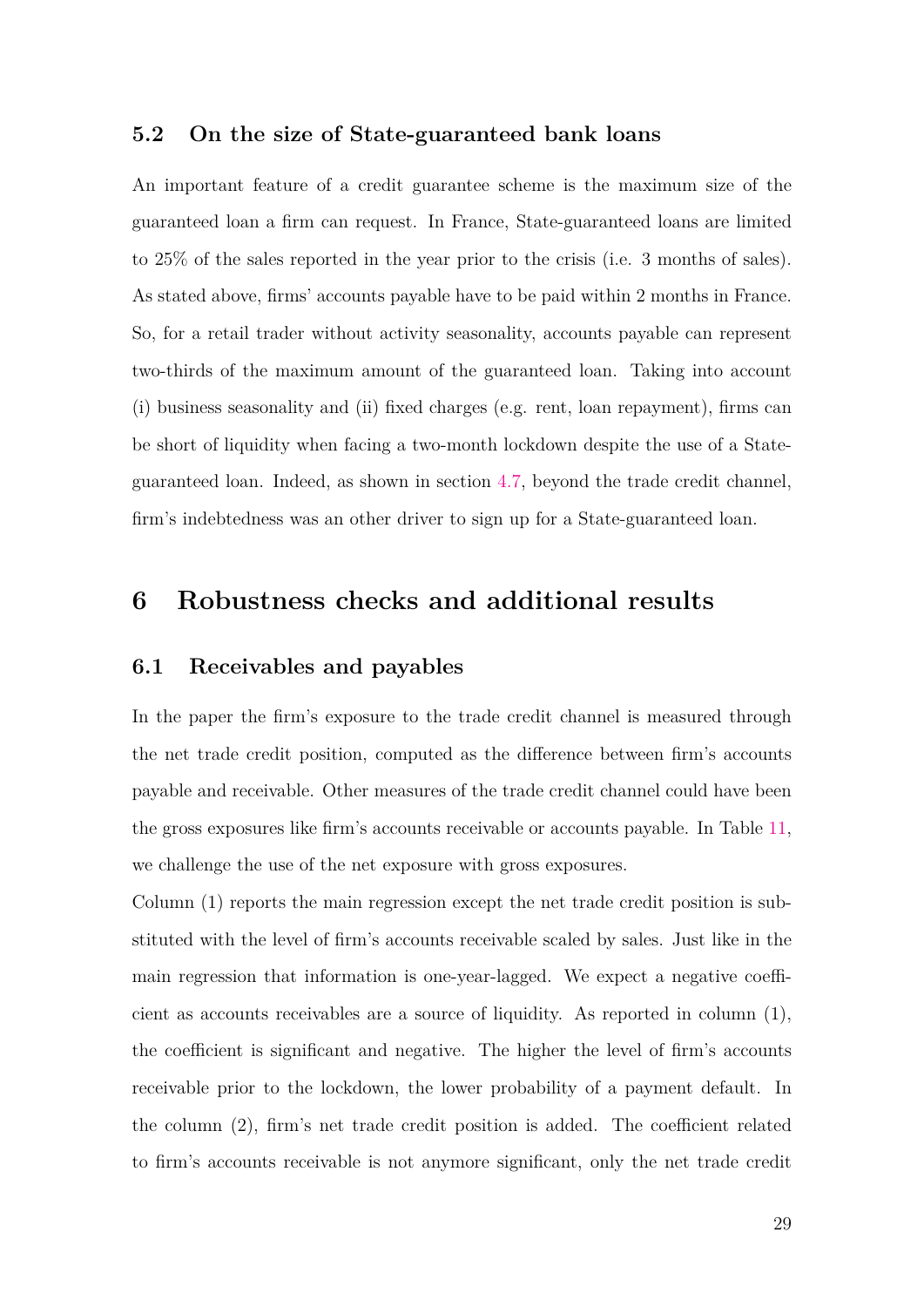position prior to the crisis explain firm's payment default during the crisis.

In column (3) and (4), we carry out the same regressions, i.e., we carry out the main regression with firm's accounts payable as main variable of interest in column (3) and add firm's net trade credit position in column (4). We expect a positive coefficient related to accounts payable as they drop liquidity. As reported in column (3), the coefficient is positive but not significant. And in column (4), only the net trade credit position prior to the crisis is significant to explain firm's payment default during the crisis.

In column (5), we carry out the main regression with firm's accounts payable and receivable as main variables of interest. Only the coefficient related to firm's accounts receivable is significant.

Eventually, in column (6), we set all three variables: firm's accounts payable, receivable and firm's net trade credit position. Firm's net trade credit position comes close to be significant but is not, in this saturated specification.

### **6.2 Intensity of payment default**

In the Table [12,](#page-53-0) we carry out a set of robustness tests by substituting the main dependent variable with variables describing the intensity of payment defaults: in column (1) the dependent is the number of payment defaults of a given firm in a given month; in column (2) the dependent variable is a dummy set to one if a firm made several payment defaults in a given month, zero if the firm made zero or one default in a given month; in column (3) the dependent variable is the total default amount of a given firm in a given month scaled by the lag of firm sales, and in column (4) the dependent variable is the logarithm of the total default amount of a given firm in a given month plus one euro.

As reported in Table [12,](#page-53-0) whatever the dependent variable describing firm's payment default, the main results remain: the higher the trade credit position of a firm prior to the crisis, the higher the probability of multiple payment default (columns (1)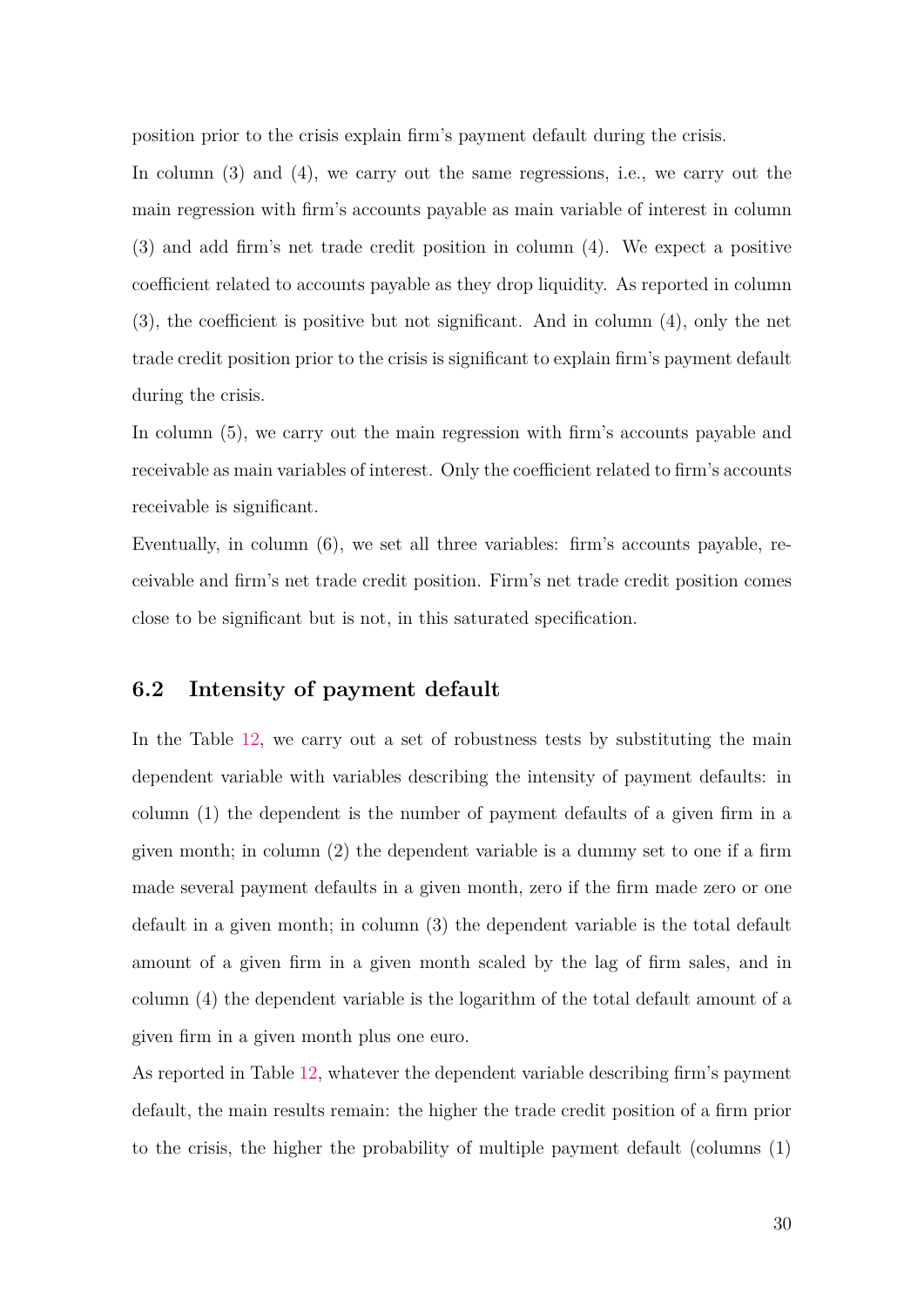and  $(2)$  and the higher the amount in default (columns  $(3)$  and  $(4)$ ).

# **6.3 Robustness to empirical specification and sample definition**

In Table [13,](#page-54-0) we use alternative sample definitions. Firstly, we run our baseline regression on a sample of independent firms. The idea is that for firms belonging to a group, trade credit positions partly reflect intra-group transactions and those may offer more flexibility and potentially be renegotiated in some cases. This possibility does not exist for independent firms and indeed we find a stronger negative effect of trade credit position on payment default for this subset of firms when the crisis hits. Secondly, we restrict the sample to all firms with fiscal year end in December, so as to measure the ratio of end-of-year accounts at the same exact time for all firms. The effect goes through. Finally, we estimate our baseline regression on an unbalanced panel (note that in this case firms that enter the regression only contribute to the estimation of industry level fixed effects). The effect is unchanged and slightly stronger than in our main sample.

Lastly, we test the robustness of our baseline effect to alternative clustering of standard errors (at the industry level), as well as to the inclusion of a finer set of fixedeffects to control for size effects and geographical effects (based on the location of the firm when this information is available). The results are reported in Table [14,](#page-55-0) they are unchanged and even stronger in these tests.

### **7 Conclusion**

This paper examines how trade credit amplified the demand shock that French firms encountered during the Covid-19 crisis. More specifically, it sheds light (i) on the time-varying effects of trade credit on corporate liquidity and (ii) on the heterogeneous effect of the trade credit channel depending on firms' position in the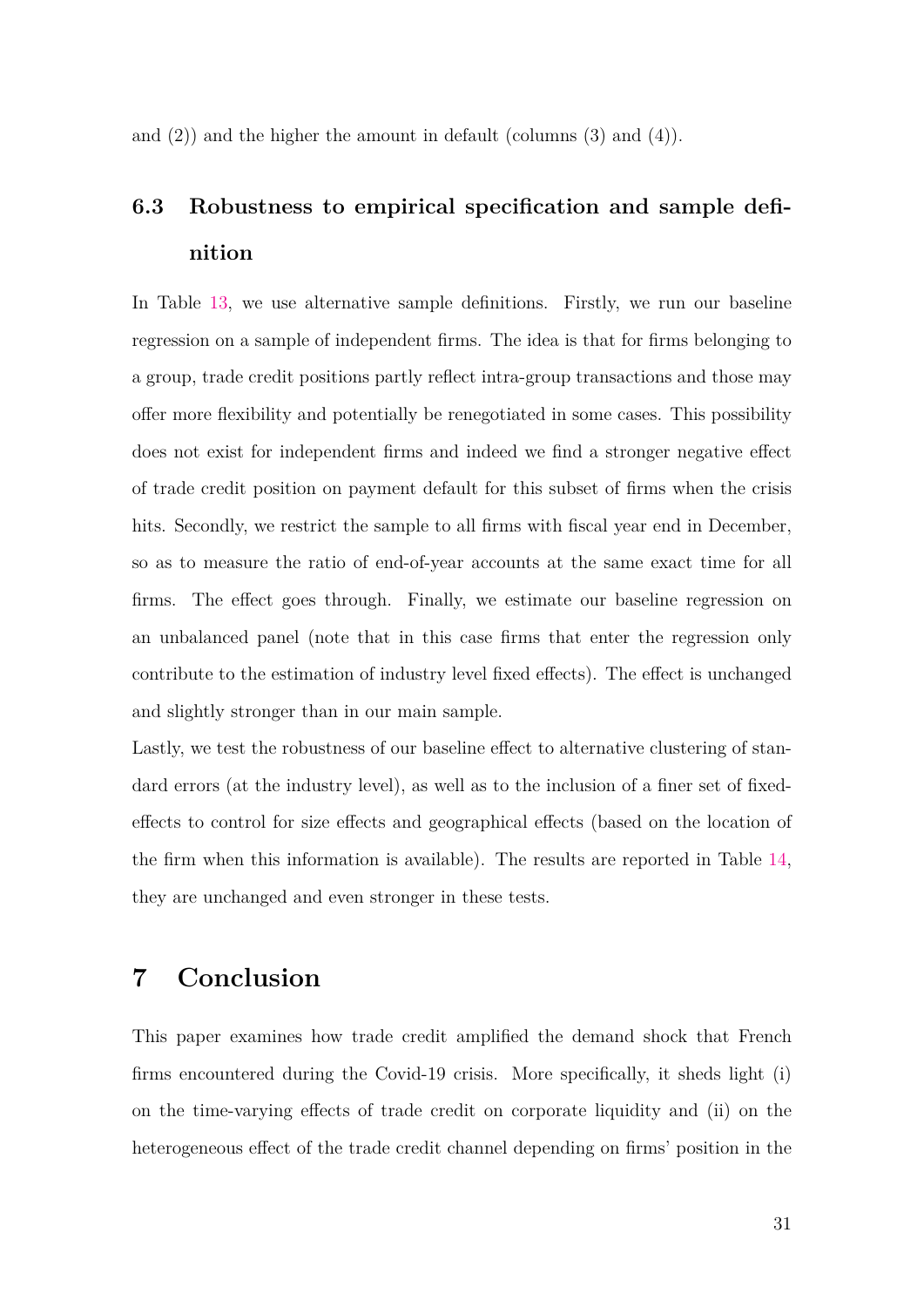supply chain, and on their financing constraints.

The unique feature of our setup is that we can observe the monthly dynamics of default on trade bills, which provides us an infra-annual view on liquidity stress induced by trade credit positions. As this phenomenon is short lasting by construction - because French firms have to pay their suppliers within 60 days and because widespread policy support has rapidly alleviated corporate liquidity needs - no study using aggregate data<sup>[26](#page-3-0)</sup> or taking the picture at the end of the year 2020 can really pin it down. Yet it is critical to assess in-time liquidity needs and understand which forces are driving them as they may prevent the firm from surviving until the next period. Understanding the cyclical trade credit dynamics is then central for policymakers seeking to enable illiquid but solvent companies to remain afloat until revenues recover.

Finally, we hope that our results provide some motivation for the researchers who estimate the impact of the crisis on firms' liquidity needs to carefully model the trade credit channel.

 $^{26}$ Aggregate data do not report the network of customer/supplier relationships which is at the core of the trade credit channel that we highlight here.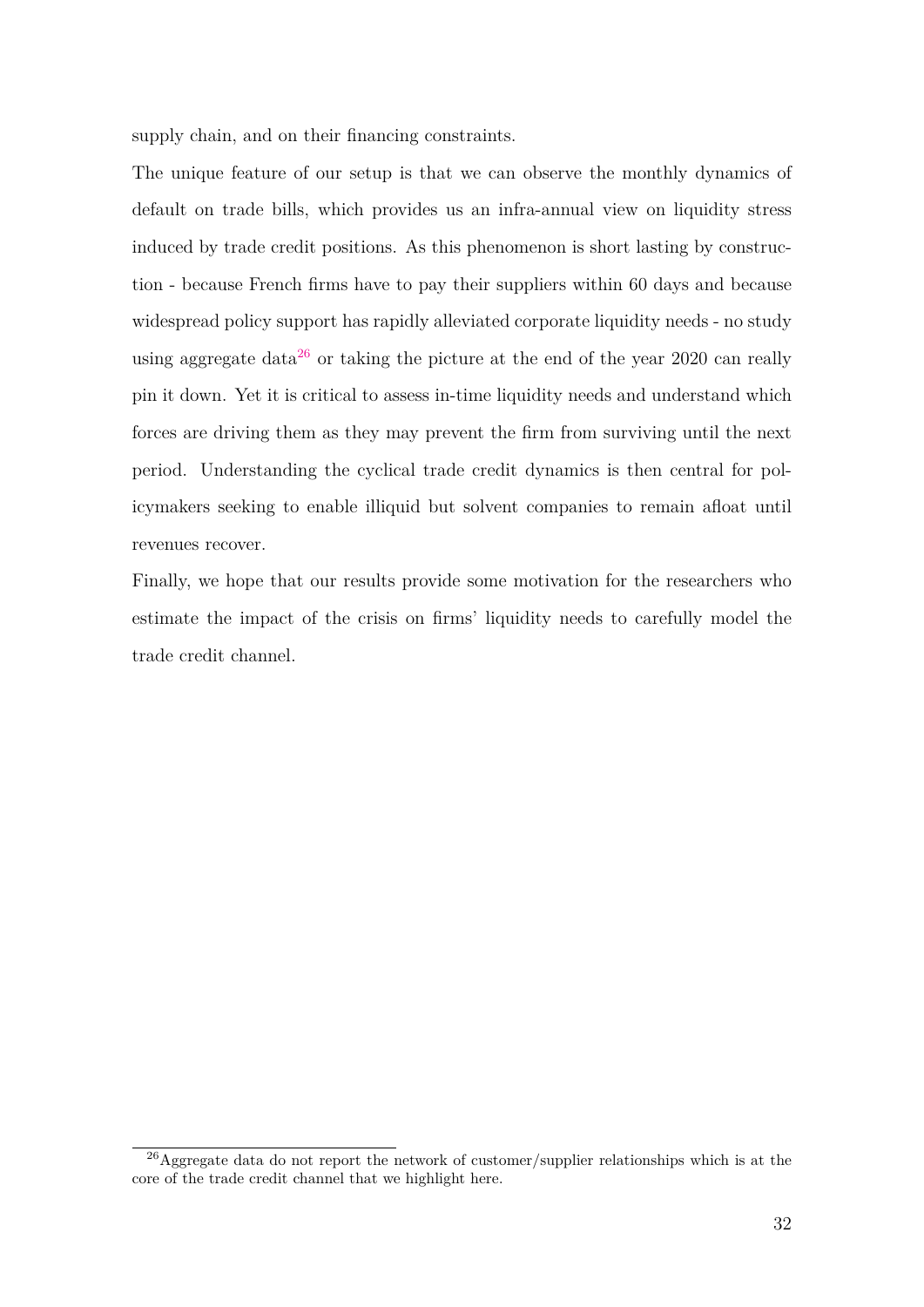### <span id="page-35-15"></span>**References**

- <span id="page-35-10"></span>Baqaee, D. and E. Farhi (2020). Nonlinear Production Networks with an Application to the Covid-19 Crisis. Working Paper 27281, National Bureau of Economic Research.
- <span id="page-35-3"></span>Barrot, J.-N. (2016). Trade Credit and Industry Dynamics: Evidence from Trucking Firms. *The Journal of Finance 71* (5), 1975–2016.
- <span id="page-35-11"></span>Barrot, J.-N., B. Grassi, and J. Sauvagnat (2021). Sectoral Effects of Social Distancing. *AEA Papers and Proceedings 111*, 277–81.
- <span id="page-35-13"></span>Bau, N. and A. Matray (2020). Misallocation and Capital Market Integration: Evidence From India. Working Paper 27955, National Bureau of Economic Research.
- <span id="page-35-12"></span>Bertrand, M., E. Duflo, and S. Mullainathan (2004). How Much Should We Trust Differences-In-Differences Estimates? *The Quarterly Journal of Economics 119* (1), 249–275.
- <span id="page-35-14"></span>Blanchard, O., T. Philippon, and J. Pisani-Ferry (2020). A New Policy Toolkit Is Needed as Countries Exit COVID-19 Lockdowns.
- <span id="page-35-5"></span>Boissay, F. and R. Gropp (2013). Payment Defaults and Interfirm Liquidity Provision. *Review of Finance 17* (6), 1853–1894.
- <span id="page-35-9"></span>Bureau, B., A. Duquerroy, G. Julien, M. Lé, S. Scott, and F. Vinas (2021). What Individual Data Tells us about the Covid-19 Impact on Corporate Liquidity in 2020. Working Paper 824, Banque de France.
- <span id="page-35-2"></span>Carbo-Valverde, S., R.-F. Francisco, and G. F. Udell (2016). Trade Credit, the Financial Crisis, and SME Access to Finance. *Journal of Money, Credit and Banking 48* (1), 113–143.
- <span id="page-35-4"></span>Cardoso-Lecourtois, M. (2004). Chain Reactions, Trade Credit and the Business Cycle.
- <span id="page-35-7"></span>Carletti, E., T. Oliviero, M. Pagano, L. Pelizzon, and M. G. Subrahmanyam (2020). The COVID-19 Shock and Equity Shortfall: Firm-Level Evidence from Italy. *Review of Corporate Finance Studies 9* (3), 534–568.
- <span id="page-35-0"></span>Cunat, V. (2006). Trade Credit: Suppliers as Debt Collectors and Insurance Providers. *The Review of Financial Studies 20* (2), 491–527.
- <span id="page-35-8"></span>Demmou, L., F. Guido, S. Calligaris, and D. Dlugosch (2020). Liquidity Shortfalls during the COVID-19 Outbreak: Assessment and Policy Responses.
- <span id="page-35-1"></span>Garcia-Appendini, E. and J. Montoriol-Garriga (2013). Firms as Liquidity Providers: Evidence from the 2007-2008 Financial crisis. *Journal of Financial Economics 109* (1), 272 – 291.
- <span id="page-35-6"></span>Gonzalez, O. (2020). Les structures de production et les rapports de force figent la situation en matière de délais et de retards de paiement. *Bulletin de la Banque de France* (227).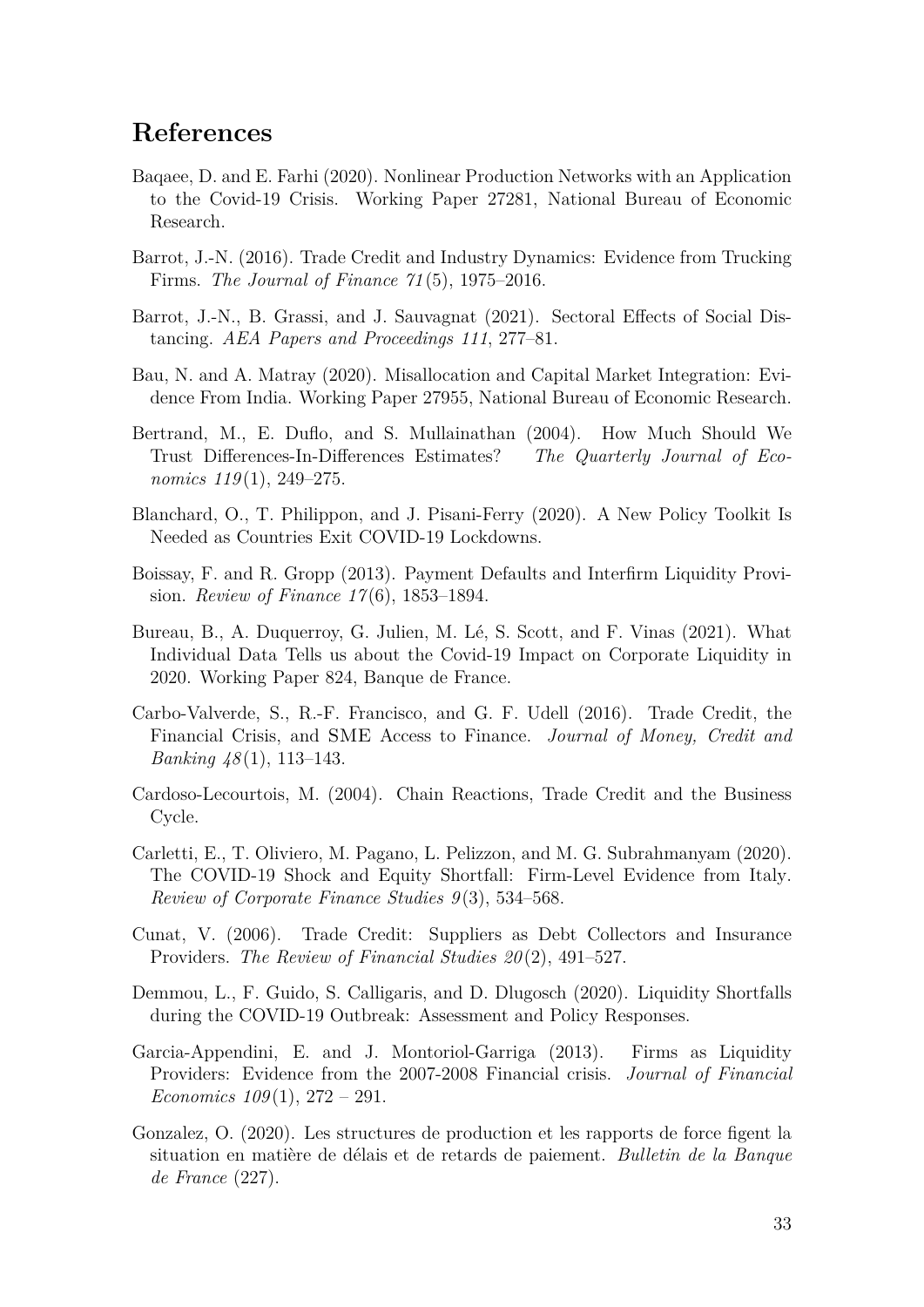<span id="page-36-1"></span>Kiyotaki, N. and J. Moore (1997). Credit Chains.

- <span id="page-36-0"></span>Lin, T.-T. and J.-H. Chou (2015). Trade Credit and Bank loan: Evidence from Chinese Firms. *International Review of Economics and Finance 36*, 17–29.
- <span id="page-36-3"></span>Plantin, G., D. Thesmar, and J. Tirole (2013). Reforming French Bankruptcy Law. Technical report, Notes du Conseil d'Analyse Économique.
- <span id="page-36-2"></span>Schivardi, F. and G. Romano (2021). A Simple Method to Estimate Firms Liquidity Needs during the COVID-19 Crisis with an Application to Italy.
- <span id="page-36-4"></span>Sufi, A. (2009). Bank lines of credit in corporate finance: An empirical analysis. *The Review of Financial Studies 22* (3), 1057–1088.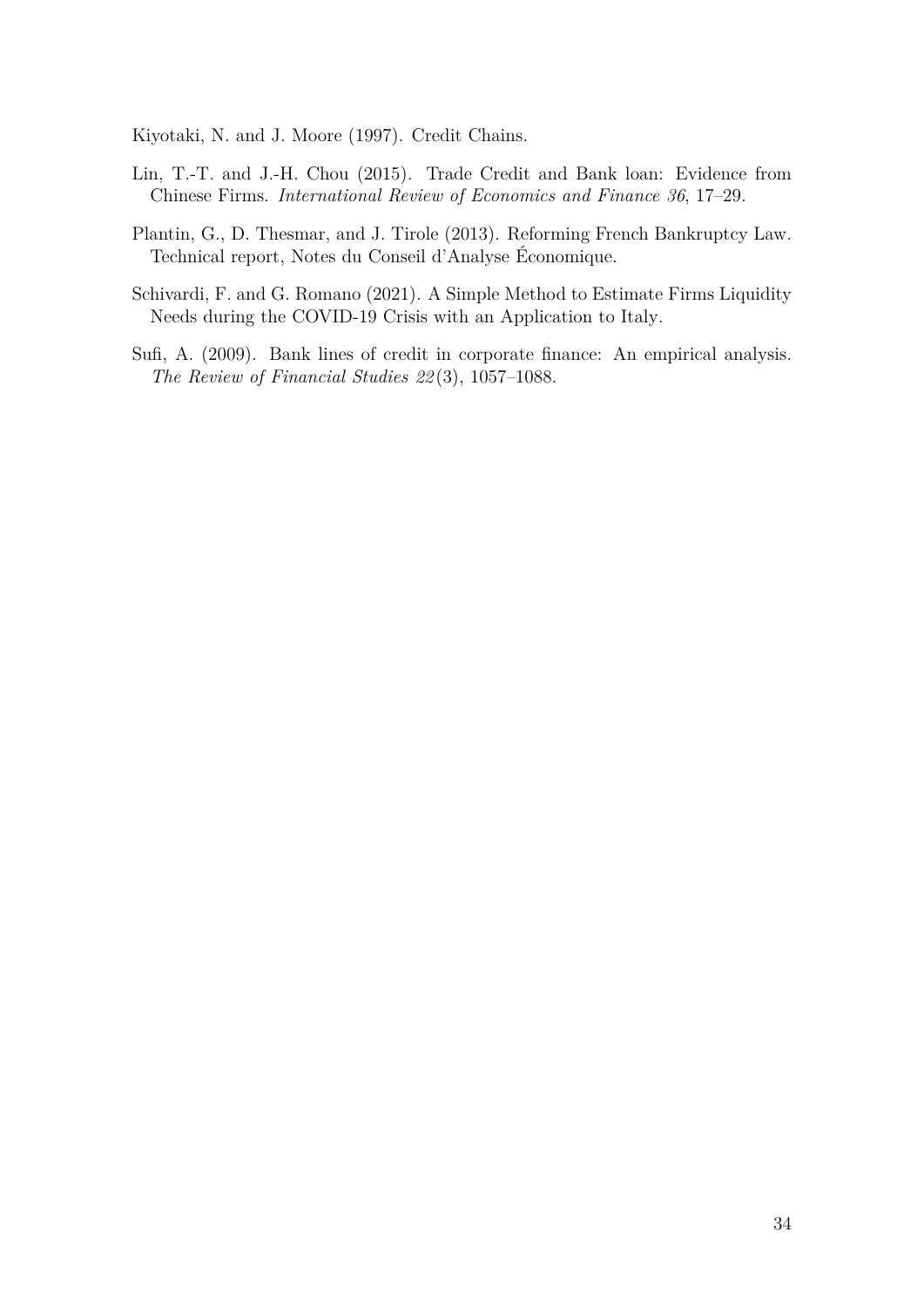## **8 Figures**

<span id="page-37-0"></span>

Figure 1 – Cumulated number of payment defaults on trade bills, scaled by the average weekly number of payment default events over the year

The level of observation is the relationship between a firm i and its supplier j in week t. Time 1 is the first week of a given year. The graph plots the cumulated number of default payment events in 2018, 2019 and 2020 scaled by the average weekly number of payment default events over the year. The shaded areas represent lockdown periods in 2020.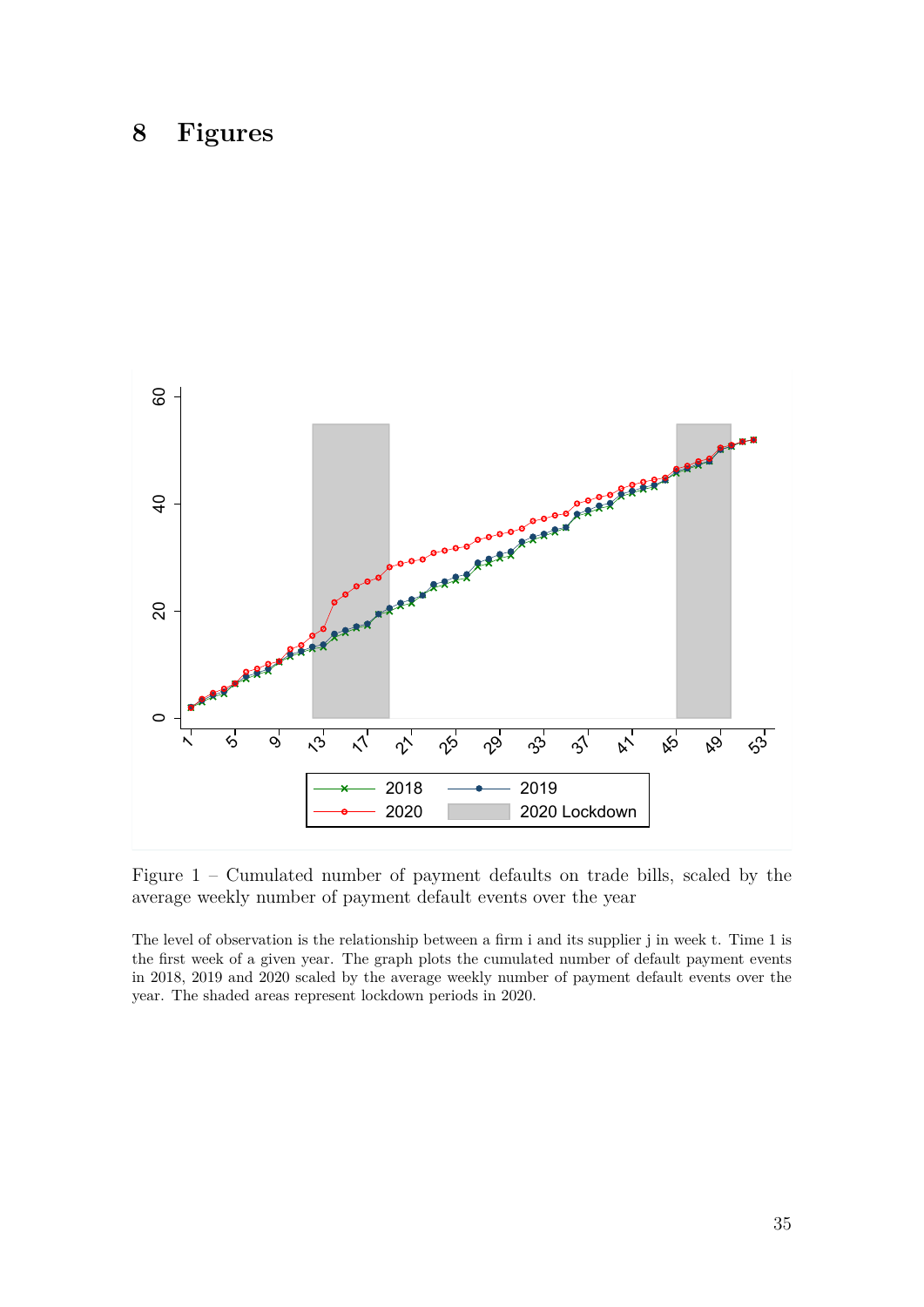<span id="page-38-0"></span>

Figure 2 – Cumulated number of payment defaults on trade bills

The level of observation is the relationship between a firm i and its supplier j in week t. Time 1 is the first week of a given year. The graph plots the absolute number of cumulated default payment events in 2018, 2019 and 2020.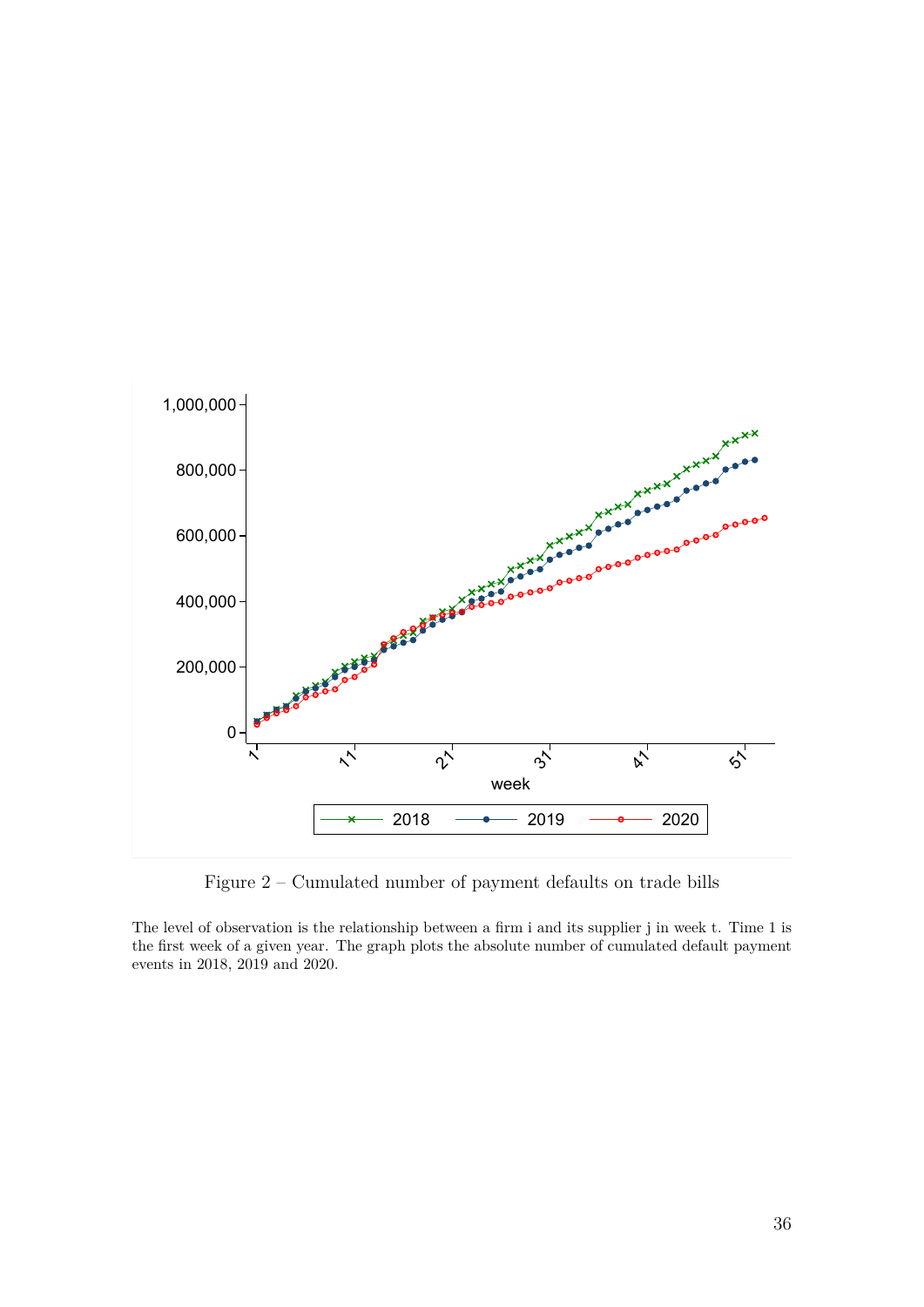<span id="page-39-0"></span>

Figure 3 – Monthly coefficient estimates of the effect of trade credit position on the probability of firm payment default

The level of observation is a firm *i* in month *t*. The dependent variable is a dummy variable which takes the value 1 if the firm defaults at least once on paying a trade bill to one of its suppliers in month *t*. The graph shows the results of the estimation of equation [\(1\)](#page-15-0). Coefficients for each month, starting in 2019m7 are plotted, along with 95% confidence intervals. The sample period of estimation is 2019m1 to 2020m12.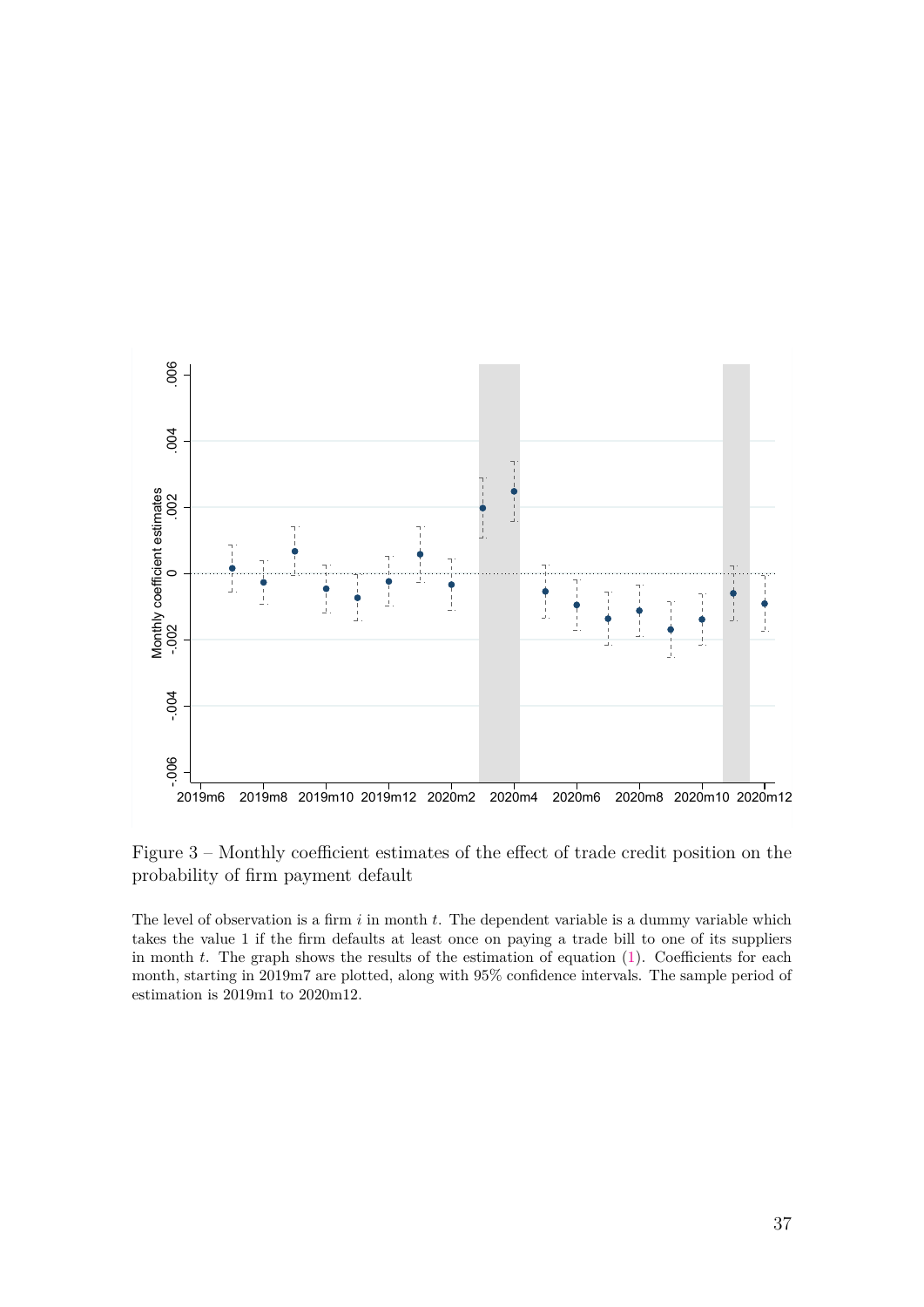

Figure 4 – Monthly coefficient estimates of the effect of trade credit position on the probability of firm payment default : retail trade industry vs. all industries

The level of observation is a firm *i* in month *t*. The dependent variable is a dummy variable which takes the value 1 if the firm defaults at least once on paying a trade bill to one of its suppliers in month *t*. The graph shows the results of the estimation of equation [\(1\)](#page-15-0) as in graph [3](#page-39-0) as well as the results of the same estimation from the retail trade sector only. Coefficients for each month, starting in 2019m7 are plotted, along with 95% confidence intervals. The sample period of estimation is 2019m1 to 2020m12.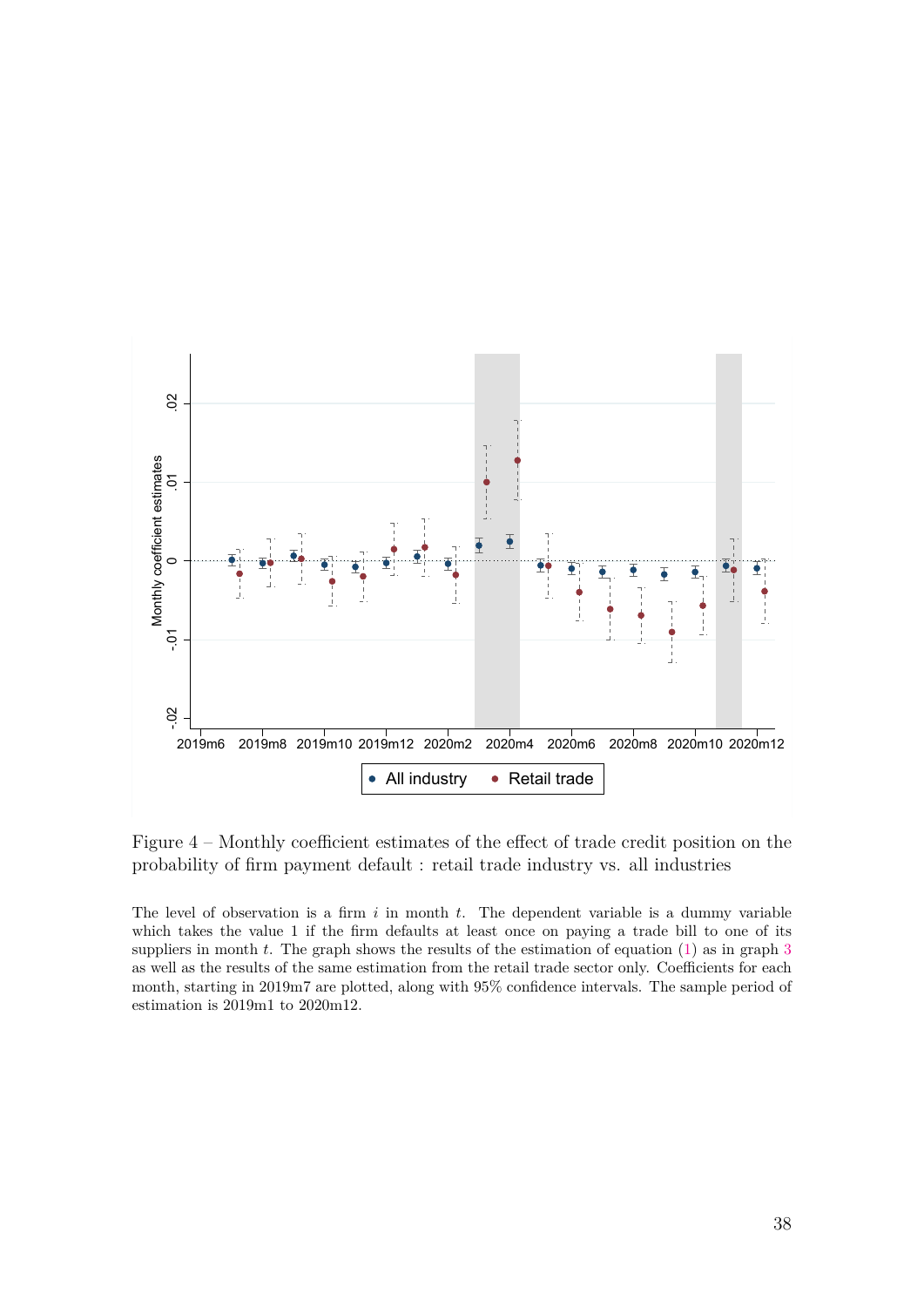# **9 Tables**

<span id="page-41-0"></span>

|                                 |           |              |                | Mean Median p95 p99 Std. dev. No. obs. |           |
|---------------------------------|-----------|--------------|----------------|----------------------------------------|-----------|
| Payment default dummy           | 0.03      |              | $\mathbf{0}$ 1 | 0.17                                   | 2,106,468 |
| Amount under default, in Keuros | $\sim$ 12 | $\mathsf{L}$ | 43 128         | 218                                    | 64.372    |

Table <sup>1</sup> – Monthly-level payment default statistics (2019)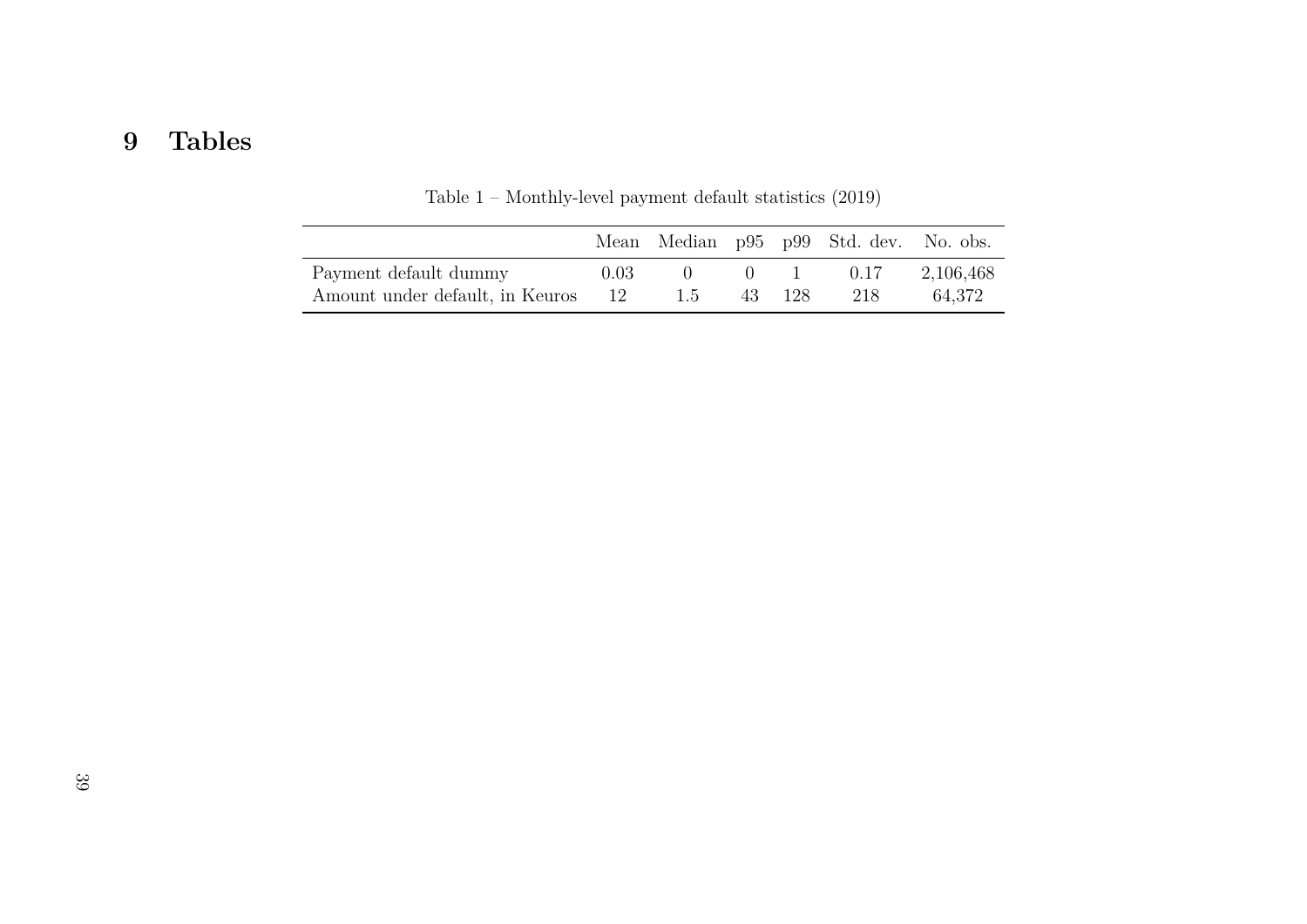<span id="page-42-0"></span>

| Panel A. Main balance-sheet characteristics |         |                |                  |              |              |              |           |           |  |
|---------------------------------------------|---------|----------------|------------------|--------------|--------------|--------------|-----------|-----------|--|
|                                             | Mean    | p5             | p25              | Median       | p75          | p95          | Std. dev. | No. firms |  |
| Net trade credit to sales                   | $-0.04$ | $-0.26$        | $-0.10$          | $-0.02$      | 0.04         | 0.15         | 0.14      | 175,539   |  |
| Receivables to sales                        | 0.14    | 0.00           | 0.03             | 0.12         | 0.20         | 0.39         | 0.14      | 175,539   |  |
| Payables to purchases                       | 0.17    | 0.04           | 0.09             | 0.13         | 0.20         | 0.44         | 0.14      | 175,539   |  |
| Total assets in million euros               | 25.03   | 0.37           | 0.79             | 1.58         | 4.25         | 32.64        | 829.82    | 175,539   |  |
| Sales in million euros                      | 17.70   | 0.86           | 1.35             | 2.44         | 6.03         | 39.50        | 336.62    | 175,539   |  |
| No. employees                               | 55.37   | 1.00           | 6.00             | 12.00        | 29.50        | 148.00       | 845.11    | 175,539   |  |
| Cash holdings to assets                     | 0.19    | 0.00           | 0.04             | 0.13         | 0.29         | 0.60         | 0.19      | 175,539   |  |
| Debt in million euros                       | 9.62    | 0.00           | 0.07             | 0.25         | 0.89         | 9.09         | 401.45    | 175,539   |  |
| Leverage (Debt to assets)                   | 0.23    | 0.00           | 0.04             | 0.15         | 0.34         | 0.75         | 0.25      | 175,539   |  |
| Apparent cost of debt                       | 0.06    | 0.00           | 0.01             | 0.02         | 0.04         | 0.23         | 0.17      | 175,539   |  |
| Wages and benefits to sales                 | 0.31    | 0.03           | 0.15             | 0.27         | 0.43         | 0.75         | 0.22      | 175,539   |  |
| Rents to sales                              | 0.21    | 0.00           | 0.01             | 0.03         | 0.06         | 0.15         | 53.28     | 175,539   |  |
| State-guaranteed loan dummy                 | 0.22    | $\overline{0}$ | $\boldsymbol{0}$ | $\theta$     | $\theta$     | 1            | 0.41      | 175,539   |  |
| Panel B. Financing constraints and hedging  |         |                |                  |              |              |              |           |           |  |
|                                             | Mean    | p5             | p25              | Median       | p75          | p95          | Std. dev. | No. firms |  |
| Return on assets                            | 0.08    | $-0.09$        | 0.02             | 0.06         | 0.13         | 0.32         | 0.13      | 175,539   |  |
| Risky credit rating dummy                   | 0.69    | $\overline{0}$ | $\theta$         | 1            | $\mathbf{1}$ | 1            | 0.46      | 175,539   |  |
| Non dividend payer dummy                    | 0.52    | $\overline{0}$ | $\overline{0}$   | $\mathbf{1}$ | $\mathbf{1}$ | $\mathbf{1}$ | 0.50      | 175,539   |  |
| Small firm dummy                            | 0.79    | $\theta$       | $\mathbf{1}$     | $\mathbf{1}$ | $\mathbf{1}$ | 1            | 0.41      | 175,539   |  |
| Value added to capital (MRPK)               | 1.57    | 0.00           | 0.33             | 0.69         | 1.45         | 6.07         | 3.05      | 175,539   |  |

Table <sup>2</sup> – Firm-level characteristics (2018-2019)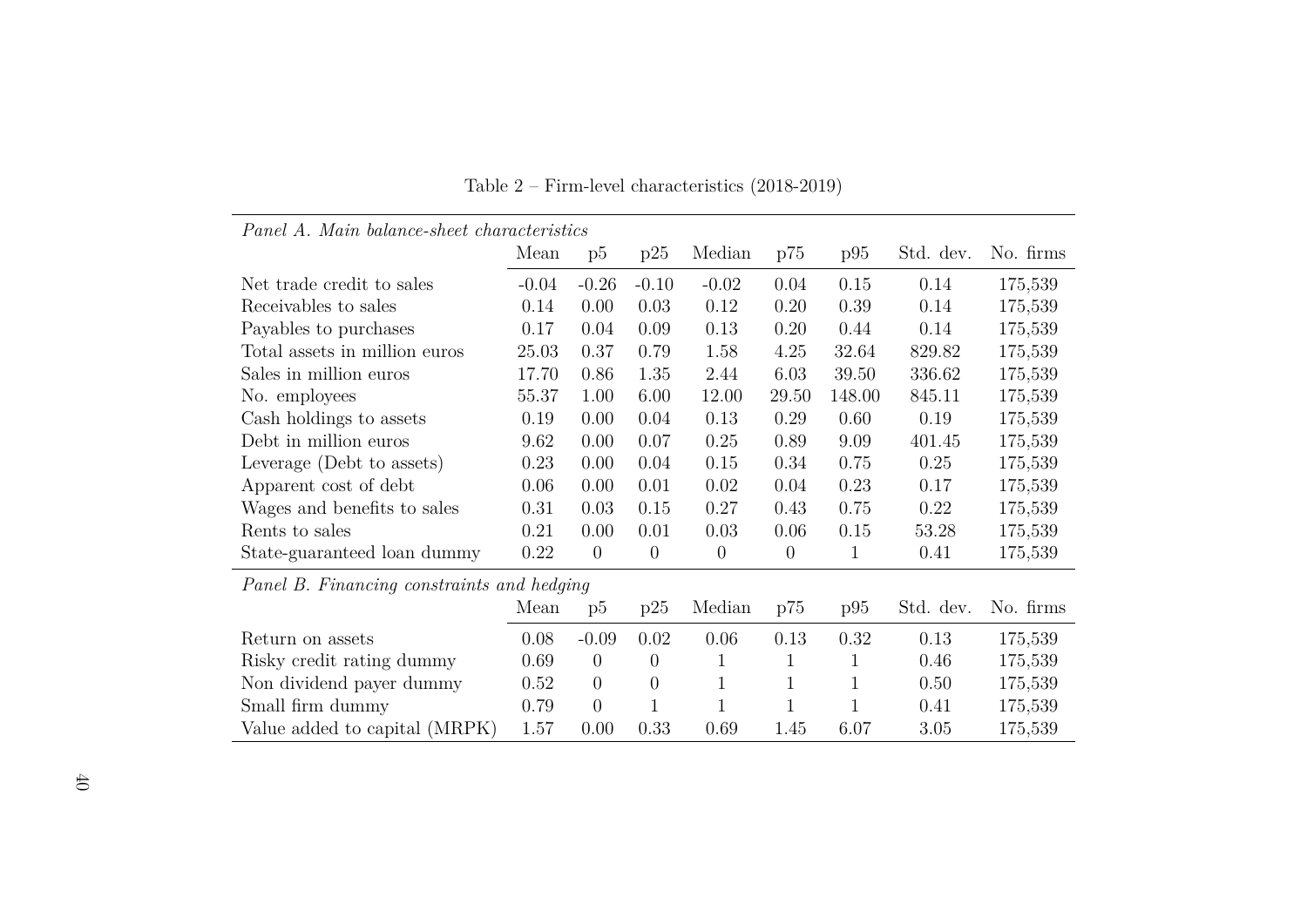<span id="page-43-0"></span>

|                                                                                                     | Mean                             | p5                              | p25                              | Median                            | p75                              | p95                          | Std. dev.                    | No.firms                   |
|-----------------------------------------------------------------------------------------------------|----------------------------------|---------------------------------|----------------------------------|-----------------------------------|----------------------------------|------------------------------|------------------------------|----------------------------|
| Accomodation and Food<br>Net trade credit to sales<br>Payables to purchases<br>Receivables to sales | 0.06<br>0.15<br>0.02             | $-0.02$<br>0.04<br>$-0.02$      | 0.03<br>0.08<br>0.00             | 0.05<br>$0.12\,$<br>0.01          | 0.09<br>0.18<br>0.02             | 0.20<br>0.37<br>0.10         | 0.08<br>0.13<br>0.06         | 10,366<br>10,366<br>10,366 |
| Agriculture<br>Net trade credit to sales<br>Payables to purchases<br>Receivables to sales           | $-0.02$<br>0.22<br>0.16          | $-0.33$<br>0.04<br>$-0.02$      | $-0.10$<br>0.10<br>0.06          | $-0.01$<br>0.17<br>$0.13\,$       | 0.06<br>0.27<br>$\rm 0.22$       | 0.32<br>0.57<br>0.49         | 0.18<br>0.17<br>0.16         | 2,118<br>2,118<br>2,118    |
| Construction<br>Net trade credit to sales<br>Payables to purchases<br>Receivables to sales          | $-0.08$<br>$0.17\,$<br>0.20      | $-0.27$<br>0.06<br>0.02         | $-0.14$<br>0.11<br>0.12          | $-0.08$<br>$0.15\,$<br>0.19       | $-0.02$<br>$0.20\,$<br>$0.26\,$  | 0.09<br>0.34<br>0.42         | 0.13<br>0.11<br>0.13         | 22,217<br>22,217<br>22,217 |
| Corporate services<br>Net trade credit to sales<br>Payables to purchases<br>Receivables to sales    | $-0.13$<br>0.23<br>0.23          | $-0.44$<br>0.03<br>0.00         | $-0.21$<br>0.10<br>0.13          | $-0.13$<br>$0.17\,$<br>$0.20\,$   | $-0.04$<br>$0.29\,$<br>$0.30\,$  | 0.11<br>0.68<br>0.60         | 0.17<br>0.20<br>0.17         | 25,497<br>25,497<br>25,497 |
| Health<br>Net trade credit to sales<br>Payables to purchases<br>Receivables to sales                | $-0.04$<br>0.17<br>0.11          | $-0.26$<br>$0.03\,$<br>0.00     | $-0.08$<br>0.08<br>0.02          | $-0.02$<br>0.13<br>0.07           | 0.03<br>0.21<br>0.14             | 0.12<br>0.42<br>0.39         | 0.13<br>0.15<br>0.14         | 5,921<br>5,921<br>5,921    |
| Information<br>Net trade credit to sales<br>Payables to purchases<br>Receivables to sales           | $-0.11$<br>0.25<br>0.24          | $-0.42$<br>0.05<br>0.02         | $-0.20$<br>0.12<br>0.13          | $-0.11$<br>$0.19\,$<br>$\rm 0.21$ | $-0.02$<br>$0.29\,$<br>$0.31\,$  | 0.15<br>0.71<br>0.61         | 0.17<br>0.20<br>0.17         | 5,611<br>5,611<br>5,611    |
| Manufacturing<br>Net trade credit to sales<br>Payables to purchases<br>Receivables to sales         | $-0.05$<br>0.18<br>0.17          | $-0.22$<br>0.06<br>0.01         | $-0.11$<br>0.11<br>0.10          | $-0.05$<br>$0.15\,$<br>0.15       | 0.01<br>$\rm 0.21$<br>$\rm 0.21$ | 0.12<br>0.40<br>0.36         | 0.11<br>0.12<br>0.11         | 28,993<br>28,993<br>28,993 |
| Real-estate<br>Net trade credit to sales<br>Payables to purchases<br>Receivables to sales           | $-0.05$<br>0.24<br>0.14          | $-0.37$<br>0.02<br>0.00         | $-0.11$<br>0.08<br>0.02          | $-0.02$<br>$0.16\,$<br>0.08       | 0.03<br>0.30<br>0.19             | 0.20<br>0.85<br>0.50         | 0.17<br>0.24<br>0.17         | 4,657<br>4,657<br>4,657    |
| Recreation<br>Net trade credit to sales<br>Payables to purchases<br>Receivables to sales            | $-0.02$<br>$0.18\,$<br>$0.11\,$  | $-0.23$<br>$0.03\,$<br>$-0.00$  | $-0.08$<br>$0.09\,$<br>$0.01\,$  | $0.00\,$<br>$0.14\,$<br>$0.08\,$  | $0.05\,$<br>0.22<br>$0.17\,$     | $0.18\,$<br>0.48<br>$0.36\,$ | $0.14\,$<br>0.16<br>$0.14\,$ | 2,435<br>2,435<br>2,435    |
| Retail trade<br>Net trade credit to sales<br>Payables to purchases<br>Receivables to sales          | $0.05\,$<br>$0.12\,$<br>$0.04\,$ | $-0.06$<br>$0.03\,$<br>$0.00\,$ | $0.02\,$<br>$0.06\,$<br>$0.00\,$ | $0.05\,$<br>$0.10\,$<br>$0.02\,$  | 0.08<br>$0.14\,$<br>$0.05\,$     | 0.18<br>0.27<br>$0.16\,$     | 0.08<br>0.09<br>0.07         | 36,948<br>36,948<br>36,948 |

Table 3 – Firm-level statistics by sector  $(1/2)$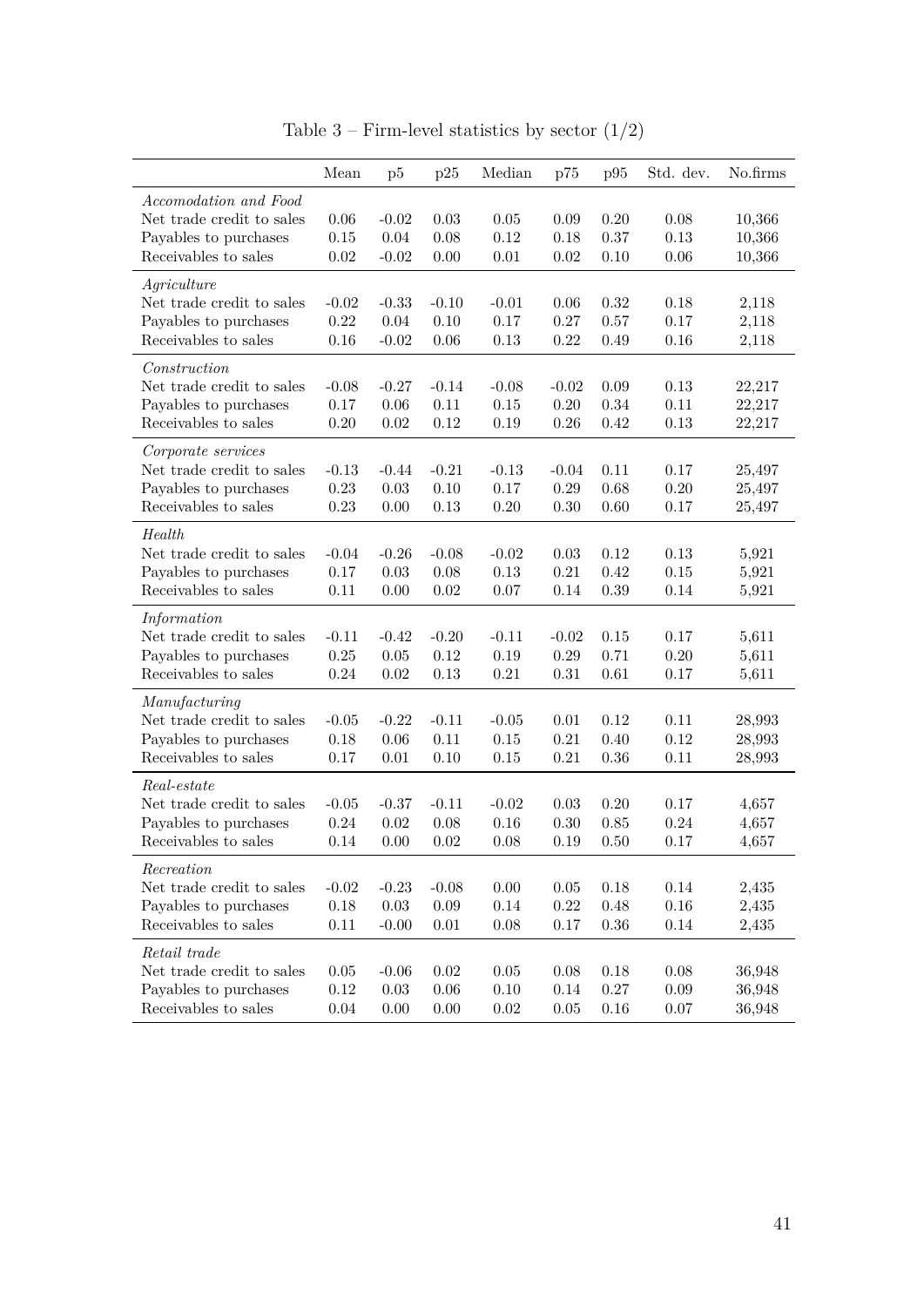| Transportation            |         |         |         |         |         |      |      |        |
|---------------------------|---------|---------|---------|---------|---------|------|------|--------|
| Net trade credit to sales | $-0.07$ | $-0.22$ | $-0.11$ | $-0.07$ | $-0.02$ | 0.07 | 0.11 | 8,765  |
| Payables to purchases     | 0.16    | 0.04    | 0.08    | 0.12    | 0.18    | 0.38 | 0.14 | 8,765  |
| Receivables to sales      | 0.17    | 0.04    | 0.11    | 0.14    | 0.19    | 0.36 | 0.12 | 8,765  |
| <i>Wholesale trade</i>    |         |         |         |         |         |      |      |        |
| Net trade credit to sales | $-0.03$ | $-0.19$ | $-0.08$ | $-0.02$ | 0.02    | 0.13 | 0.11 | 22,011 |
| Payables to purchases     | 0.15    | 0.03    | 0.09    | 0.13    | 0.18    | 0.35 | 0.12 | 22,011 |
| Receivables to sales      | 0.15    | 0.02    | 0.08    | 0.13    | 0.19    | 0.33 | 0.11 | 22,011 |
|                           |         |         |         |         |         |      |      |        |

Table 3 – Continued  $(2/2)$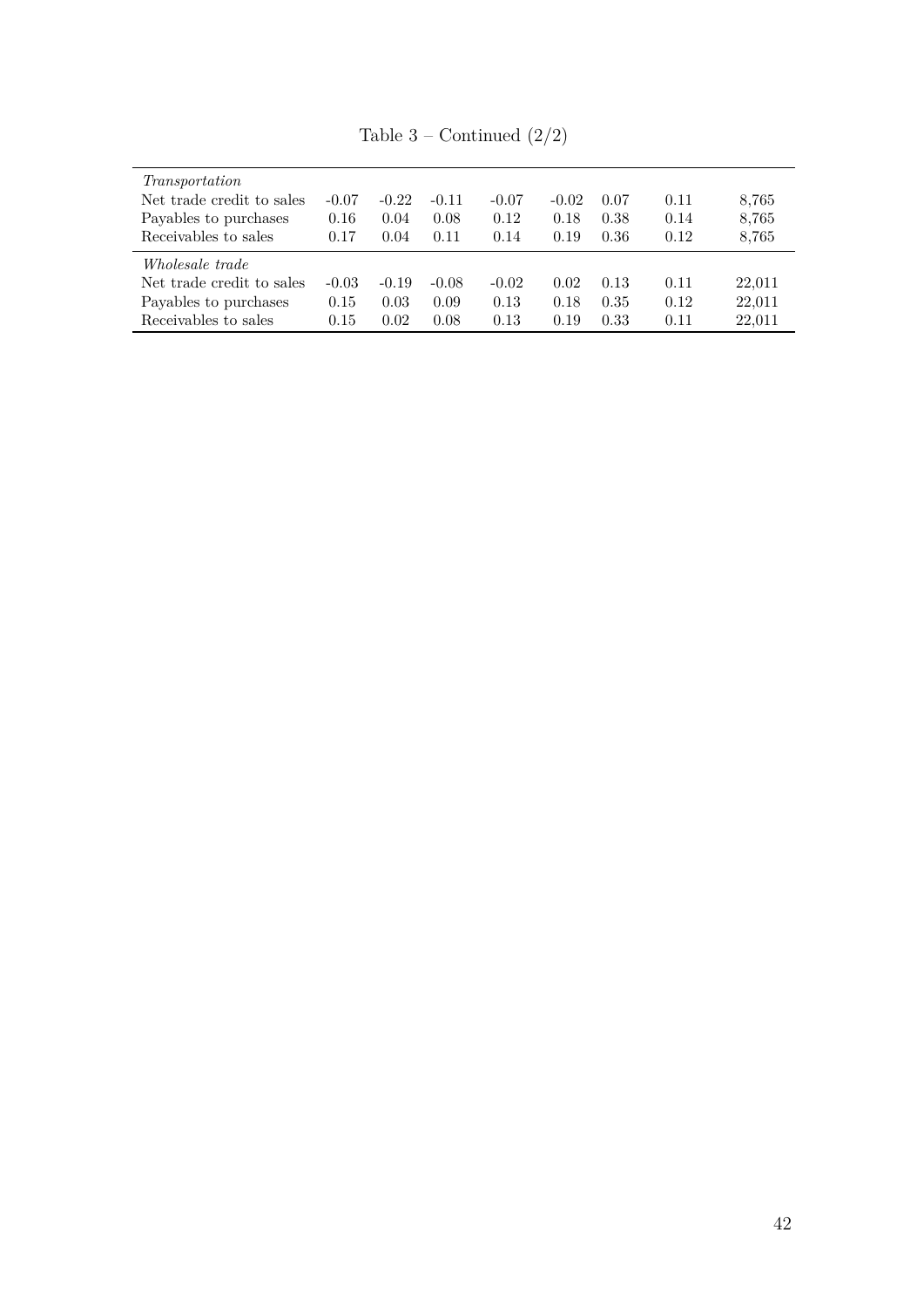<span id="page-45-1"></span>

| Dependent                              |              |              | Payment default |                      |                         |
|----------------------------------------|--------------|--------------|-----------------|----------------------|-------------------------|
|                                        | (1)          | (2)          | (3)             | (4)                  | (5)                     |
| Trade credit (TC)                      | 0.0001       | $-0.0002$    | 0.0000          | 0.0000               | 0.0000                  |
|                                        | (0.000)      | (0.000)      | (0.000)         | (0.000)              | (0.000)                 |
| $TC \times Post$                       |              | $0.0009***$  | $0.0009***$     | $0.0009***$          |                         |
| $TC \times March 2020$                 |              | (0.000)      | (0.000)         | (0.000)              | $0.0022***$             |
|                                        |              |              |                 |                      | (0.000)                 |
| $TC \times April 2020$                 |              |              |                 |                      | $0.0027***$             |
|                                        |              |              |                 |                      | (0.000)                 |
| $TC \times$ May 2020                   |              |              |                 |                      | $-0.0003$               |
|                                        |              |              |                 |                      | (0.000)                 |
| $TC \times June 2020$                  |              |              |                 |                      | $-0.0008**$             |
| Cash holdings                          |              |              | $-0.0009***$    | $-0.0009***$         | (0.000)<br>$-0.0009***$ |
|                                        |              |              | (0.000)         | (0.000)              | (0.000)                 |
| Leverage                               |              |              | $0.0006**$      | 0.0003               | 0.0003                  |
|                                        |              |              | (0.000)         | (0.000)              | (0.000)                 |
| Size                                   |              |              | 0.0000          | $-0.0001$            | $-0.0001$               |
|                                        |              |              | (0.000)         | (0.000)              | (0.000)                 |
| $Cash \times Post$                     |              |              |                 | $-0.0010***$         | $-0.0010***$            |
|                                        |              |              |                 | (0.000)              | (0.000)                 |
| Leverage $\times$ Post                 |              |              |                 | $0.0004*$<br>(0.000) | $0.0004*$               |
| $Size \times Post$                     |              |              |                 | $-0.0047***$         | (0.000)<br>$-0.0047***$ |
|                                        |              |              |                 | (0.000)              | (0.000)                 |
|                                        |              |              |                 |                      |                         |
| Firm FE                                | Y            | Y            | Y               | Y                    | Y                       |
| Industry-month FE<br>No. firm clusters | Y<br>175,539 | Y<br>175,539 | Y<br>175,539    | Y<br>175,539         | Y<br>175,539            |
| No. observations                       | 3,159,702    | 3,159,702    | 3,159,702       | 3,159,702            | 3,159,702               |
| Adj- $R^2$                             | 0.26         | 0.26         | 0.26            | 0.26                 | 0.26                    |
|                                        |              |              |                 |                      |                         |

<span id="page-45-0"></span>Table 4 – Does trade credit position explain firms' payment default during the Covid-19 crisis?

The regressions examine to what extent firm's trade credit position prior to the Covid-19 crisis explains its probability of payment default to suppliers during the Covid-19 crisis. We run a linear probability model over the period 2019m1-2020m6. The level of observation is firm-month. The dependent variable is a dummy equal to 1 if the firm defaults on at least one trade bill payment to its suppliers in month t, and 0 if not. The main variables of interest are firm's net trade credit position prior to the crisis, computed as the difference between firm's accounts payable less accounts receivable scaled by firm's sales, and that same variable interacted with a dummy *Post* set to one from March 2020, zero before. The control variables are firm's cash holdings, leverage and size and those same variables interacted with the dummy *Post*. All independent variables are one year lagged. All continuous independent variables have been standardised to facilitate the interpretation of coefficients. The operational definition of variables is detailed in Table [15.](#page-56-0) Standard errors, reported in parentheses, are clustered at firm level. \*\*\*, \*\*, \* indicate significance at the 1%, 5% and 10% level, respectively.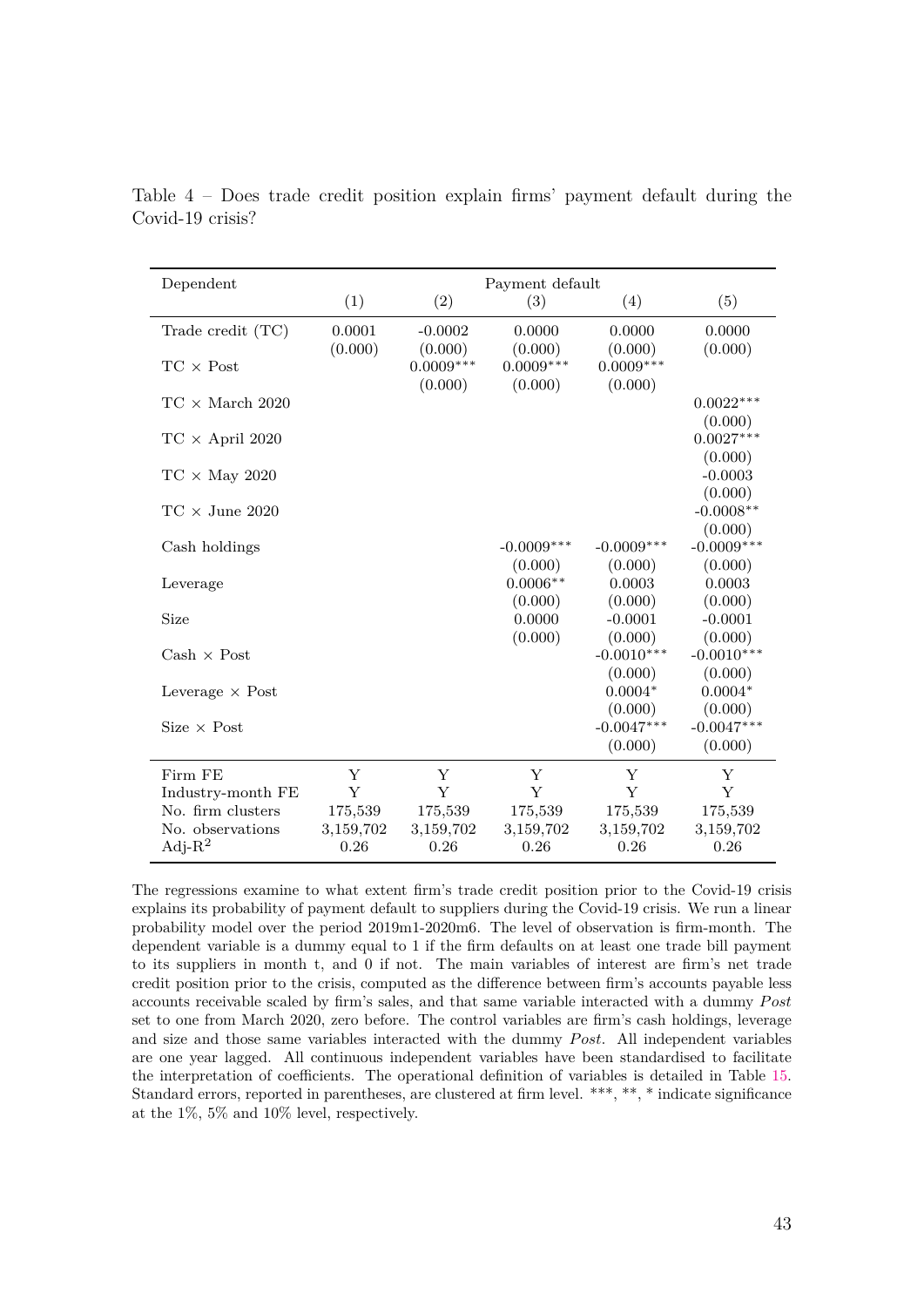| Dependent                                        |                                                       | Payment default                                       |                                                          |                                                         |                                                          |                                                        |                                                   |                                                      |                                                         |                                                       |                                                      |                                                      |
|--------------------------------------------------|-------------------------------------------------------|-------------------------------------------------------|----------------------------------------------------------|---------------------------------------------------------|----------------------------------------------------------|--------------------------------------------------------|---------------------------------------------------|------------------------------------------------------|---------------------------------------------------------|-------------------------------------------------------|------------------------------------------------------|------------------------------------------------------|
| Industry                                         | Retail<br>trade<br>(1)                                | Wholesale<br>trade<br>(2)                             | Construction<br>(3)                                      | Manufacturing<br>(4)                                    | Recreation<br>(5)                                        | Accommod.<br>$&$ food<br>(6)                           | Corporate<br>Services<br>(7)                      | Health<br>(8)                                        | Information<br>(9)                                      | Real estate<br>(10)                                   | Agriculture<br>(11)                                  | Transport, storage<br>(12)                           |
| $\text{TC} \times \text{March-April 2020}$       | $0.0112***$                                           | $0.0040***$                                           | $0.0026**$                                               | $0.0023**$                                              | $0.0048*$                                                | 0.0023                                                 | 0.0003                                            | $-0.0004$                                            | $-0.0007$                                               | $-0.0003$                                             | 0.0020                                               | $-0.0014$                                            |
| $TC \times$ May-June 2020<br>Trade credit $(TC)$ | (0.002)<br>$-0.0025*$<br>(0.001)<br>0.0018<br>(0.002) | (0.001)<br>$-0.0018*$<br>(0.001)<br>0.0008<br>(0.001) | (0.001)<br>$-0.0022*$<br>(0.001)<br>$-0.0011$<br>(0.001) | (0.001)<br>$-0.0007$<br>(0.001)<br>$-0.0001$<br>(0.001) | (0.003)<br>$0.0053**$<br>(0.002)<br>$-0.0020$<br>(0.004) | (0.002)<br>$-0.0037**$<br>(0.002)<br>0.0001<br>(0.002) | (0.000)<br>0.0001<br>(0.000)<br>0.0002<br>(0.000) | (0.001)<br>0.0012<br>(0.001)<br>$-0.0013$<br>(0.001) | (0.001)<br>$-0.0000$<br>(0.000)<br>$-0.0002$<br>(0.001) | (0.001)<br>$-0.0006*$<br>(0.000)<br>0.0005<br>(0.000) | (0.002)<br>0.0002<br>(0.002)<br>$-0.0020$<br>(0.002) | (0.001)<br>0.0005<br>(0.001)<br>$0.0030*$<br>(0.002) |
| Controls                                         |                                                       |                                                       | $\mathbf{v}$                                             |                                                         |                                                          |                                                        | $\mathbf{v}$                                      |                                                      | $\mathbf{v}$                                            |                                                       | $\mathbf{v}$                                         |                                                      |
| Controls $\times$ post                           |                                                       |                                                       | $\mathbf{v}$                                             | $\mathbf{v}$                                            | Y                                                        |                                                        | $\mathbf{v}$                                      |                                                      | $\mathbf{v}$                                            |                                                       | $\mathbf{v}$                                         |                                                      |
| Firm FE                                          |                                                       |                                                       | $\mathbf v$                                              |                                                         |                                                          |                                                        | $\tau$                                            |                                                      |                                                         |                                                       |                                                      |                                                      |
| Industry-month FE                                | $\mathbf{v}$                                          | $\mathbf{v}$                                          | $\mathbf{v}$                                             | $\mathbf{v}$                                            | V                                                        | Y                                                      | $\mathbf{v}$                                      | $\mathbf{v}$                                         | $\mathbf{v}$                                            | $\mathbf{v}$                                          | $\mathbf{v}$                                         |                                                      |
| No. firm clusters                                | 36,948                                                | 22,011                                                | 22,217                                                   | 28,993                                                  | 2,435                                                    | 10,366                                                 | 25,497                                            | 5,921                                                | 5,611                                                   | 4,657                                                 | 2,118                                                | 8,765                                                |
| No. observations                                 | 665,064                                               | 396,198                                               | 399,906                                                  | 521,874                                                 | 43,830                                                   | 186,588                                                | 458,946                                           | 106,578                                              | 100,998                                                 | 83,826                                                | 38,124                                               | 157,770                                              |
| Adj- $R^2$                                       | 0.23                                                  | 0.25                                                  | 0.21                                                     | 0.17                                                    | 0.17                                                     | 0.14                                                   | 0.17                                              | 0.17                                                 | 0.15                                                    | 0.17                                                  | 0.15                                                 | 0.17                                                 |

Table 5 – Sectoral analysis: does trade credit position explain firms' payment default during the Covid-19 crisis?

<span id="page-46-0"></span>The main results of Table [4](#page-45-1) (i.e., the link between firm's trade credit position contracted prior to the Covid-19 crisis and firm's payment default to suppliers during the Covid-19 crisis) is now analyzed at industry level. The regressions reported here are similar to the one reported in column (5) of Table [4,](#page-45-1) except that (i) the analysis is now broken down by business sector and (ii) the crisis period is broken down into two sub-periods: March-April <sup>2020</sup> and May-June2020. The same set of control variables is implemented as in column (5) of Table [4.](#page-45-1) Standard errors, reported in parentheses, are clustered at firm level. \*\*\*, \*\*, \* indicate significance at the 1%, 5% and 10% level, respectively.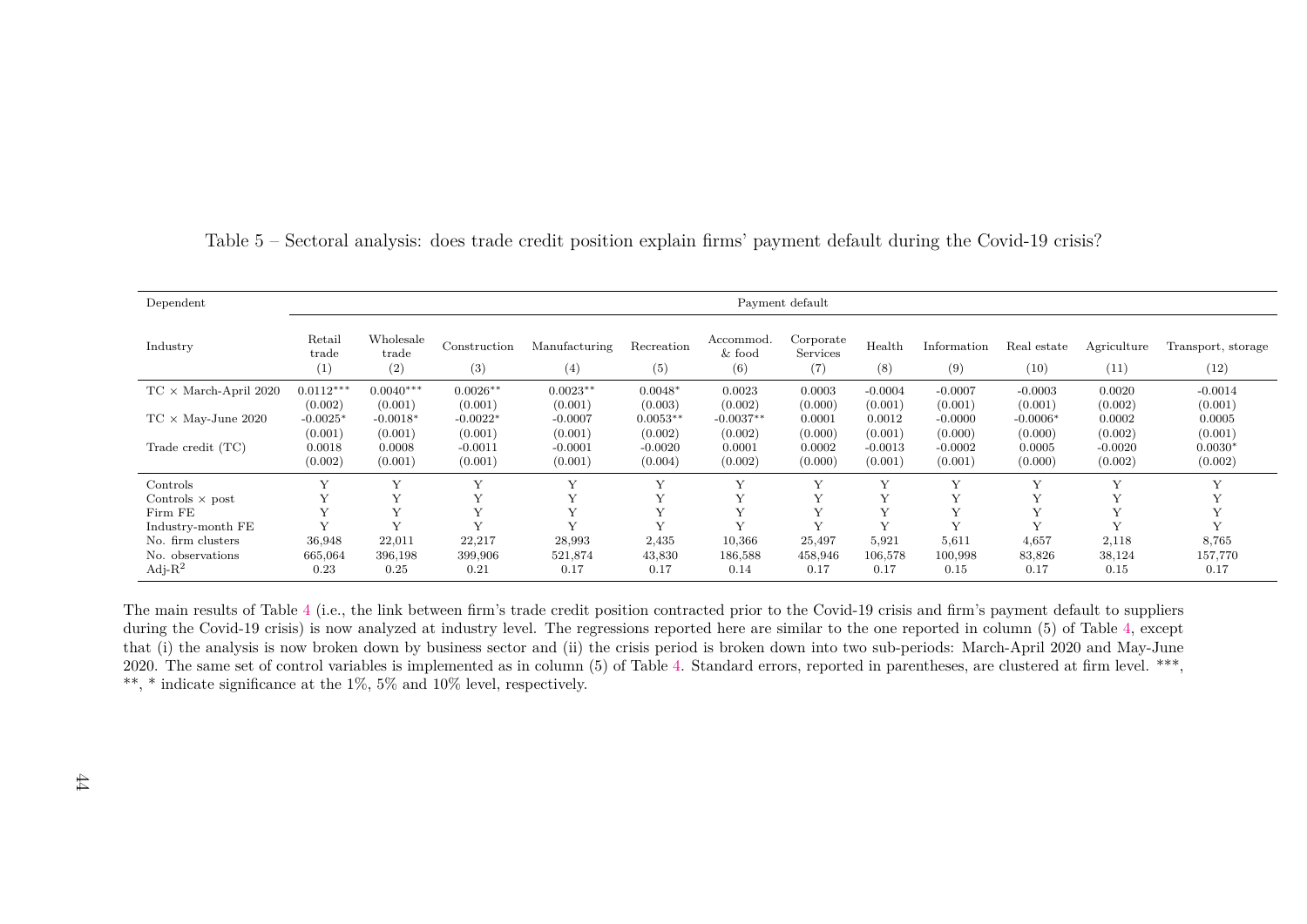| Dependent                                            | Payment default                                     |                                                       |  |  |
|------------------------------------------------------|-----------------------------------------------------|-------------------------------------------------------|--|--|
| Firms situation during the lockdown?                 | Shutdown<br>(1)                                     | Open<br>(2)                                           |  |  |
| Trade credit $\times$ March 2020                     | $0.013***$                                          | $-0.001$                                              |  |  |
| Trade credit $\times$ April 2020                     | (0.003)<br>$0.015***$<br>(0.003)                    | (0.004)<br>0.005<br>(0.004)                           |  |  |
| Trade credit $\times$ May 2020                       | 0.001                                               | $-0.006*$                                             |  |  |
| Trade credit $\times$ June 2020<br>Trade credit (TC) | (0.002)<br>$-0.004*$<br>(0.002)<br>0.000<br>(0.002) | (0.004)<br>$-0.005$<br>(0.003)<br>$0.006*$<br>(0.003) |  |  |
| Controls                                             | Y                                                   | Y                                                     |  |  |
| Controls $\times$ Post                               | Y                                                   | Y                                                     |  |  |
| Firm FE                                              | Y                                                   | Y                                                     |  |  |
| Industry-month FE                                    | Y                                                   | Y                                                     |  |  |
| No. firm clusters                                    | 18,931                                              | 18,017                                                |  |  |
| No. obs.                                             | 340,758                                             | 324,306                                               |  |  |
| Adj- $R^2$                                           | 0.21                                                | 0.26                                                  |  |  |

<span id="page-47-0"></span>Table 6 – Focus on the retail trade sector: does trade credit position explain firms' payment default during the Covid-19 crisis?

The regressions reported here are the same as to the one reported in column (5) of Table [4,](#page-45-0) except that the analysis now focuses on the subsample of firms operating in the retail trade industry. Indeed the retail trade sector was particularly hit by the trade credit channel during the Covid-19 crisis (see Table [5\)](#page-46-0). The present Table focuses on that industry and breaks down the analysis between firms forced to close their door during the lockdown (column (1)) and those that could keep on their activity during the lockdown because they were deemed as "essential" by the French government (column (2)). Standard errors, reported in parentheses, are clustered at firm level. \*\*\*, \*\*, \* indicate significance at the  $1\%$ , 5% and  $10\%$  level, respectively.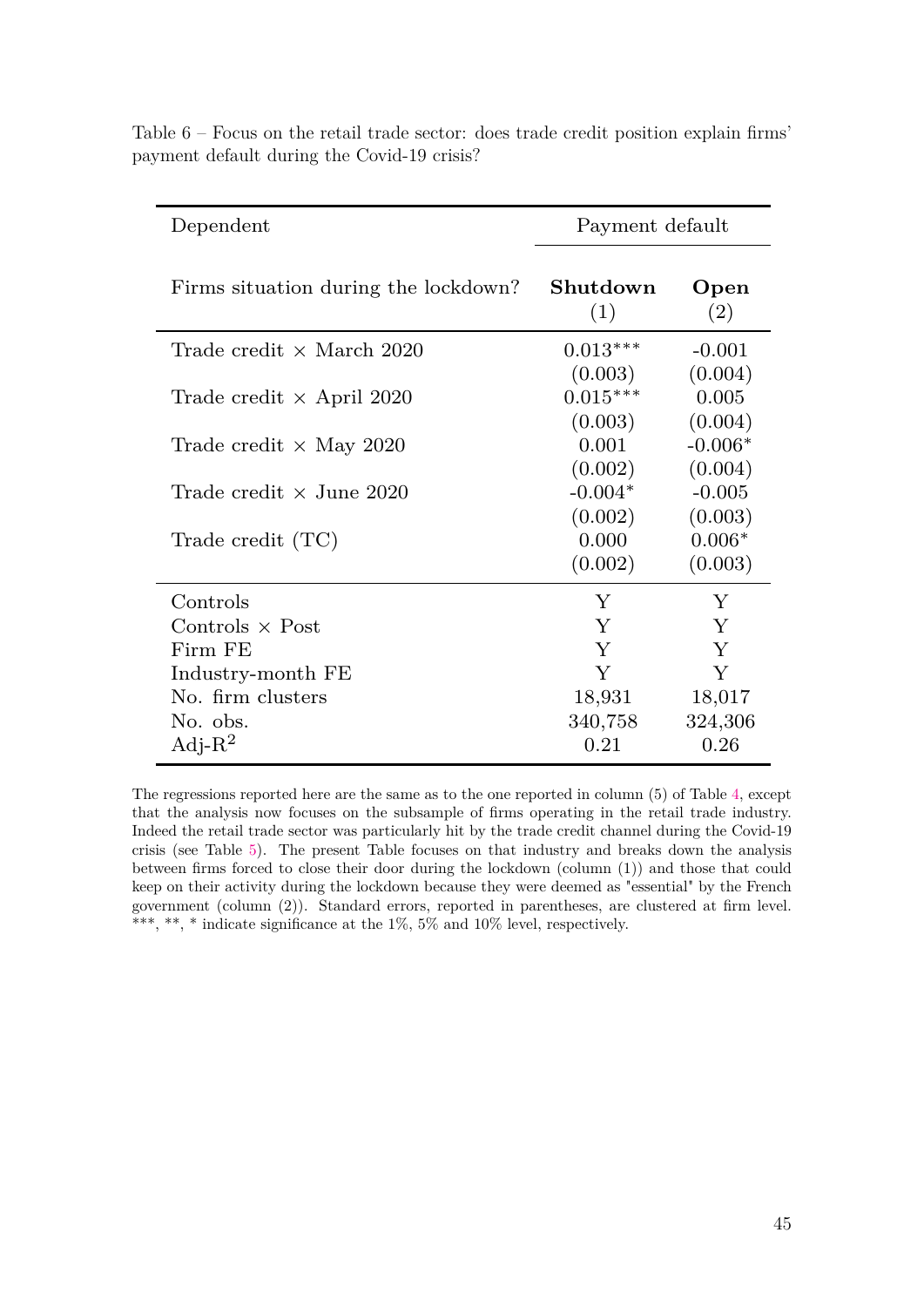| Dependent                 | Payment default        |                                    |                      |                      |                      |  |  |  |  |
|---------------------------|------------------------|------------------------------------|----------------------|----------------------|----------------------|--|--|--|--|
|                           | <b>Size</b>            | Credit risk                        | Capital constraints  | Profitability        | Dividend payout      |  |  |  |  |
|                           | $D=1$ if SME<br>(1)    | $D=1$ if High<br>$\left( 2\right)$ | $D=1$ if High<br>(3) | $D=1$ if Low<br>(4)  | $D=1$ if None<br>(5) |  |  |  |  |
| $D \times TC \times Post$ | $0.0013**$             | $0.0017**$                         | $0.0014***$          | $0.0018***$          | $0.0011**$           |  |  |  |  |
| $TC \times Post$          | (0.000)<br>0.0001      | (0.001)<br>0.0001                  | (0.001)<br>0.0005    | (0.000)<br>$-0.0002$ | (0.000)<br>0.0002    |  |  |  |  |
| $D \times Post$           | (0.000)<br>$0.0070***$ | (0.001)<br>$0.0027***$             | (0.000)<br>$0.0011*$ | (0.000)<br>$0.0010*$ | (0.000)<br>0.0005    |  |  |  |  |
| $TC \times D$             | (0.001)<br>0.0004      | (0.001)<br>0.0002                  | (0.001)<br>0.0006    | (0.001)<br>0.0006    | (0.001)<br>$-0.0002$ |  |  |  |  |
| Trade credit (TC)         | (0.001)<br>$-0.0003$   | (0.001)<br>$-0.0005$               | (0.001)<br>$-0.0004$ | (0.001)<br>$-0.0003$ | (0.001)<br>0.0002    |  |  |  |  |
| Covariates                | (0.001)<br>Y           | (0.001)<br>Υ                       | (0.001)<br>Y         | (0.001)<br>Y         | (0.001)<br>Y         |  |  |  |  |
| Covariates x Post         | Y                      | Y                                  | Υ                    | Y                    | Y                    |  |  |  |  |
| Firm FE                   | Y                      | Y                                  | Y                    | Y                    | Y                    |  |  |  |  |
| Industry-month FE         | Y                      | Y                                  | Y                    | Y                    | Y                    |  |  |  |  |
| No. firm clusters         | 175,539                | 124,557                            | 175,539              | 175,539              | 175,539              |  |  |  |  |
| No. observations          | 3,159,702              | 2,242,026                          | 2,962,038            | 3,159,702            | 3,159,702            |  |  |  |  |
| Adj- $R^2$                | 0.22                   | 0.27                               | 0.22                 | 0.22                 | 0.22                 |  |  |  |  |

Table 7 – Effect of firms' trade credit position on their payment default conditional on financial vulnerabilities

<span id="page-48-0"></span>In this Table, we analyse how the effect of the trade credit channel varies with the intensity of liquidity constraints. We run similar regressions as the main regression (column (5) of Table [4\)](#page-45-1) except we add a dummy *D* tagging financially constraint firms and interact that dummy *D* with firm's trade credit position and the *Post* dummy identifying the onset of the Covid-19 crisis (i.e., from March 2020). We consider five proxies for the intensity of financial constraints: firm's size (column (1)), credit risk (column (2)), capital constraints (column (3)), profitability (column (4)) and dividend payout (column (5)). In column(1), the dummy  $D$  is set to one if a firm is a standalone firm or if it belongs to a SME-sized group in 2019, otherwise the dummy is set to zero. In column (2) the dummy *D* is equal to one when firm's rating prior to the Covid-19 crisis is below the minimum credit rating required for a loan to be eligible as collateral<br>Could be a local department of the covid-19 crisis is below for the ECB. In column (3) the dummy *D* is equal to one when a firm has an industry marginal revenue products of capital (MRPK) above the industry median in the pre-Covid period (see Bau and [Matray](#page-35-15) [\(2020\)](#page-35-15)). In column (4), the dummy D is equal to one when a firm has an return on assets below the 2018-2019 industry median. And in column  $(5)$ , the dummy *D* is equal to one when a firm did not pay any dividends in 2018 and 2019. Standard errors, reported in parentheses, are clustered at firm level. \*\*\*, \*\*, \* indicate significance at the 1%, 5% and 10% level, respectively.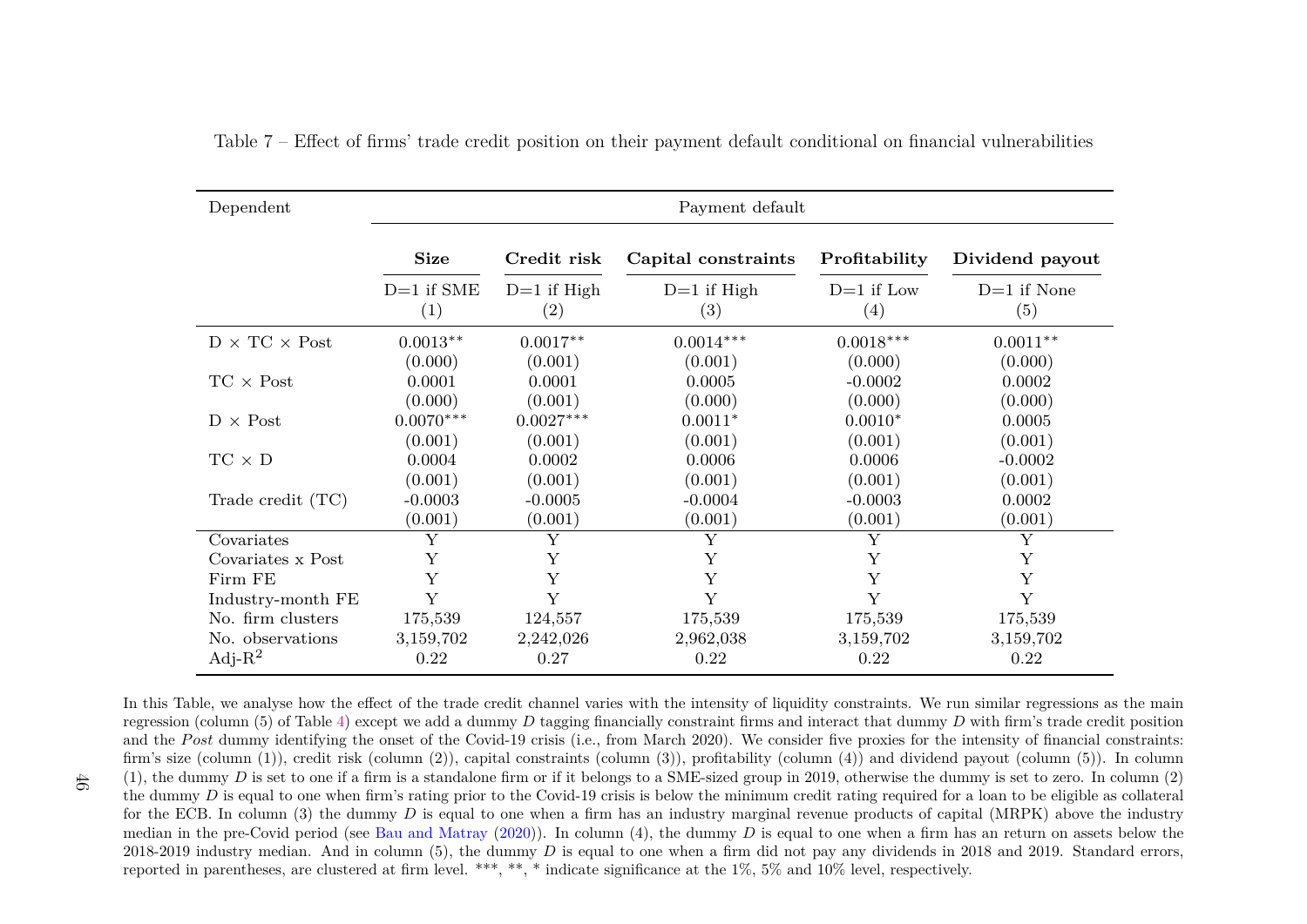| Dependent                 |                                             |                                        | Payment default        |                      |  |  |  |
|---------------------------|---------------------------------------------|----------------------------------------|------------------------|----------------------|--|--|--|
|                           | Liquidity<br>Risk management of receivables |                                        |                        |                      |  |  |  |
|                           | $D=1$ if High cash                          | $D=1$ if Accounts receivable financing |                        |                      |  |  |  |
|                           | (1)                                         | (2)                                    | $(3)$ Small firms      | $(4)$ Large firms    |  |  |  |
| $D \times TC \times Post$ | $-0.0030***$                                | $-0.0180$                              | $-0.0157$              | $-0.0777**$          |  |  |  |
| $TC \times Post$          | (0.001)<br>$0.0015***$                      | (0.014)<br>$0.0007**$                  | (0.014)<br>$0.0009***$ | (0.038)<br>$-0.0013$ |  |  |  |
| $D \times Post$           | (0.000)<br>$-0.0027***$                     | (0.000)<br>$0.0027*$                   | (0.000)<br>0.0025      | (0.001)<br>0.0017    |  |  |  |
| $TC \times D$             | (0.001)<br>0.0002                           | (0.002)<br>$0.0403***$                 | (0.002)<br>$0.0400***$ | (0.007)<br>$0.0610*$ |  |  |  |
|                           | (0.000)                                     | (0.014)<br>0.0000                      | (0.015)<br>0.0000      | (0.032)<br>0.0000    |  |  |  |
| Trade credit (TC)         | $-0.0000$<br>(0.000)                        | (0.000)                                | (0.000)                | (0.001)              |  |  |  |
| D                         | 0.0005<br>(0.001)                           | $-0.0002$<br>(0.002)                   | $-0.0005$<br>(0.002)   | 0.0118<br>(0.010)    |  |  |  |
| Covariates                | Y                                           | Y                                      | Y                      | Υ                    |  |  |  |
| Covariates x Post         | Y                                           | Y                                      | Y                      | Υ                    |  |  |  |
| Firm FE                   | Y                                           | Y                                      | Y                      | Y                    |  |  |  |
| Industry-month FE         | Y                                           | Y                                      | Y                      | Υ                    |  |  |  |
| No. firm clusters         | 175,539                                     | 165,907                                | 155,909                | 9,912                |  |  |  |
| No. observations          | 3,159,702                                   | 2,930,724                              | 2,754,582              | 174,612              |  |  |  |
| Adj- $R^2$                | 0.22                                        | 0.22                                   | 0.21                   | 0.35                 |  |  |  |

Table 8 – Effect of firms' trade credit position on their payment default conditional on hedging liquidity risk

In this Table, we analyse whether firms can offset the effect of the trade credit channel by hedging the liquidity risk associated with trade credit. Firms have several means to manage liquidity risk. They can rely on cash holdings (column (1)), they can transfer the risk associated with their receivables through factoring or accounts receivable financing (columns (2) to (4)). We run similar regressions as the main regression (column (5) of Table [4\)](#page-45-1) except we add <sup>a</sup>dummy *D* tagging firms having access to means to manage liquidity risk during the Covid-19 crisis. In column (1), the dummy *D* is set to one for cash-rich firms defined as firms with above-median level of cash prior to the Covid-19 crisis. In columns (2) to (4), the dummy *D* is set to one for firms that strongly relied on factoring or account receivables financing prior to the Covid-19 crisis based on the French credit register. Those regressions in columns (2) to (4)are carried out on firms having positive account receivable prior to the crisis. In column (3) the analysis is run on all those firms, in column (4) and (5), the analysis is broken down between small firms (column(4)) and large firms (column (5)). Standard errors, reported in parentheses, are clustered at firm level.\*\*\*, \*\*, \* indicate significance at the 1%, 5% and 10% level, respectively.

<span id="page-49-0"></span> $47$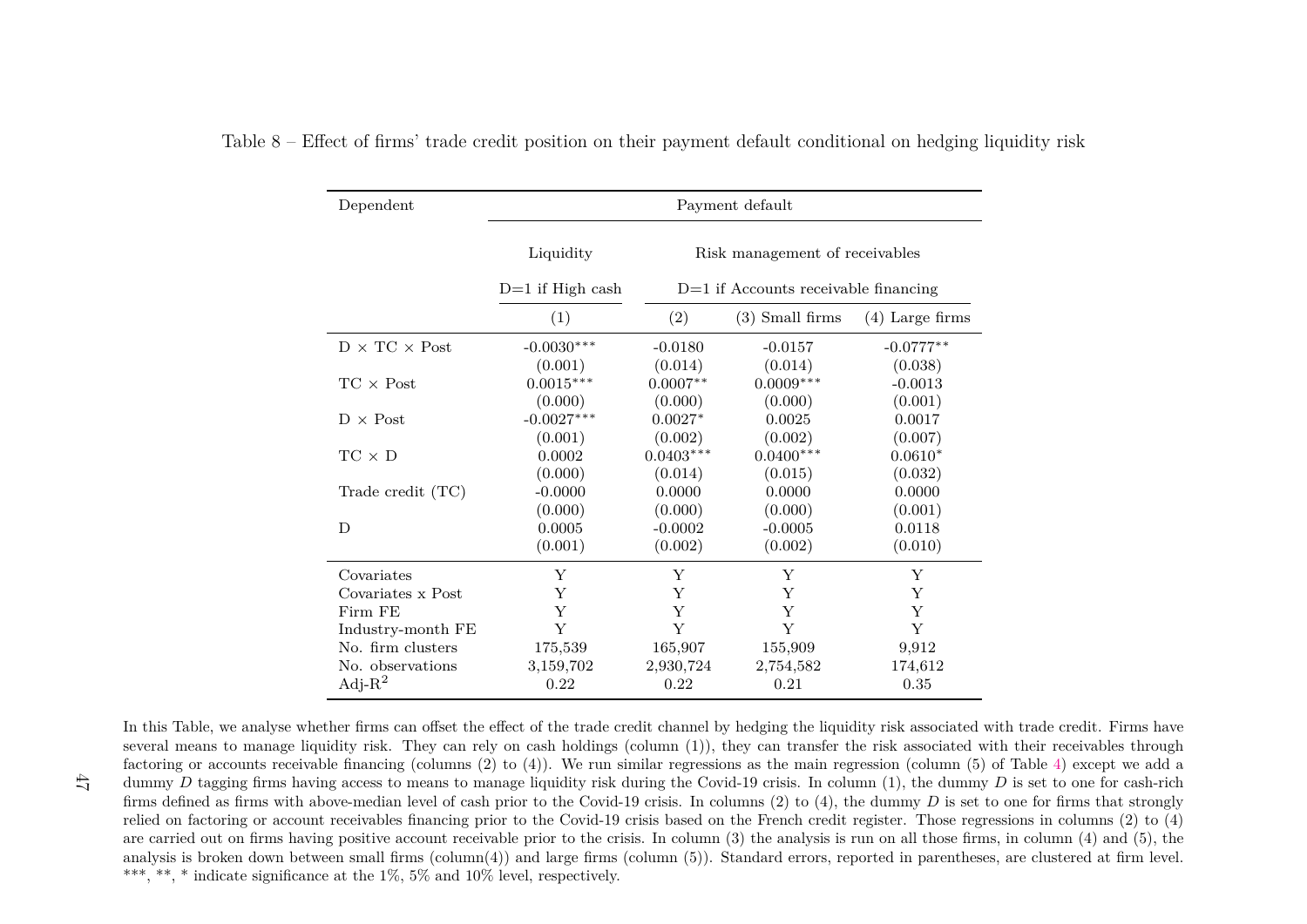| Dependent                           |                   | Payment default   |                   |
|-------------------------------------|-------------------|-------------------|-------------------|
|                                     | (1)               | (2)               | (3)               |
| $TC \times Post$                    | $0.0010***$       | $0.0009***$       | $0.0010***$       |
|                                     | (0.000)           | (0.000)           | (0.000)           |
| $Wages/Sales \times Post$           | 0.0002            |                   |                   |
| Apparent cost of debt $\times$ Post | (0.000)           | $-0.0002$         |                   |
|                                     |                   | (0.000)           |                   |
| Rents/Sales $\times$ Post           |                   |                   | $-0.0003$         |
|                                     |                   |                   | (0.000)           |
| Wages/Sales                         | 0.0004            |                   |                   |
| Apparent cost of debt               | (0.000)           | 0.0000            |                   |
|                                     |                   | (0.000)           |                   |
| Rents/Sales                         |                   |                   | 0.0001            |
|                                     |                   |                   | (0.000)           |
| Trade credit (TC)                   | 0.0000<br>(0.000) | 0.0000<br>(0.000) | 0.0000<br>(0.000) |
|                                     |                   |                   |                   |
| Controls                            | Y                 | Y                 | Y                 |
| Controls X Post                     | Y                 | Y                 | Y                 |
| Firm FE                             | Y                 | Y                 | Y                 |
| Industry-month FE                   | Y                 | Y                 | Y                 |
| No. firm clusters                   | 175,539           | 175,539           | 175,539           |
| No. observations                    | 3,159,702         | 3,159,702         | 3,159,702         |
| Adj- $R^2$                          | 0.26              | 0.26              | 0.26              |

<span id="page-50-0"></span>Table 9 – To what extent do labor, interest or rent expenses explain payment default during the Covid-19 crisis?

Most papers addressing the impact of the Covid-19 lockdown on firm's liquidity did not consider the trade credit channel (e.g., [Schivardi and Romano](#page-36-2) [\(2021\)](#page-36-2); [Carletti et al.](#page-35-7) [\(2020\)](#page-35-7); [Demmou et al.](#page-35-8) [\(2020\)](#page-35-8)). They focused on the role of labour costs, property rental costs and debt interests as sources of liquidity stress. In this Table, we challenge those three sources of liquidity stress. We run similar regressions as the main regression (column (5) of Table [4\)](#page-45-0) except we add firm's payroll in column (1). The payroll is measured as the wage bill scaled by sales. That information is one year-lagged. We interact that information with the dummy *Post* indicating the onset of the crisis. As for all specifications the dummy *Post* is set to one over the period from March 2020 to June 2020, zero before. In column (2), we add firm's interest expenses scaled by firm total debt in column (2) and the firm's rents scaled by sales in column (3). All those variables are one-year-lagged. Standard errors, reported in parentheses, are clustered at firm level. \*\*\*, \*\*, \* indicate significance at the 1%, 5% and 10% level, respectively.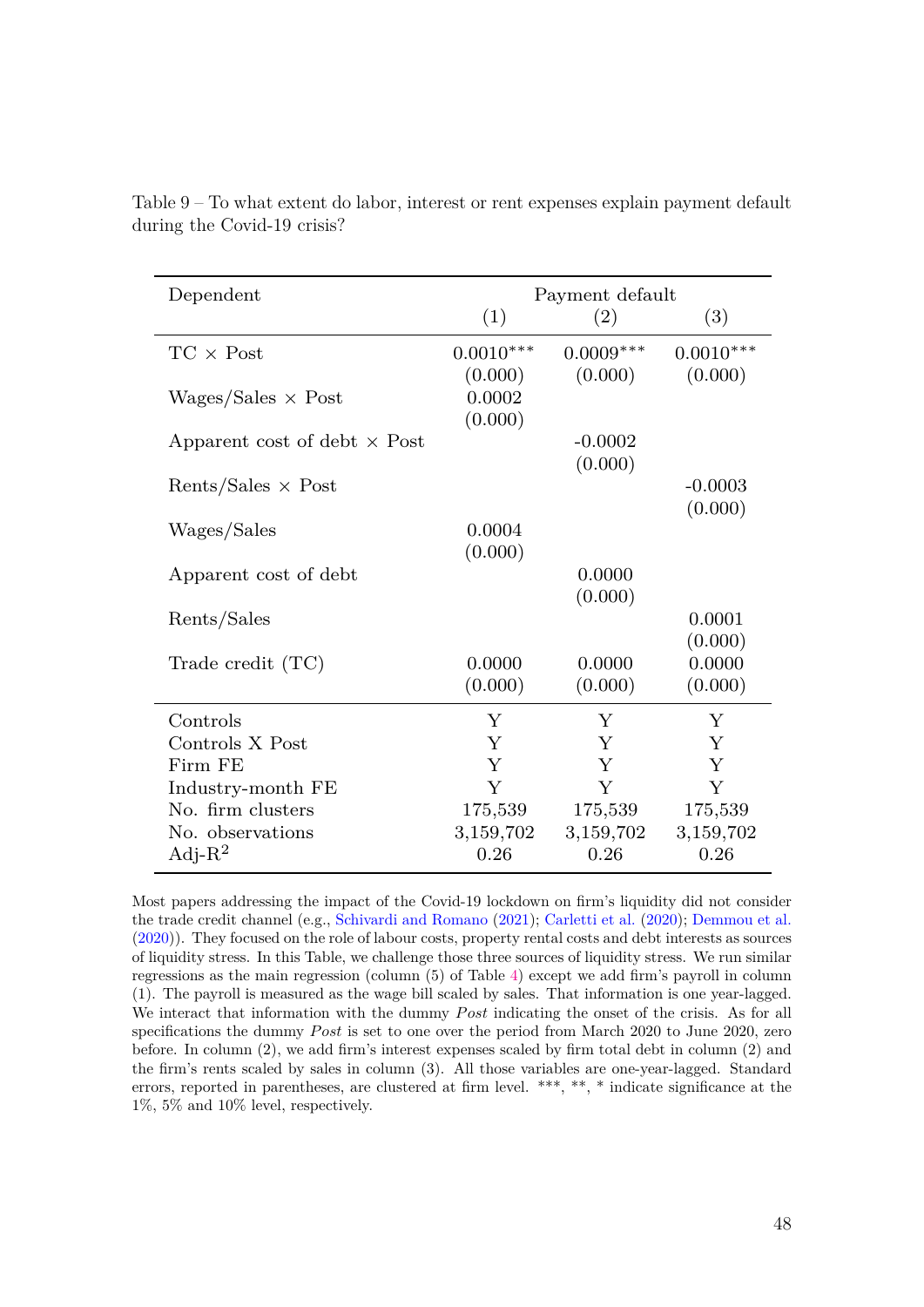| Dependent              | Subscription to the State-guaranteed loan |             |             |             |              |  |  |  |
|------------------------|-------------------------------------------|-------------|-------------|-------------|--------------|--|--|--|
|                        | (1)                                       | (2)         | (3)         | (4)         | (5)          |  |  |  |
| Trade credit           | $0.007***$                                | $0.011***$  | $0.011***$  | $0.006***$  | $0.020***$   |  |  |  |
|                        | (0.002)                                   | (0.002)     | (0.002)     | (0.002)     | (0.006)      |  |  |  |
| Cash holdings          |                                           | $-0.053***$ | $-0.053***$ | $-0.037***$ | $-0.047***$  |  |  |  |
|                        |                                           | (0.003)     | (0.003)     | (0.003)     | (0.004)      |  |  |  |
| Leverage               |                                           | $0.013***$  | $0.013***$  | 0.000       | $-0.002$     |  |  |  |
|                        |                                           | (0.002)     | (0.002)     | (0.002)     | (0.003)      |  |  |  |
| Size                   |                                           | $-0.032***$ | $-0.032***$ | $-0.025***$ | $-0.028***$  |  |  |  |
|                        |                                           | (0.003)     | (0.003)     | (0.003)     | (0.007)      |  |  |  |
| Wages & benefits/Sales |                                           |             | $-0.041***$ | $-0.038**$  | $-13.693$    |  |  |  |
|                        |                                           |             | (0.012)     | (0.016)     | (14.883)     |  |  |  |
| Cost of debt           |                                           |             | $-0.000$    | $-0.002**$  | $-0.005***$  |  |  |  |
|                        |                                           |             | (0.001)     | (0.001)     | (0.002)      |  |  |  |
| Rents/Sales            |                                           |             | $0.025***$  | $0.024**$   | 2.427        |  |  |  |
|                        |                                           |             | (0.008)     | (0.010)     | (4.161)      |  |  |  |
| Risky rating           |                                           |             |             | $0.132***$  | $0.126***$   |  |  |  |
|                        |                                           |             |             | (0.006)     | (0.012)      |  |  |  |
| Industry FE            | Y                                         | Y           | Y           | Y           | Y            |  |  |  |
| No. industry clusters  | 668                                       | 668         | 668         | 668         | 116          |  |  |  |
| No. observations       | 175,538                                   | 175,538     | 175,538     | 175,538     | 58,959       |  |  |  |
| Adj- $R^2$             | 0.066                                     | 0.089       | 0.089       | 0.109       | 0.127        |  |  |  |
| Industry               | All                                       | All         | All         | All         | Retail Trade |  |  |  |

<span id="page-51-0"></span>Table 10 – Determinants of the subscription to State-guaranteed loan

We seek to explain firm subscription to the State-guaranteed loan. The dependent variable is a dummy set to one if a firm benefits from a State-guaranteed loan in the period March-June 2020, zero otherwise. In column (1), we seek to explain firm's subscription to the State-guaranteed loan with firm's trade credit position prior to the crisis. In column (2) we add firm's cash holdings, leverage and size, computed prior to the crisis. In column (3) we add the size of firm's wage bill, interest expenses, firm's property rent, and, in column (4), firm's credit risk as computed by the Banque de France. All those variables are calculated prior to the crisis. In column (5) we focus on the retail trade sector. Standard errors, reported in parentheses, are clustered at firm level. \*\*\*, \*\*, \* indicate significance at the  $1\%$ ,  $5\%$  and  $10\%$  level, respectively.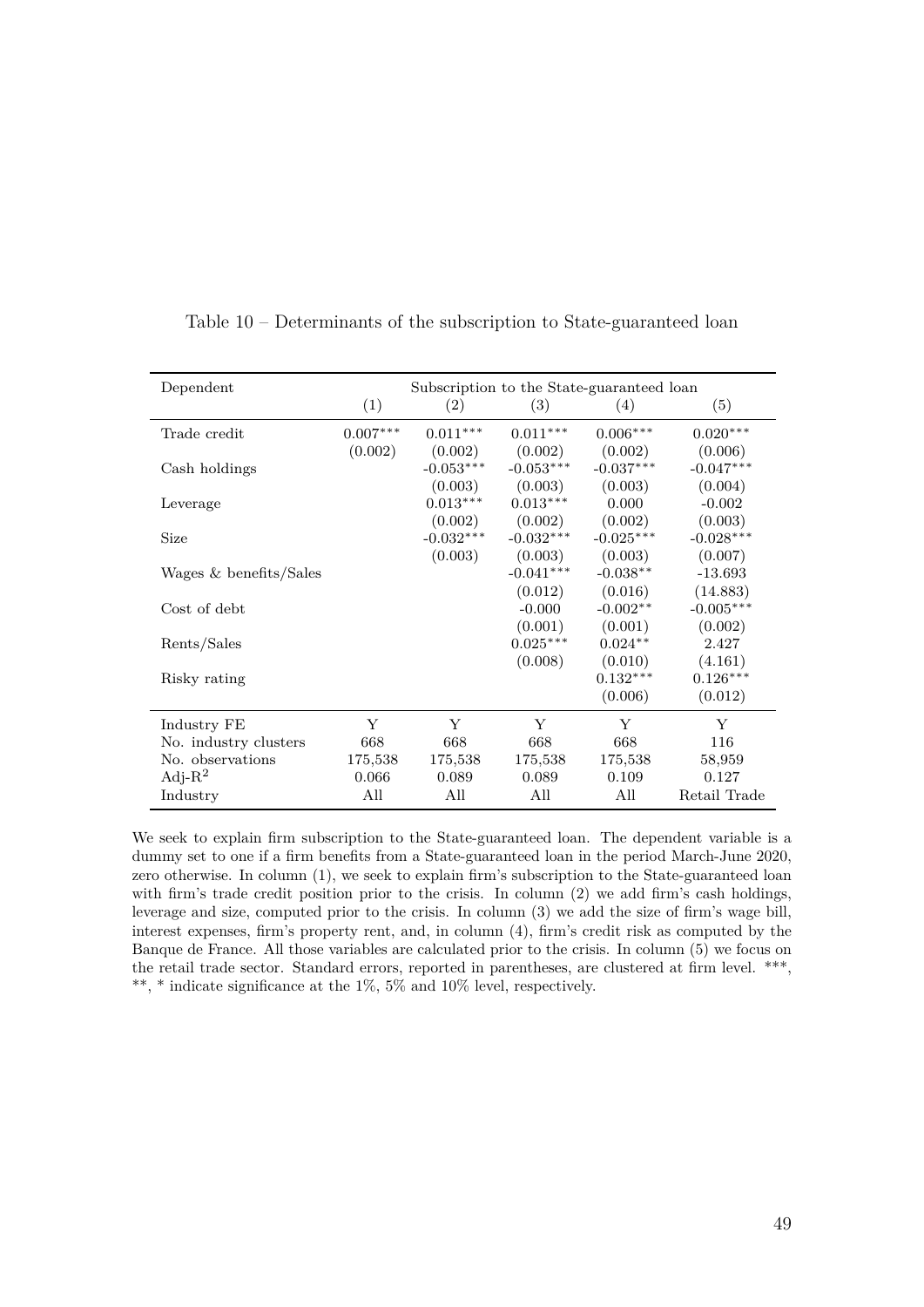| Dependent                  | Payment default |           |           |             |              |           |  |  |
|----------------------------|-----------------|-----------|-----------|-------------|--------------|-----------|--|--|
|                            | (1)             | (2)       | (3)       | (4)         | (5)          | (6)       |  |  |
| Trade credit $\times$ Post |                 | $0.0007*$ |           | $0.0010***$ |              | 0.0008    |  |  |
|                            |                 | (0.000)   |           | (0.000)     |              | (0.000)   |  |  |
| Receivables $\times$ Post  | $-0.0009***$    | $-0.0004$ |           |             | $-0.0010***$ | $-0.0003$ |  |  |
|                            | (0.000)         | (0.000)   |           |             | (0.000)      | (0.000)   |  |  |
| Payables $\times$ Post     |                 |           | 0.0001    | $-0.0002$   | 0.0003       | $-0.0001$ |  |  |
|                            |                 |           | (0.000)   | (0.000)     | (0.000)      | (0.000)   |  |  |
| Trade credit               |                 | 0.0006    |           | $-0.0001$   |              | 0.0004    |  |  |
|                            |                 | (0.000)   |           | (0.000)     |              | (0.001)   |  |  |
| Receivables                | 0.0005          | $0.0009*$ |           |             | 0.0004       | 0.0007    |  |  |
|                            | (0.000)         | (0.001)   |           |             | (0.000)      | (0.001)   |  |  |
| Payables                   |                 |           | $0.0005*$ | $0.0005*$   | 0.0004       | 0.0002    |  |  |
|                            |                 |           | (0.000)   | (0.000)     | (0.000)      | (0.000)   |  |  |
| Controls                   | Y               | Y         | Y         | Y           | Y            | Y         |  |  |
| Controls X Post            | Y               | Y         | Y         | Y           | Y            | Y         |  |  |
| Firm FE                    | Y               | Y         | Y         | Y           | Y            | Y         |  |  |
| Industry-month FE          | Y               | Y         | Y         | Y           | Y            | Y         |  |  |
| No. firm clusters          | 175,539         | 175,539   | 175,539   | 175,539     | 175,539      | 175,539   |  |  |
| No. observations           | 3,159,702       | 3,159,702 | 3,159,702 | 3,159,702   | 3,159,702    | 3,159,702 |  |  |
| Adj- $R^2$                 | 0.26            | 0.26      | 0.26      | 0.26        | 0.26         | 0.26      |  |  |

<span id="page-52-0"></span>Table 11 – Robustness: Does firm's gross accounts receivable and/or payable explain firms' payment default during the Covid-19 crisis?

In this Table, we challenge the use of the net exposure to the trade credit channel with gross exposures: firm's accounts receivable and payable. In column (1), we run the same regression as the main regression (column (5) of Table [4\)](#page-45-0) except we substitute the net trade credit position with the level of firm's accounts receivable scaled by sales. Just like in the main regression that information is one-year-lagged. In column (2), we add firm's net trade credit position to challenge both measures of the exposure to the trade credit channel. In column (3), we run the same regression as the main regression (column (5) of Table [4\)](#page-45-0) except we substitute the net trade credit position with the level of firm's accounts payable scaled by sales. Like in the main regression that information is one-year-lagged. In column (4), we add firm's net trade credit position to challenge both measures of firm's exposure to the trade credit channel. In column (5) we set together the two alternative measures of firm's exposure to the trade credit channel: firm's accounts payable and accounts receivable. In column (6), we set all together the three alternative measures of firm's exposure to the trade credit channel: firm's accounts payable, accounts receivable and firm's net trade credit position. Standard errors, reported in parentheses, are clustered at firm level. \*\*\*, \*\*, \* indicate significance at the 1%, 5% and 10% level, respectively.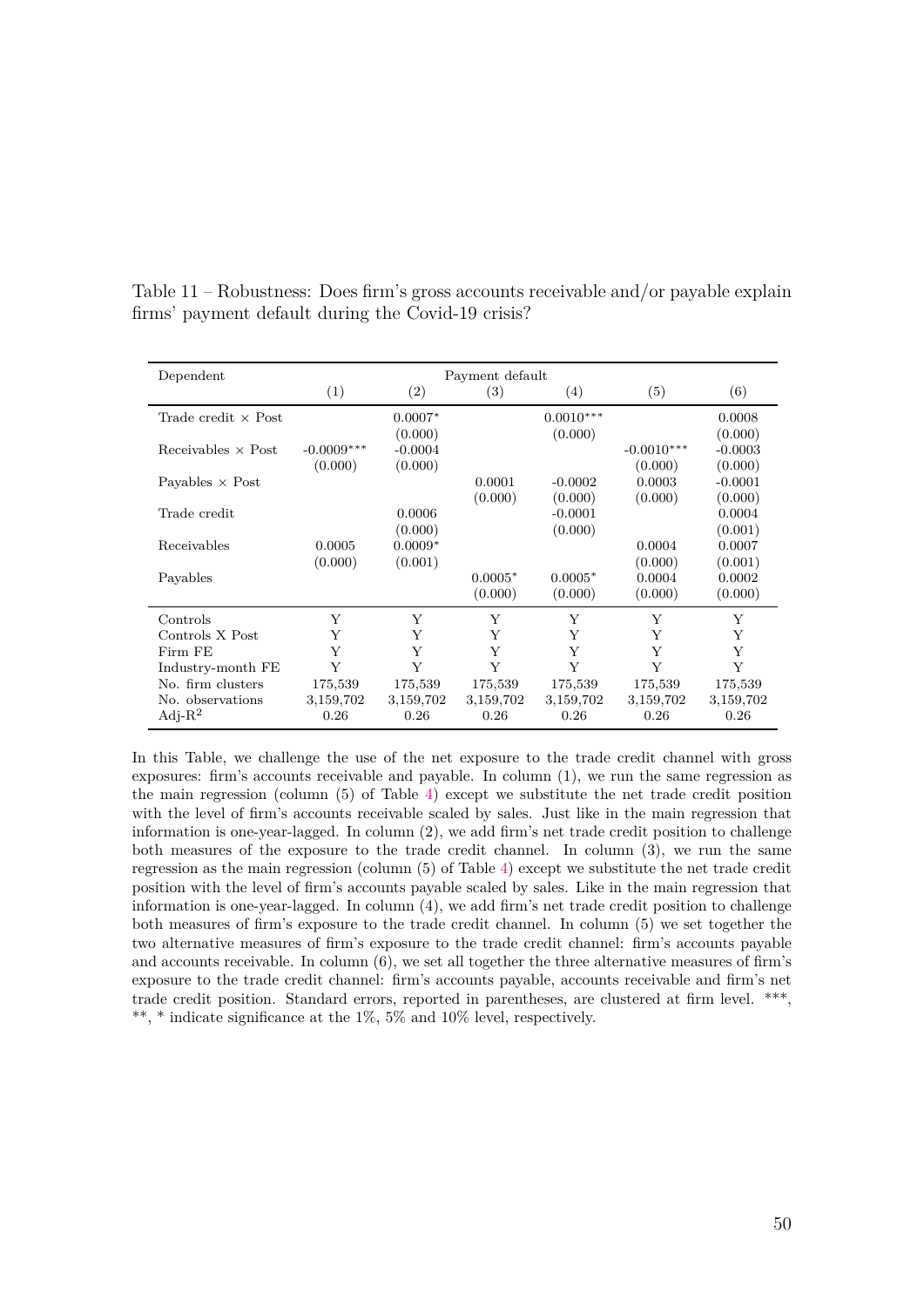|                        | Number of defaults<br>$\left( \begin{array}{c} \bot \end{array} \right)$ | Multiple defaults<br>$^{\prime}2)$ | Au <sub>D</sub> /Sales<br>$\left( 3\right)$ | Amount under default<br>$\left(4\right)$ |
|------------------------|--------------------------------------------------------------------------|------------------------------------|---------------------------------------------|------------------------------------------|
| $TC \times Post$       | $0.00160***$                                                             | $0.00073***$                       | $0.00010***$                                | $0.00982***$                             |
|                        | (0.000)                                                                  | (0.000)                            | (0.000)                                     | (0.002)                                  |
| Trade credit $(TC)$    | 0.00042                                                                  | 0.00019                            | 0.00007                                     | 0.00367                                  |
|                        | (0.000)                                                                  | (0.000)                            | (0.000)                                     | (0.003)                                  |
| Controls               | Y                                                                        | Y                                  |                                             | Y                                        |
| Controls $\times$ post | Y                                                                        |                                    |                                             |                                          |
| Firm FE                | Y                                                                        |                                    |                                             |                                          |
| Industry-month FE      | V                                                                        |                                    |                                             |                                          |
| No. firm clusters      | 175,539                                                                  | 175,539                            | 175,539                                     | 175,539                                  |
| No. observations       | 2,962,038                                                                | 2,962,038                          | 2,962,038                                   | 2,962,038                                |
| Adj- $R^2$             | 0.28                                                                     | 0.21                               | 0.18                                        | 0.23                                     |

<span id="page-53-0"></span>Table 12 – Robustness tests to the dependent variable: Does firm's trade credit position explain the intensity of firms' payment default during the Covid-19 crisis?

In this Table, we carry out a set of robustness tests by substituting the main dependent variable with variables describing the intensity of payment defaults. In column (1) the dependent is the number of payment defaults of a given firm in a given month. In column (2) the dependent variable is a dummy set to one if a firm made several payment defaults in a given month, zero if the firm made zero or one default in a given month. In column (3) the dependent variable is the total default amount of a given firm in a given month scaled by the lag of firm sales, and in column (4) the dependent variable is the logarithm of the total default amount of a given firm in a given month plus one euro. Standard errors, reported in parentheses, are clustered at firm level. \*\*\*, \*\*, \* indicate significance at the 1%, 5% and 10% level, respectively.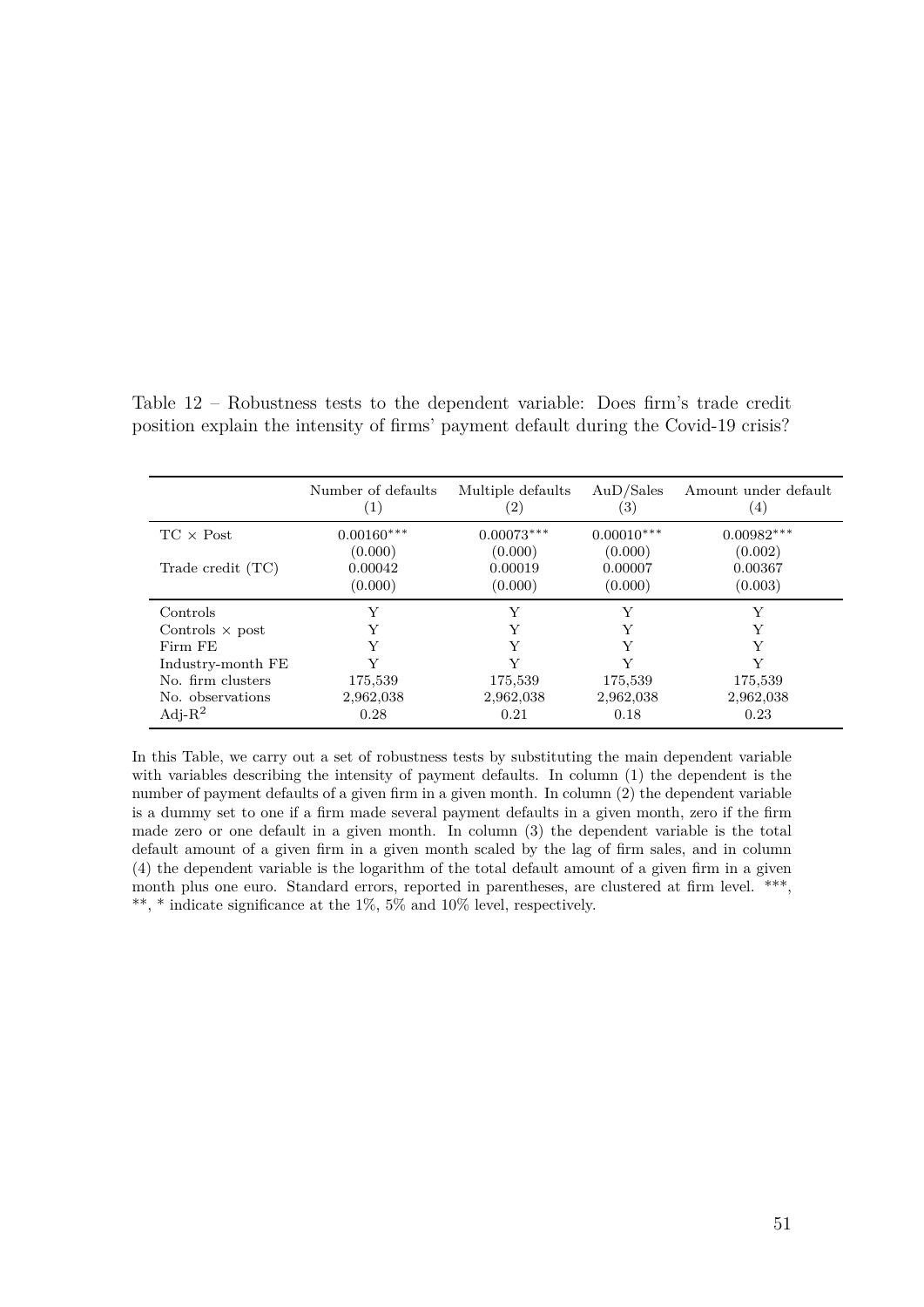| Dependent         | Payment default          |                                               |                                       |  |
|-------------------|--------------------------|-----------------------------------------------|---------------------------------------|--|
|                   | (1)<br>Independent firms | $\left( 2\right)$<br>Fiscal year end December | $\left( 3\right)$<br>Unbalanced panel |  |
| $TC \times Post$  | $0.0014*$                | $0.0006*$                                     | $0.0010***$                           |  |
|                   | (0.001)                  | (0.000)                                       | (0.000)                               |  |
| Trade credit (TC) | 0.0002                   | 0.0003                                        | 0.0003                                |  |
|                   | (0.001)                  | (0.000)                                       | (0.000)                               |  |
| Covariates        | Y                        | Y                                             | Y                                     |  |
| Covariates x Post | Y                        | Y                                             | Y                                     |  |
| Firm FE           | Y                        | Y                                             | Y                                     |  |
| Industry-month FE | Y                        | Y                                             | Y                                     |  |
| No. firm clusters | 59,982                   | 130,858                                       | 249,921                               |  |
| No. observations  | 997,212                  | 2,354,130                                     | 3,855,000                             |  |
| Adj- $R^2$        | 0.26                     | 0.27                                          | 0.28                                  |  |

<span id="page-54-0"></span>Table 13 – Robustness tests to the sample composition: does trade credit position explain firms' payment default during the Covid-19 crisis?

In this Table, we challenge our results by running the main regression (column (5) of Table [4](#page-45-0) on different sub-samples. In column (1), the regression is carried out on independent (i.e., standalone) firms only. In column (2), the regression is carried out on firms with an account closing date in December. In column (3), the regression is carried out using an unbalanced panel where firms that appear only one year in our data (e.g., because their sales level decreased below the data collection threshold) are also taken into account. Standard errors, reported in parentheses, are clustered at firm level. \*\*\*, \*\*, \* indicate significance at the  $1\%$ ,  $5\%$  and  $10\%$  level, respectively.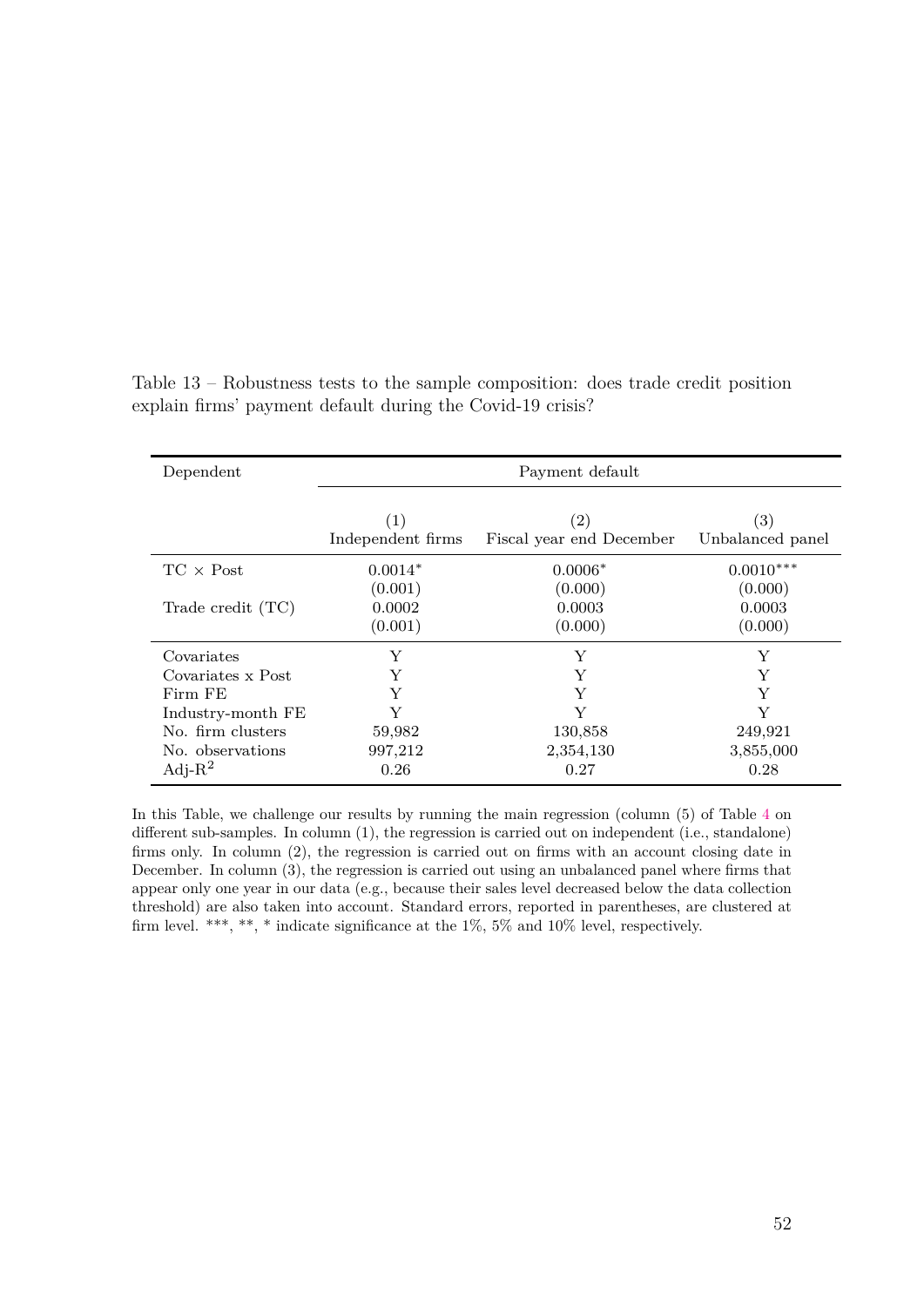| Dependent              | Payment default              |                                 |                                 |                                 |
|------------------------|------------------------------|---------------------------------|---------------------------------|---------------------------------|
|                        | Industry-level clusters      | Finer set of fixed effects      |                                 |                                 |
|                        | (1)                          | (2)                             | (3)                             | $\left( 4\right)$               |
| $TC \times Post$       | $0.0009***$                  | $0.0010***$                     | $0.0013***$                     | $0.0014***$                     |
| Trade credit (TC)      | (0.000)<br>0.0000<br>(0.000) | (0.000)<br>$-0.0000$<br>(0.000) | (0.000)<br>$-0.0001$<br>(0.001) | (0.000)<br>$-0.0001$<br>(0.001) |
| Covariates             | Y                            | Y                               | Y                               | Y                               |
| Covariates x Post      | Y                            | Y                               | Y                               | Y                               |
| Firm FE                | Y                            | Y                               | Y                               | Y                               |
| Industry-month FE      | Y                            | Y                               | Y                               | Y                               |
| Size category-month FE |                              | Y                               |                                 | Y                               |
| County-month FE        |                              |                                 | Y                               | Y                               |
| No. firm clusters      |                              | 175,539                         | 135,676                         | 135,676                         |
| No. industry clusters  | 555                          |                                 |                                 |                                 |
| No. observations       | 3,159,702                    | 3,159,702                       | 2,317,398                       | 2,317,398                       |
| Adj- $R^2$             | 0.26                         | 0.26                            | 0.27                            | 0.27                            |

<span id="page-55-0"></span>Table 14 – Robustness tests to the specification: does trade credit position explain firms' payment default during the Covid-19 crisis?

In this Table, we further challenge the main regression (column (5) of Table [4\)](#page-45-0) by changing the clustering level (column (1)), or adding finer fixed effects: size-month fixed effects (column (2)), county-month fixed effect (column (3)), or both (column (4)). Standard errors, reported in parentheses, are clustered at firm level. \*\*\*, \*\*, \* indicate significance at the  $1\%$ ,  $5\%$  and  $10\%$  level, respectively.